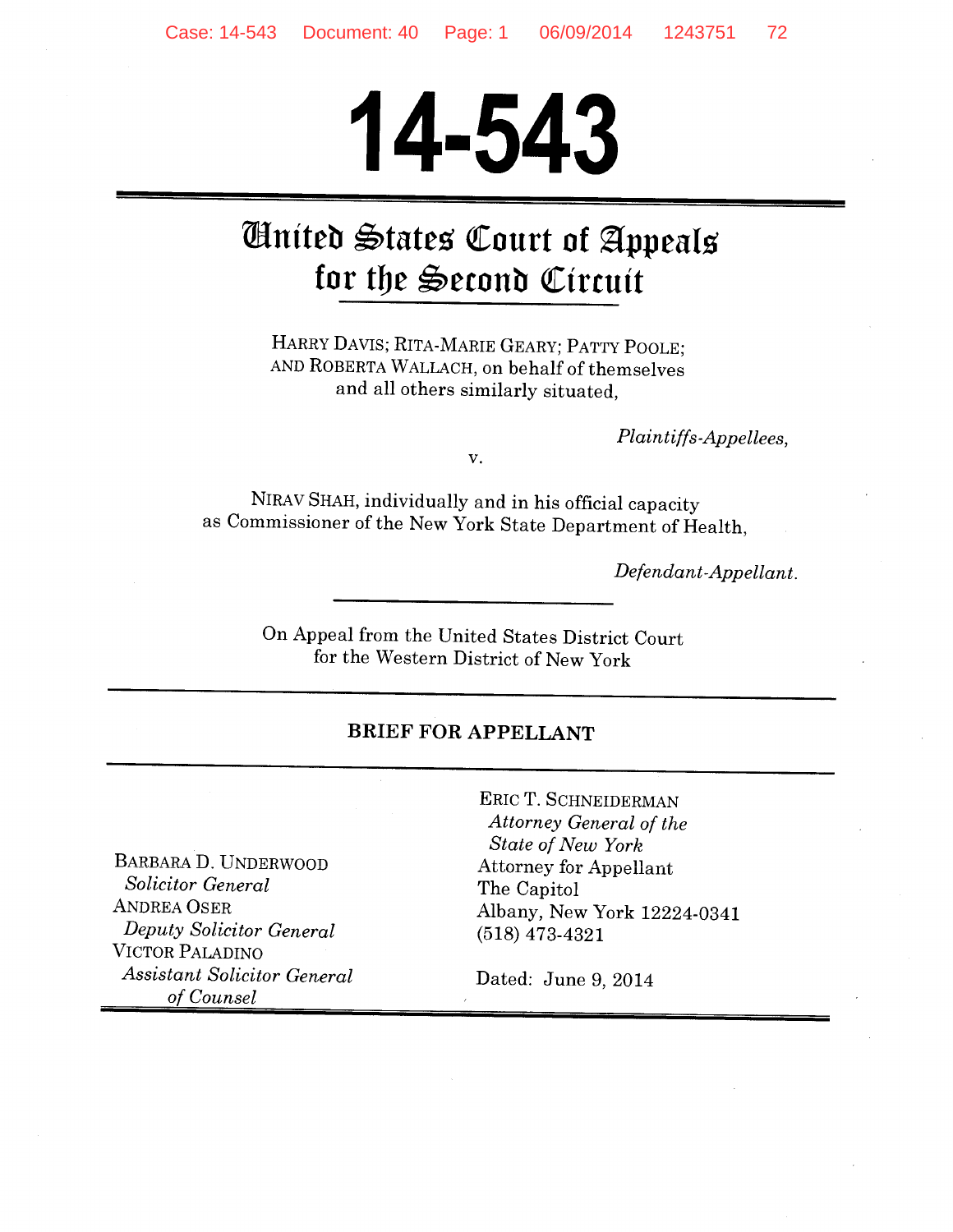#### **TABLE OF CONTENTS**

#### **PAGE**

 $\bar{z}$ 

| А.              |                                                                                                                                                                |
|-----------------|----------------------------------------------------------------------------------------------------------------------------------------------------------------|
| <b>B.</b>       |                                                                                                                                                                |
| C.              | New York pays for optional services for both the                                                                                                               |
| D.              | Faced with a severe fiscal crisis, New York limits<br>funding for orthopedic footwear and compression                                                          |
| Ε.              |                                                                                                                                                                |
| F.              | The district court issues a preliminary injunction 15                                                                                                          |
| G.              | The district court grants a permanent injunction 16                                                                                                            |
|                 |                                                                                                                                                                |
|                 |                                                                                                                                                                |
| $\rm{Argument}$ |                                                                                                                                                                |
| $\rm Point~I$   | Neither The Reasonable-Standards Provision Nor Its<br>Implementing Regulation May Be Privately Enforced<br>Through 42 U.S.C. § 1983 or the Supremacy Clause 23 |

 $\mathcal{A}$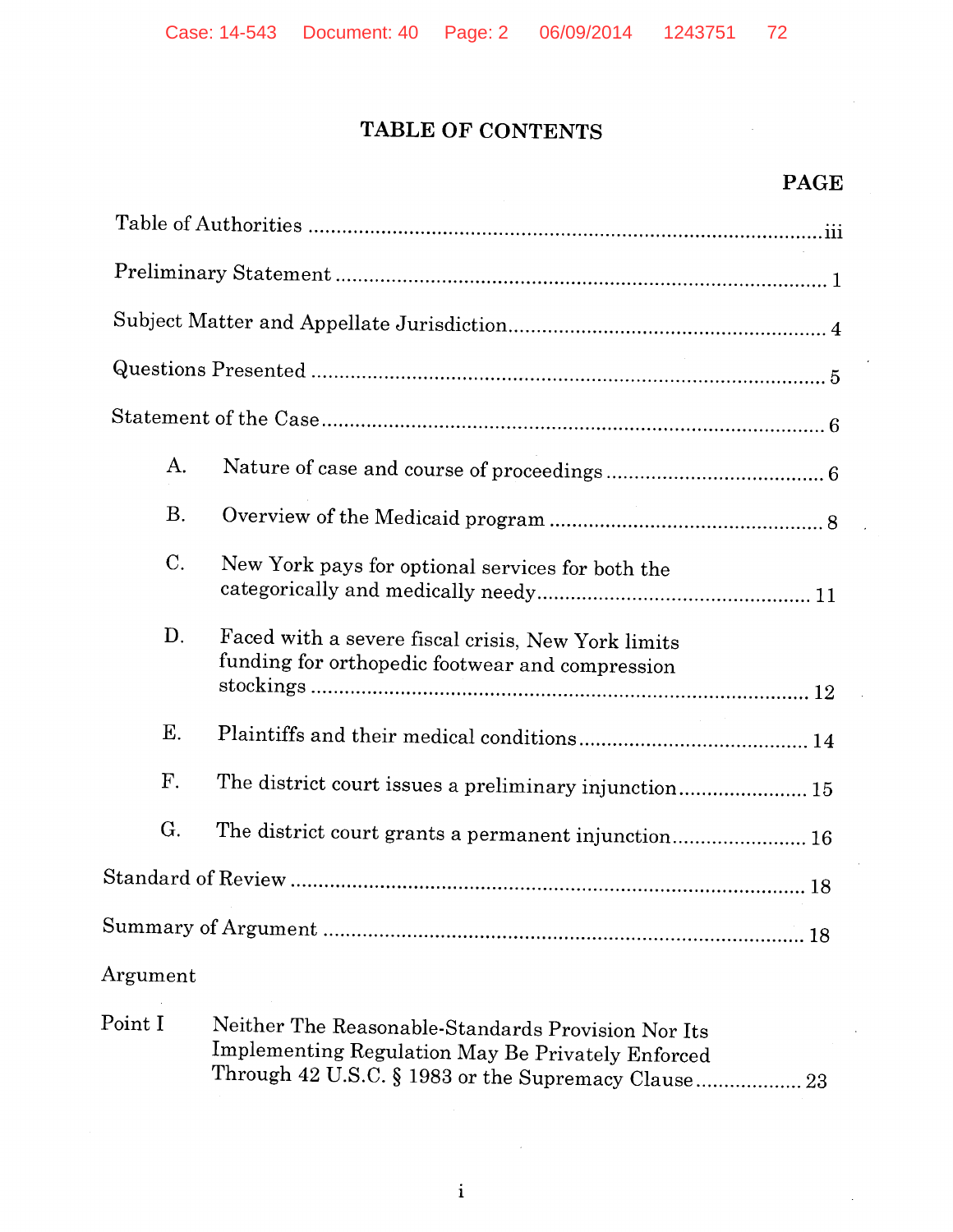# **Table of Contents (cont'd)**

|           |                |                                                                                                             | Page |
|-----------|----------------|-------------------------------------------------------------------------------------------------------------|------|
|           | $\mathbf{A}$ . | Congress did not intend for the reasonable<br>standards provision to create rights privately                |      |
|           | <b>B.</b>      | The federal regulation implementing the<br>reasonable-standards provision cannot be                         |      |
|           | C.             | The Supremacy Clause does not supply a private                                                              |      |
| Point II  |                | The Challenged State Law Complies With The Medicaid<br>Act's Reasonable Standards, Comparability, and Due   |      |
|           | A.             | The challenged state law is consistent with the                                                             |      |
|           | Β.             | The state law at issue is consistent with the                                                               |      |
|           | $C$ .          | The enactment of the state law at issue did not<br>violate the Medicaid Act's due process provision law  49 |      |
| Point III |                | Plaintiffs failed to establish a violation of the<br>Americans with Disabilities Act or section 504 of      | 54   |
|           | Α.             | The state law at issue does not violate the                                                                 |      |
|           | <b>B.</b>      | The state law at issue does not discriminate on the                                                         |      |

# Conclusion ............................................................................................... 61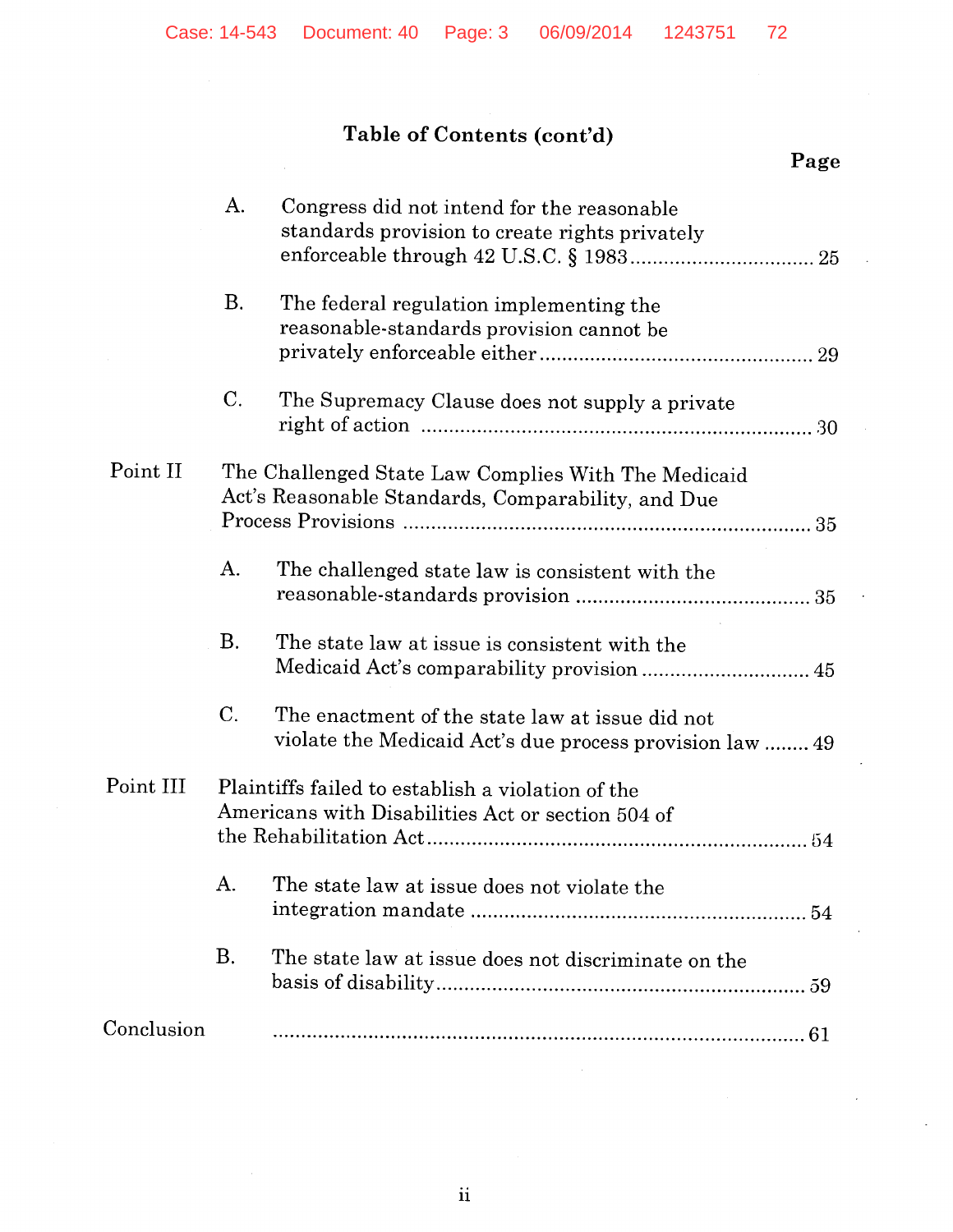## **TABLE OF AUTHORITIES**

| <b>CASES</b>                                                    | <b>PAGE</b> |
|-----------------------------------------------------------------|-------------|
| Alexander v. Sandoval,                                          |             |
| Amundson ex rel. Amundson v. Wis. Dep't of Health Servs.,       |             |
| Atkins v. Parker.                                               |             |
| Auburn Hous. Auth. v. Martinez,                                 |             |
| Bates v. Henneberry,                                            |             |
| Blessing v. Freestone,                                          |             |
| Bontrager v. Indiana Family and Social Services Administration, |             |
| Camacho v. Perales,                                             |             |
| Cannon v. University of Chicago,                                |             |
| Chapman v. Hous. Welfare Rights Org.,                           |             |
| Charleston Memorial Hosp. v. Conrad,                            |             |
| Commack Self-Service Kosher Meats, Inc. v. Hooker,              |             |
| Curtis v. Taylor,                                               |             |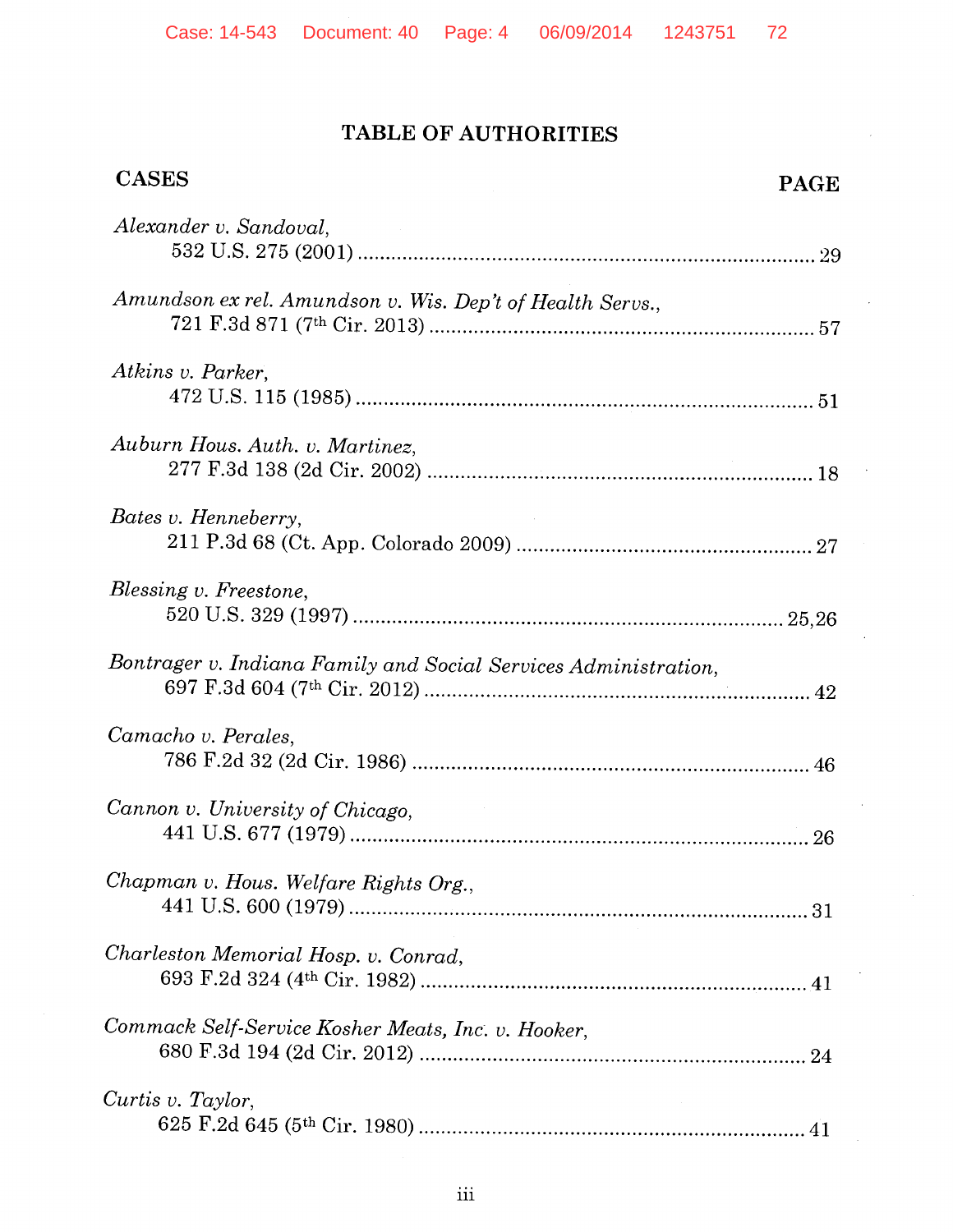# Table of Authorities (cont'd)

| Page<br>Davis v. Shah,                                                                                                                                                     |
|----------------------------------------------------------------------------------------------------------------------------------------------------------------------------|
|                                                                                                                                                                            |
| Douglas v. Independent Living Center of Southern California, Inc.,                                                                                                         |
| Goldberg v. Kelly,                                                                                                                                                         |
| Golden State Transit Corp. v. City of Los Angeles,                                                                                                                         |
| Gonzaga University v. Doe,                                                                                                                                                 |
| Grier v. Goetz,                                                                                                                                                            |
| Harris v. James,                                                                                                                                                           |
| Henrietta D. v. Bloomberg,                                                                                                                                                 |
| Hines v. Sheehan,                                                                                                                                                          |
| Hobbs v. Zenderman,                                                                                                                                                        |
| Independent Living Center of So. Cal. v. Maxwell-Jolly,<br>572 F.3d 644 (9th Cir. 2009), vacated and remanded<br>sub nom. Douglas v. Independent Living Center of So. Cal, |
| Lankford v. Sherman,                                                                                                                                                       |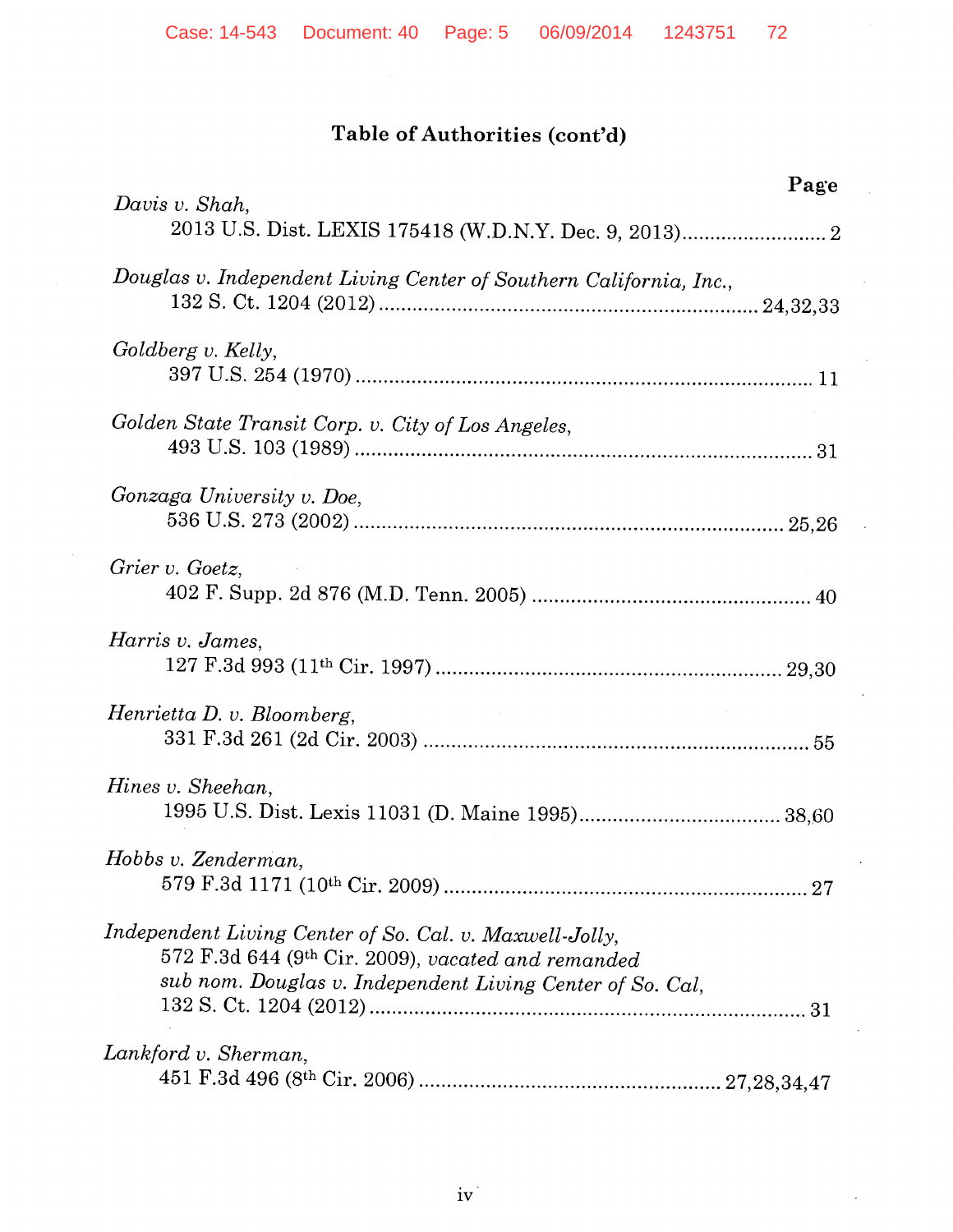| Page                                                                                                          |
|---------------------------------------------------------------------------------------------------------------|
| Medical Soc. Of New York v. Toia,                                                                             |
| Olmstead v. L.C. ex rel. Zimring,                                                                             |
| Pashby v. Dalia,                                                                                              |
| Pennhurst State School and Hosp. v. Halderman,                                                                |
| Planned Parenthood of Hous. & Se. Tex. v. Sanchez,                                                            |
| Planned Parenthood of Indiana, Inc. v. Comm'r of the<br>Indiana State Dep't of Health,                        |
| Planned Parenthood of Kan. & Mid-Mo. v. Moser,<br>747 F.3d 814, 2014 U.S. App. LEXIS 5467 (10th Cir. 2014) 31 |
| Portland Cement Ass'n v. EPA,                                                                                 |
| Roach v. Morse,<br>17,18                                                                                      |
| Rodriguez v. City of New York,                                                                                |
| Rosen v. Goetz,                                                                                               |
| Schott v. Olszewski,                                                                                          |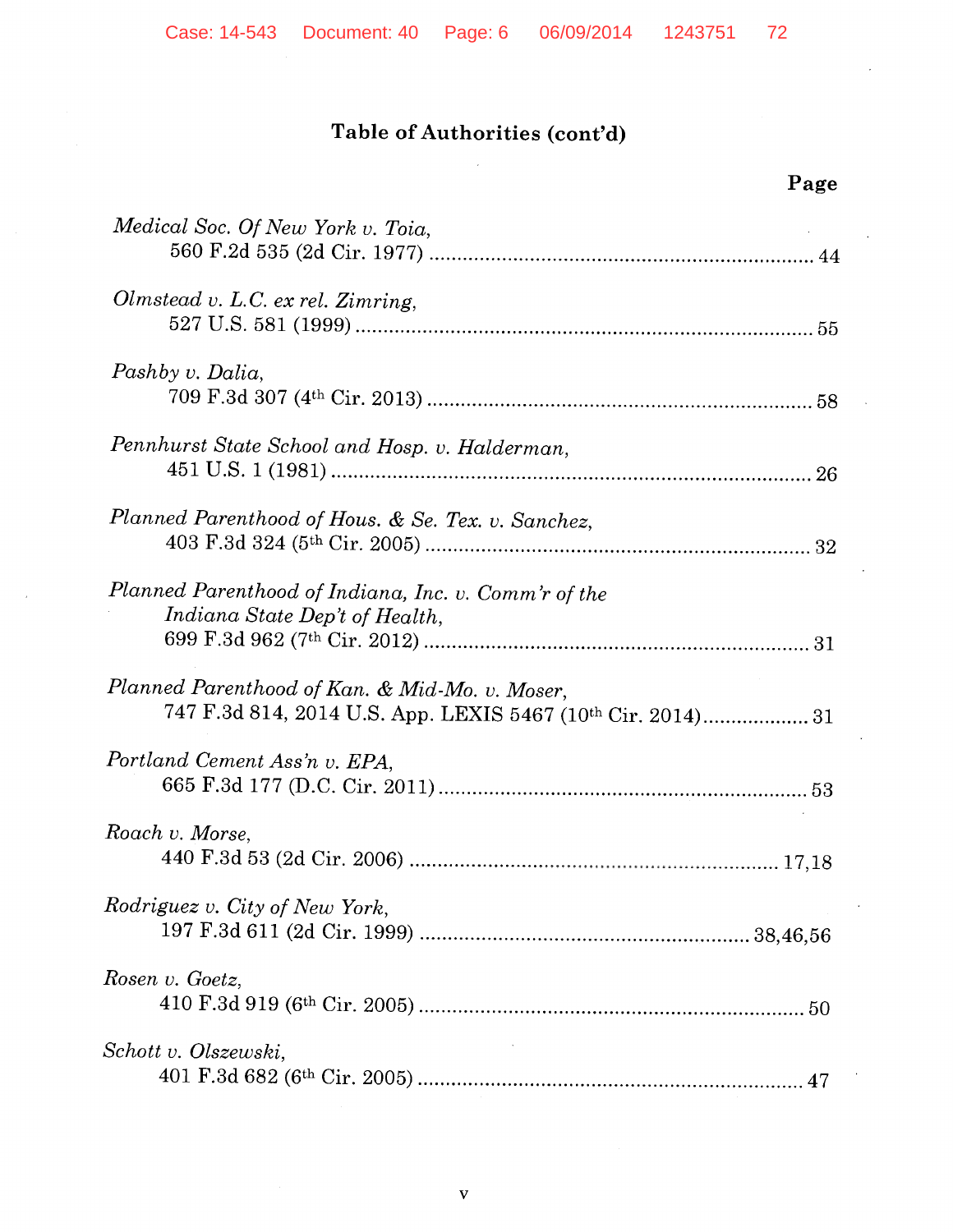## **Table of Authorities (cont'd)**

| Page                                                                                                      |
|-----------------------------------------------------------------------------------------------------------|
| Shakhnes v. Berlin,                                                                                       |
| Shinseki v. Sanders,                                                                                      |
| Taylor v. Hous. Auth. of the City of New Haven,                                                           |
| Taylor v. Hous. Auth. of New Haven,                                                                       |
| Third Christ of Church, Scientist, of New York City v.<br>The City of New York,                           |
| Torraco v. Port Auth.,                                                                                    |
| Traynor v. Turnage,                                                                                       |
| Watson v. Weeks,                                                                                          |
| Wesley Health Care Center v. DeBuono,<br>25                                                               |
| Wilderness Soc'y v. Kane County, Utah,<br>581 F.3d 1198 (10th Cir. 2009), vacated on other grounds,<br>32 |

# **FEDERAL STATUTES**

| Rehabilitation Act |  |
|--------------------|--|
|                    |  |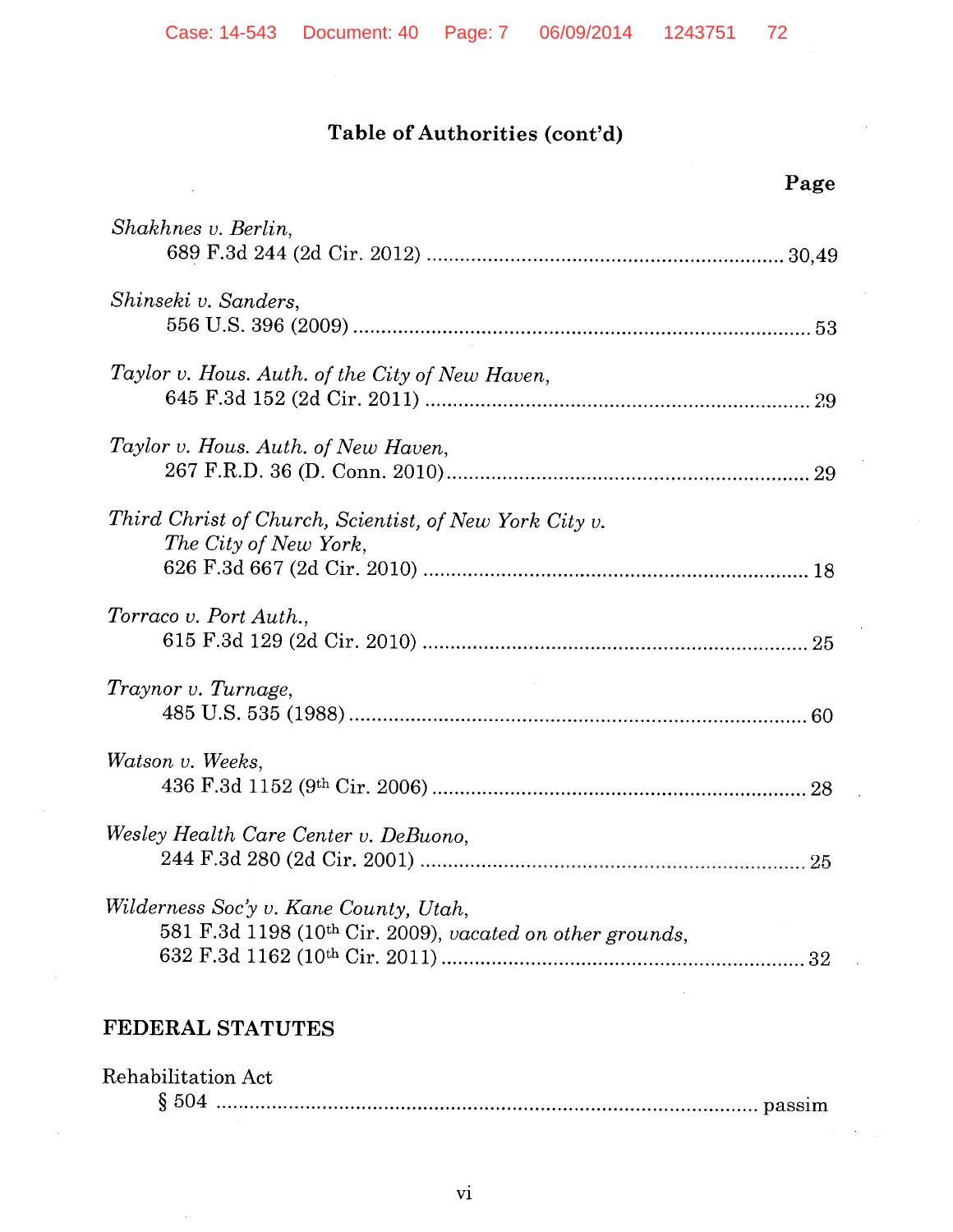$\sim 10$ 

## Table of Authorities (cont'd)

## FEDERAL STATUTES (cont'd)

 $\mathcal{A}$ 

## 28 U.S.C.

#### 29 U.S.C.

|--|--|

# 42 U.S.C.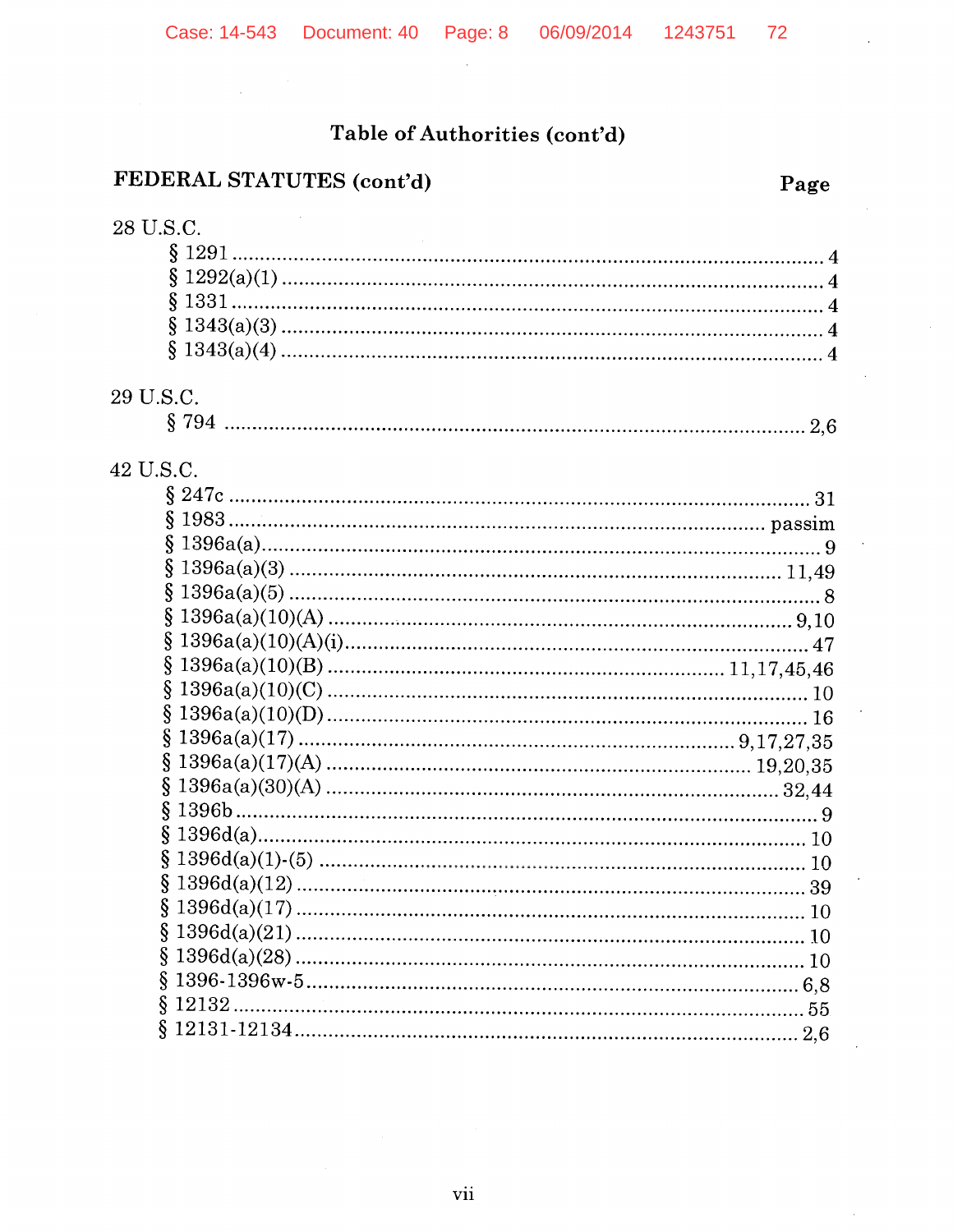## Table of Authorities (cont'd)

#### FEDERAL RULES AND REGULATIONS

72

#### 42 C.F.R.

## Federal Rules of Appellate Procedure

|--|

#### NEW YORK CONSTITUTION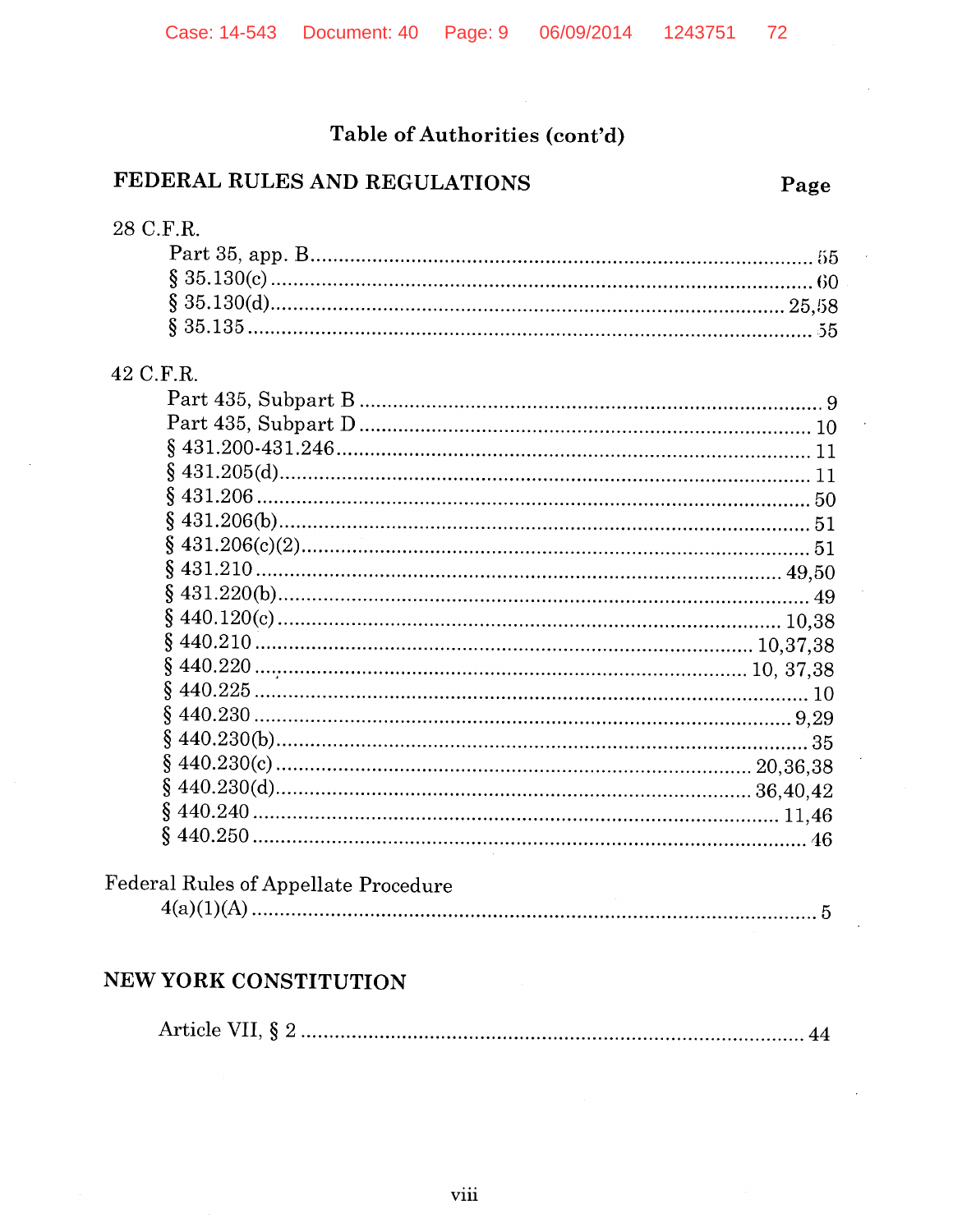$\overline{\phantom{a}}$ 

## Table of Authorities (cont'd)

## NEW YORK STATUTES

| N.Y. Social Services Law |  |
|--------------------------|--|
|                          |  |
|                          |  |
|                          |  |
|                          |  |
|                          |  |
|                          |  |
|                          |  |
| <b>Public Health Law</b> |  |
|                          |  |
|                          |  |

## STATE RULES AND REGULATIONS

 $\hat{\mathcal{A}}$ 

| 18 N.Y.C.R.R. |  |
|---------------|--|
|               |  |
|               |  |

#### **MISCELLANEOUS**

| Note, State Restrictions on Medicaid Coverage of Medically |  |
|------------------------------------------------------------|--|
|                                                            |  |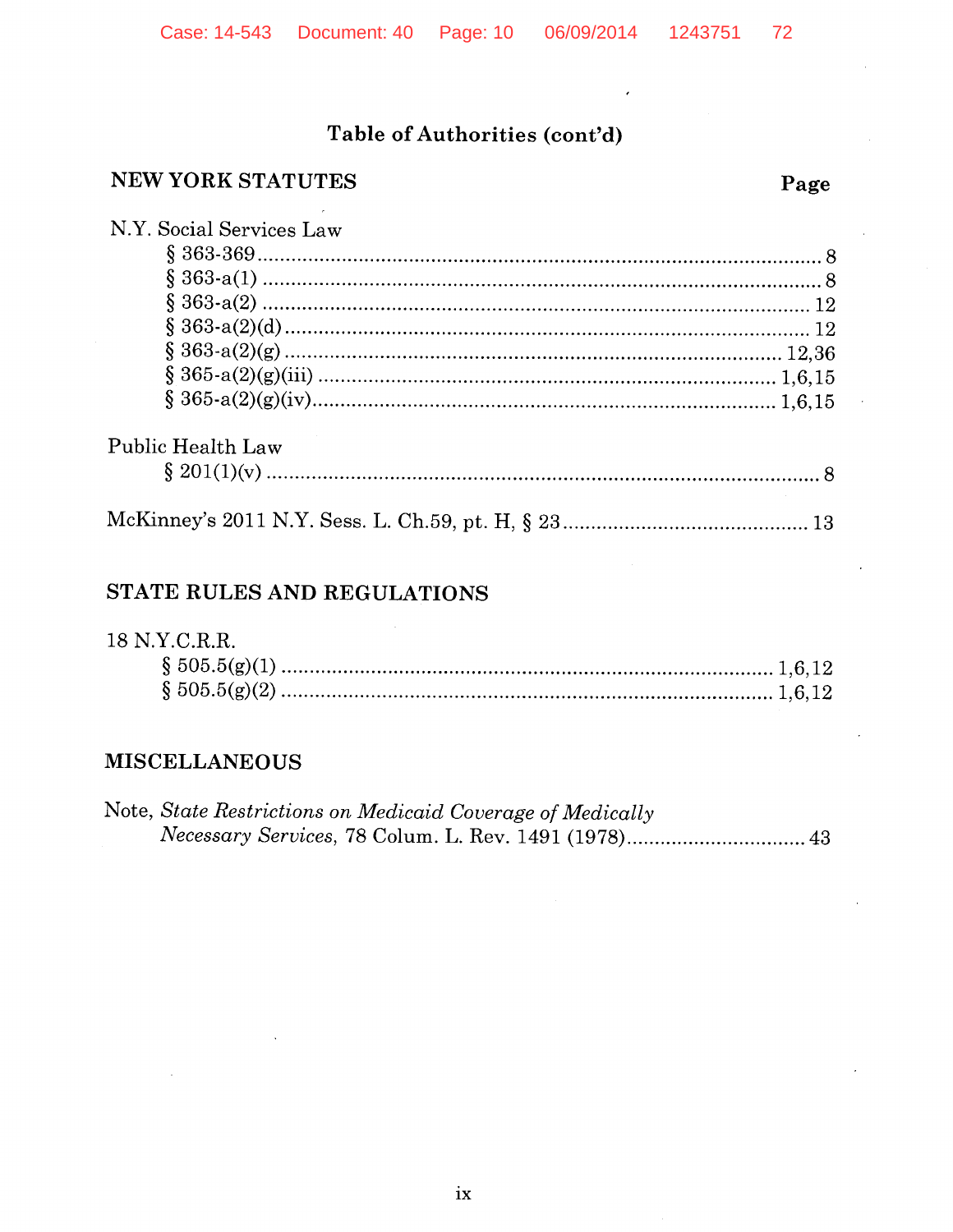#### **PRELIMINARY STATEMENT**

This case concerns New York's authority to limit funding for services that, even if medically necessary, states are not required to fund under an approved Medicaid plan. In 2011, New York was in the midst of its most severe fiscal crisis since the Great Depression and was spending more than twice the national average on a per capita basis on Medicaid. Faced with the difficult choice of terminating coverage for certain optional services altogether or just limiting it, the New York Legislature took the less draconian approach. Among other measures, the Legislature limited coverage for orthopedic footwear and compression stockings to those Medicaid beneficiaries who suffered from certain serious conditions. *See* New York Social Services Law § 365-a(2)(g)(iii) & (iv). By singling out these serious conditions, New York assured continued coverage for the vast majority of Medicaid beneficiaries for whom such services are medically necessary. The Department of Health thereafter provided guidance for the new statute by regulation. *See* N.Y. Code R. & Regs. tit. 18, § 505.5(g)(l) & (2).

In this class action under 42 U.S.C. § 1983, the United States District Court for the Western District of New York (Siragusa, J.)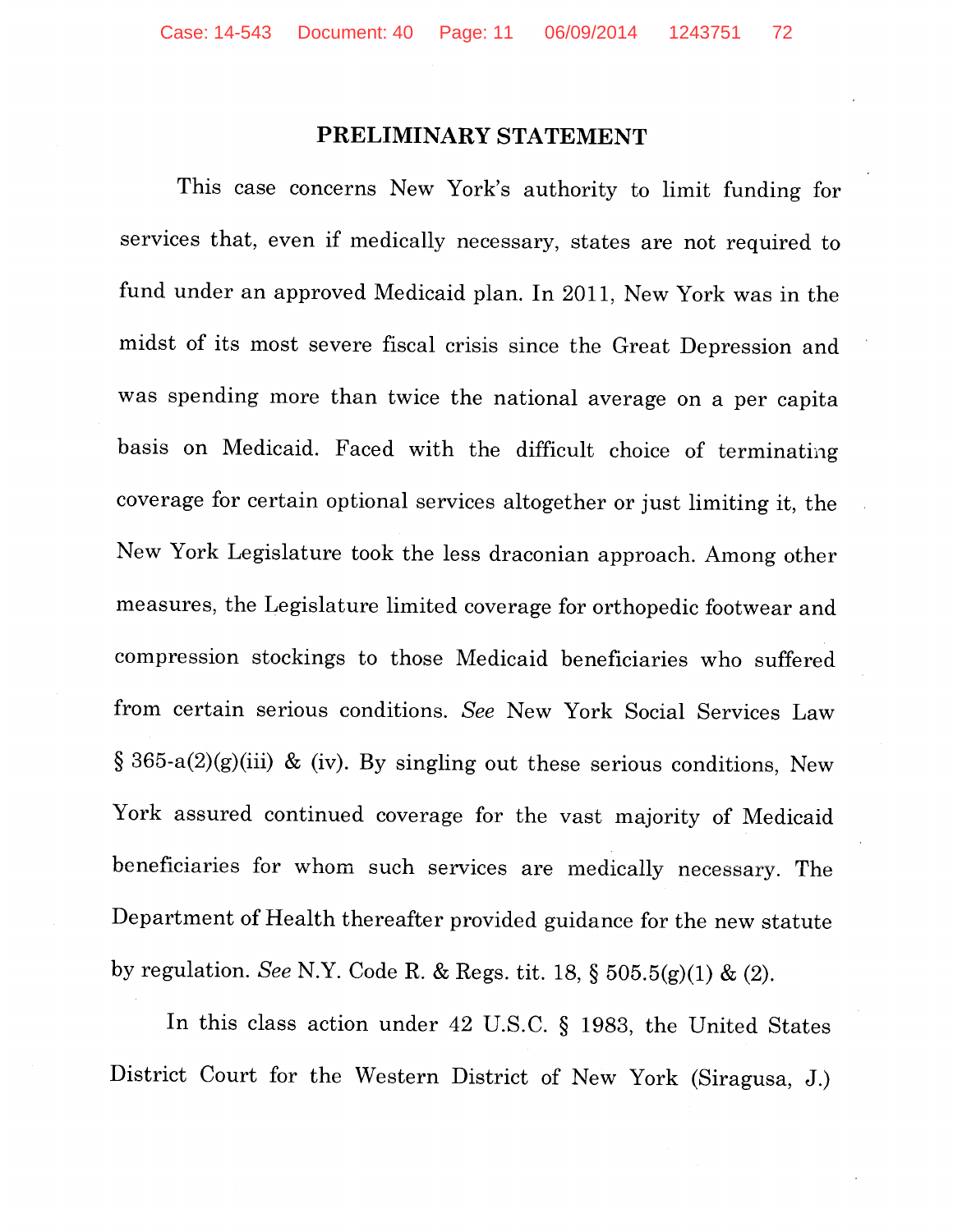invalidated the state law and implementing regulation and enjoined New York's Commissioner of Health from enforcing them. *See Davis v. Shah,* 2013 U.S. Dist. LEXIS 175418 (W:D.N.Y. Dec. 9, 2013) (Joint Appendix [J.A.] 419-462; Special Appendix [SPA] 19-62). The court held that the state law violated three provisions of the federal Medicaid Act: (1) the requirement that states establish reasonable standards for determining the extent of medical assistance consistent with Medicaid program objectives (the "reasonable-standards provision"); (2) the requirement prohibiting discrimination based on categories of medical assistance beneficiaries (the "comparability provision"); and (3) the requirement that states give notice of and an opportunity for an administrative hearing to challenge the denial, reduction, or termination of Medicaid benefits (a statutory "due process provision"). Additionally, the district court concluded that the state law violated the integration mandate and methods of administration provisions of the Americans with Disabilities Act ("ADA"), 42 U.S.C. §§ 12131-12134, and Section 504 of the Rehabilitation Act, 29 U.S.C. § 794.

The district court's judgment and permanent injunction rest on legally erroneous interpretations of the Medicaid Act, the ADA, and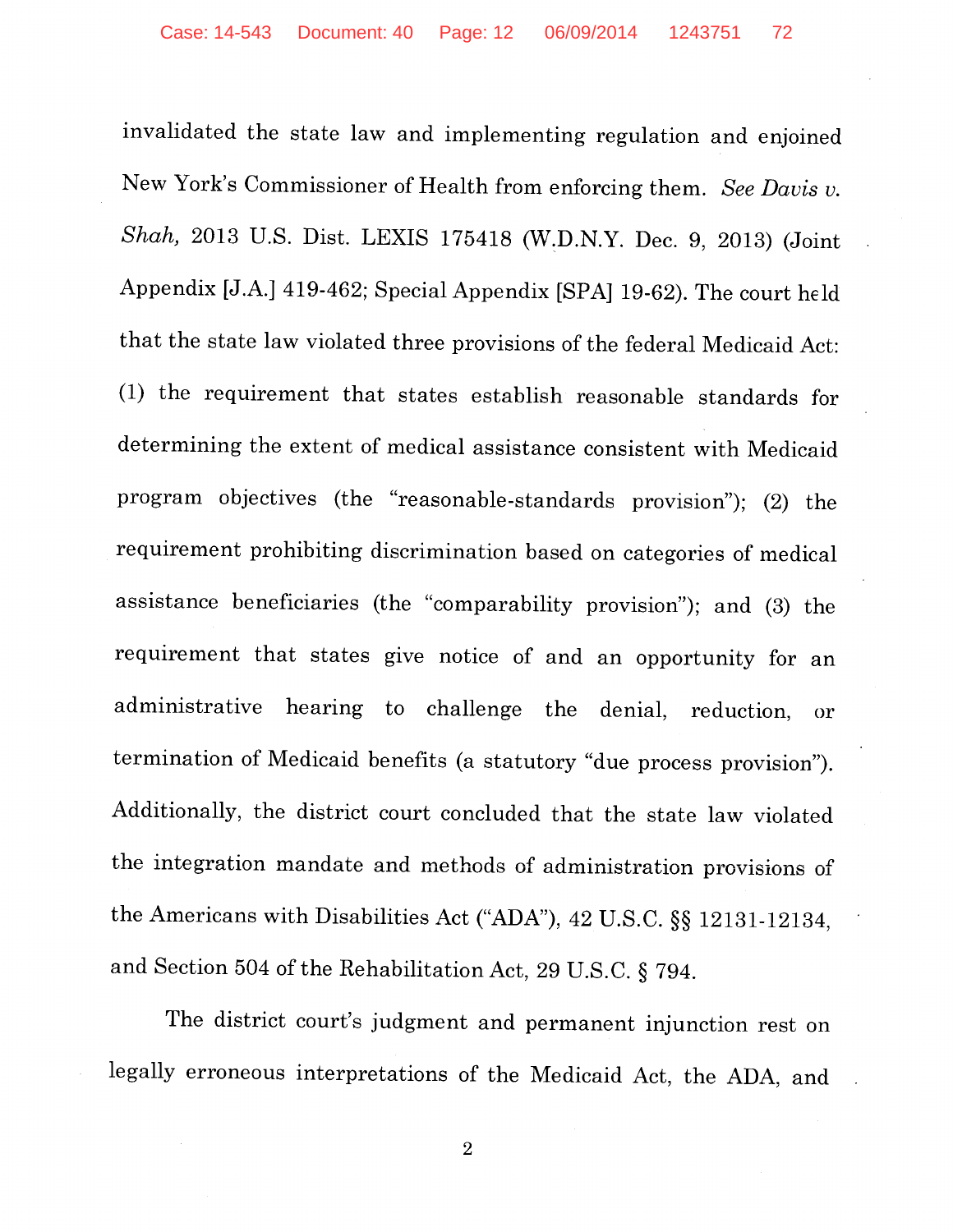Section 504 of the Rehabilitation Act. First, Congress did not intend the Medicaid Act's reasonable-standards provision to be privately enforceable by Medicaid beneficiaries. But even if this provision confers enforceable rights, New York's limitation on coverage for orthopedic footwear and compression stockings is reasonable and consistent with Medicaid program objectives. It thus satisfies the reasonable-standards provision and, as we demonstrate below, is entirely consistent with the other Medicaid provisions at issue.

The Medicaid Act and its implementing regulations prohibit states from arbitrarily denying *required services* to otherwise eligible individuals solely on the basis of diagnosis. But the Act gives states much more flexibility with respect to optional services. States thus retain discretion to limit coverage for optional services to the majority of beneficiaries for whom those services are medically necessary, even if doing so means denying coverage for those same services for a few others for whom they may also be medically necessary. The district court's contrary ruling-that. states providing coverage for optional services must extend such coverage to all Medicaid beneficiaries for whom those services are medically necessary—disserves the purposes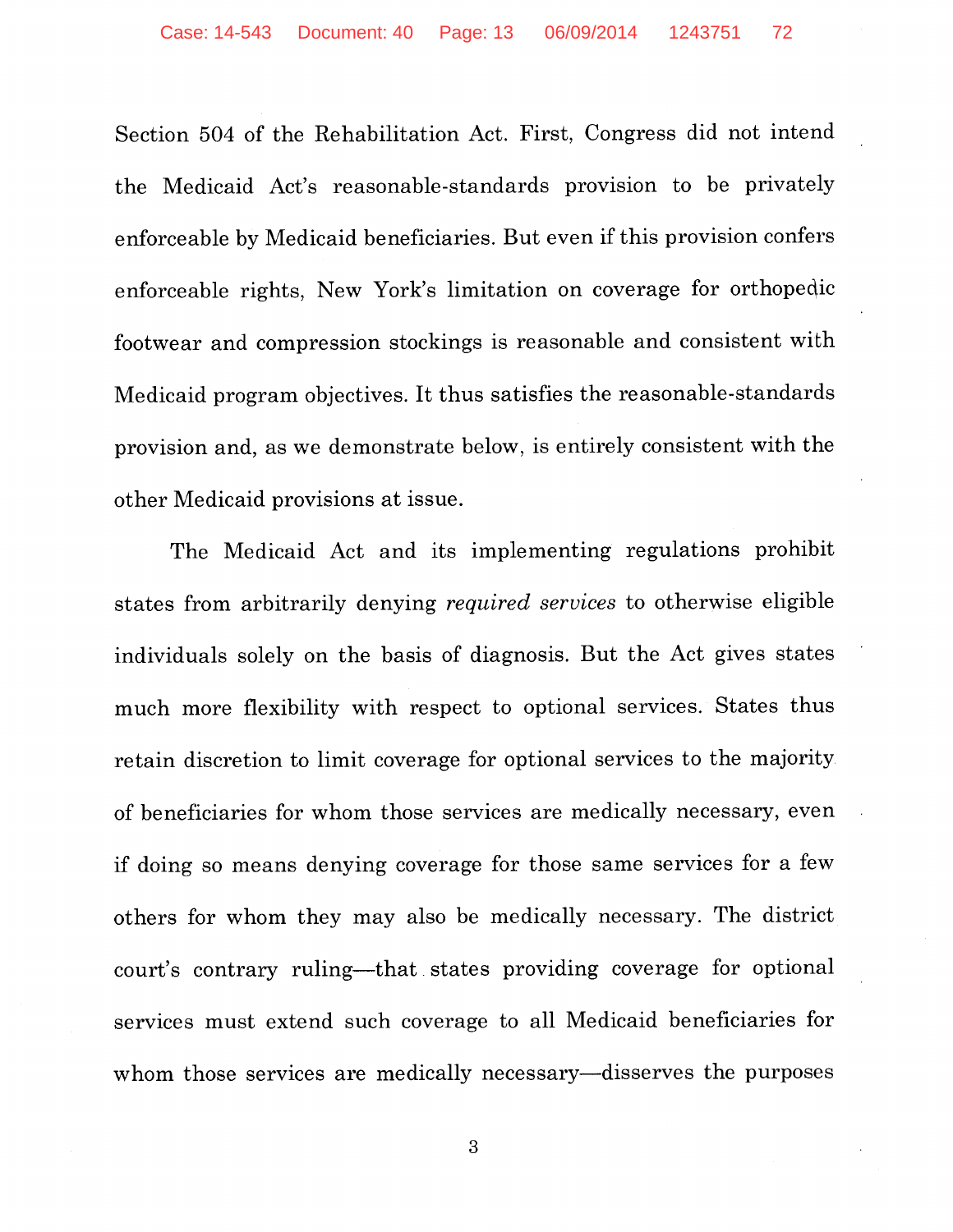of the Medicaid Act by giving states an incentive, especially in times of fiscal crisis, to eliminate coverage for optional services altogether.

New York's limitation on coverage also does not violate the ADA or Section 504 of the Rehabilitation Act. New York's limitation does not discriminate against the disabled. It simply limits eligibility for certain optional services on the basis of diagnosis. Consistently with both the ADA and section 504, a state may provide an optional service to a category of disabled people even though it does not extend those services to all categories of disabled people. Accordingly, the judgment and permanent injunction should be vacated.

# **SUBJECT MATTER AND APPELLATE JURISDICTION**

Plaintiffs invoked the district court's jurisdiction under 28 U.S.C. § 1331 and 28 U.S.C. §§ 1343(a)(3) & (4). This Court has jurisdiction over this appeal pursuant to 28 U.S.C. § 1291, because this appeal is timely taken from the final judgment disposing of all claims with respect to all parties. Alternatively, appellate jurisdiction is conferred by 28 U.S.C. § 1292(a)(l), because appellant has timely appealed from the district court's order filed January 28, 2014 granting a permanent injunction.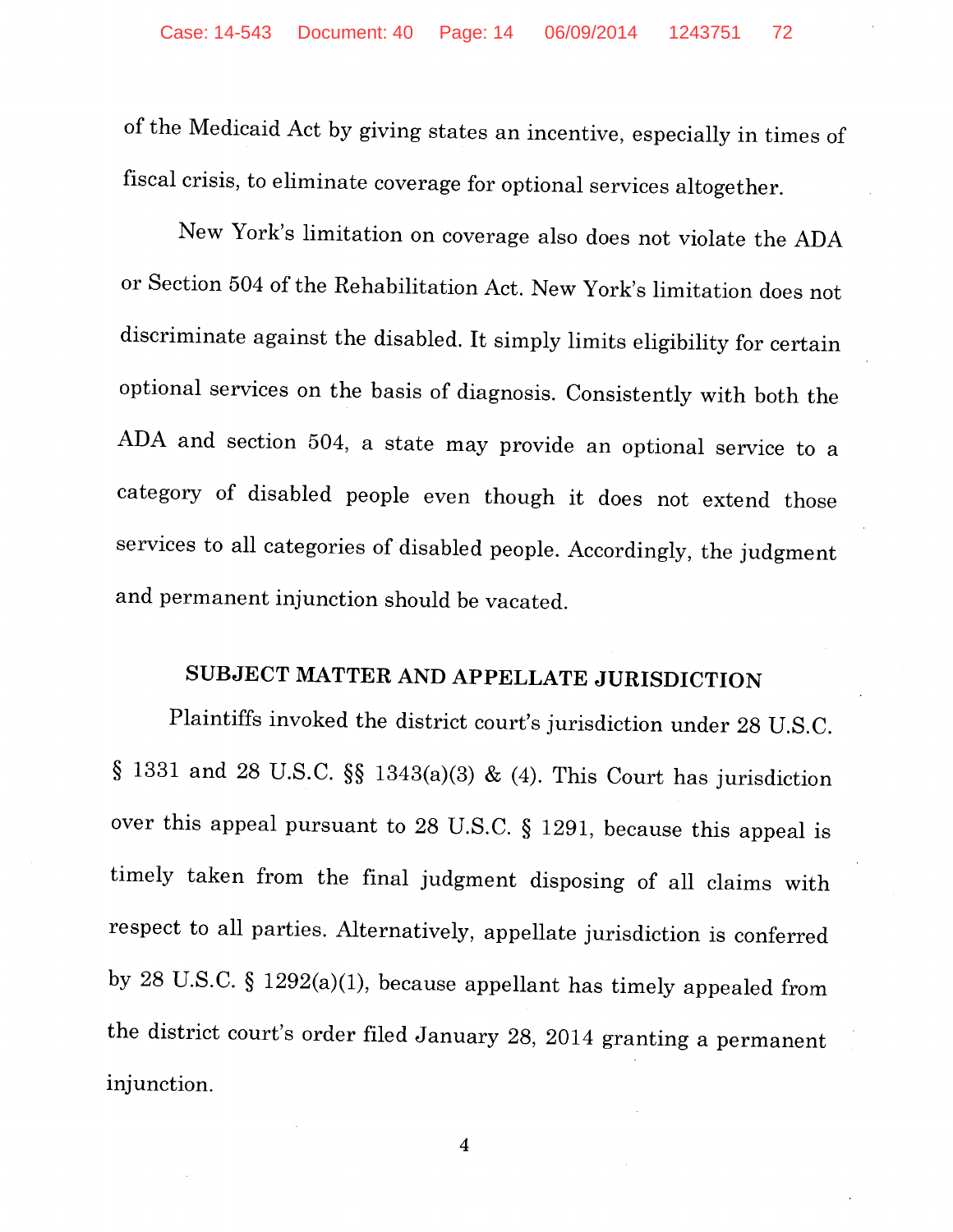The permanent injunction was entered on January 28, 2014 (J.A. 463). The final judgment was entered on January 29, 2014 (J.A. 469). Defendant's notice of appeal was filed on February 24, 2014 (J.A. 472), within 30 days of the entry of both the final judgment and the permanent injunction, and was therefore timely. *See FRAP 4(a)(1)(A)*.

## **QUESTIONS PRESENTED**

1. Do Medicaid recipients lack a private right of action to enforce the reasonable-standards provision of the Medicaid Act under either 42 U.S.C. § 1983 or the Supremacy Clause?

2. Is a New York law that limits Medicaid coverage certain for services that are optional under Medicaid-namely orthopedic shoes and compression stockings--to beneficiaries who suffer from only certain diagnoses consistent with:

a. The reasonable-standards provision of the Medicaid Act and its implementing regulation;

b. The comparability requirement of the Medicaid Act and its implementing regulation;

c. The due process provision of the Medicaid Act and its implementing regulations; and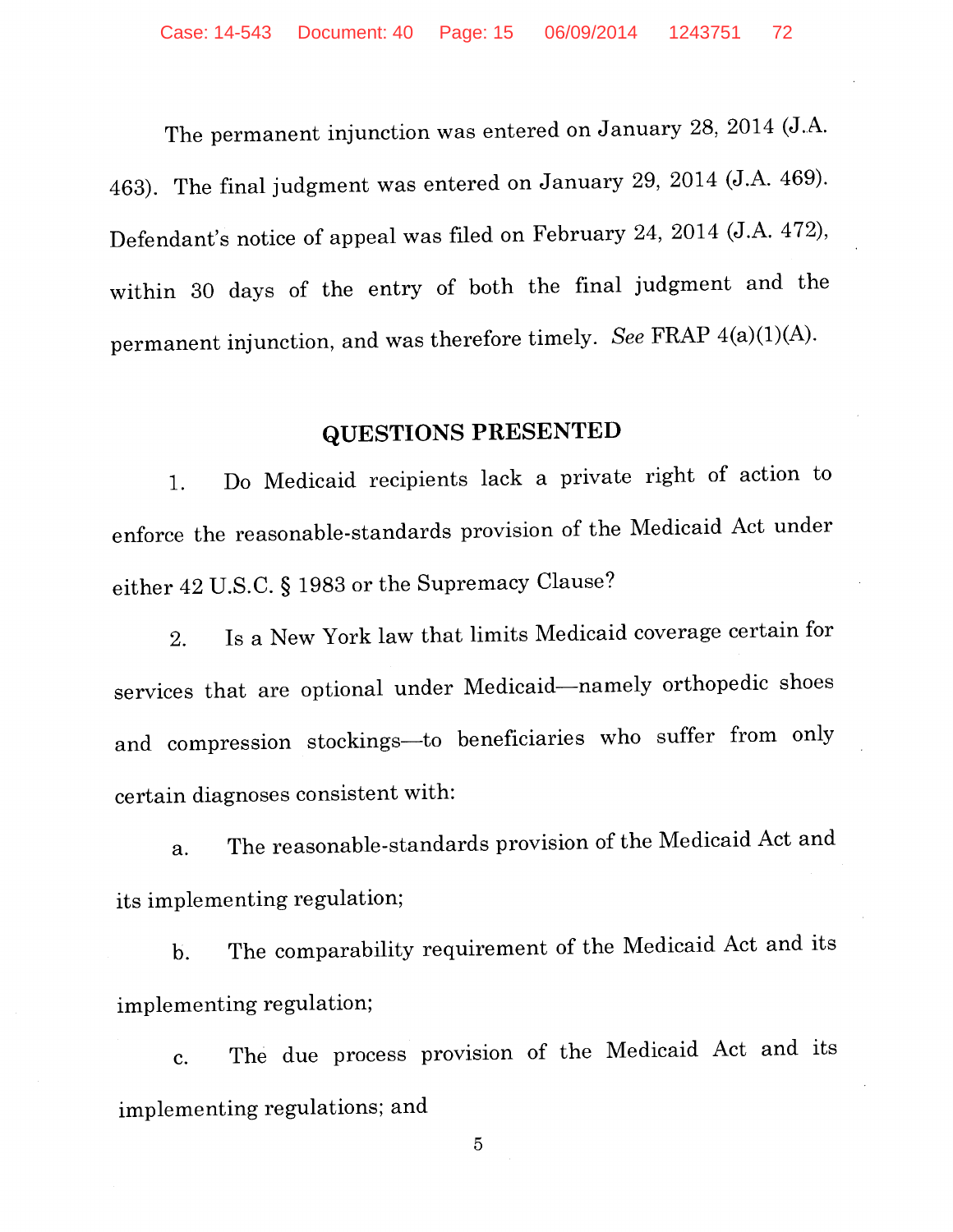d. The integration mandate and methods of administration provisions of the ADA and Section 504 of the Rehabilitation Act, and their implementing regulations.

# **STATEMENT OF THE CASE**

# **A. Nature of Case and Course of Proceedings**

Plaintiffs brought this action in the United States District Court for the Western District of New York seeking to enforce private rights allegedly conferred by, among other things, Title XIX of the Social Security Act (42 U.S.C. §§ 1396-1396w-5), Title II of the Americans with Disabilities Act (42 U.S.C. §§ 12131-12134), and Section 504 of the Rehabilitation Act (29 U.S.C. § 794). Plaintiffs' sought declaratory relief and an injunction enjoining the New York State Health Commissioner from implementing the recently enacted limitation on Medicaid funding for orthopedic footwear and compression stockings (J.A. 38-40). *See* N.Y. Soc. Servs. Law § 365-a(2)(g)(iii) & (iv); *see also*  N.Y. Code R. & Regs. tit. 18, § 505.5(g)(l) & (2).

Plaintiffs moved for class certification and a preliminary injunction, and the Commissioner opposed. The district court issued a preliminary injunction enjoining the Commissioner from denying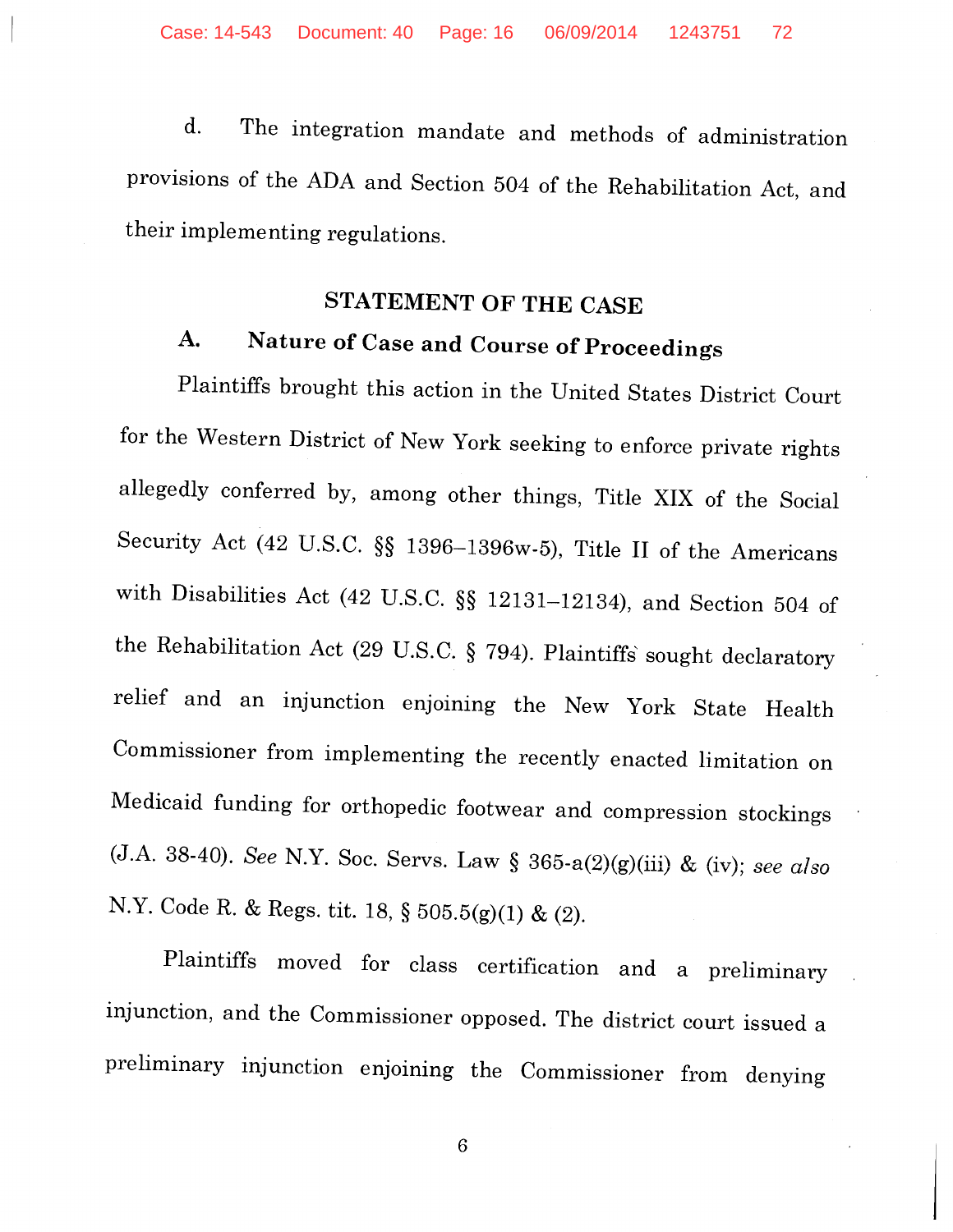Medicaid coverage to the named plaintiffs for orthopedic footwear or compression stockings pending further order of the court (J.A. 105- 122). Thereafter, the district court certified a class consisting of all current and future New York State Medicaid recipients for whom the Commissioner has failed to provide coverage for medically necessary orthopedic footwear and compression stockings as a result of the challenged state law and regulations (J.A. 415) .

. On cross-motions for summary judgment, the district court granted plaintiffs summary judgment in part, finding that New York's new coverage limitation violated three provisions of the Medicaid Actthe reasonable-standards, comparability, and due process provisionsas well as the integration mandate and methods of administration provisions of the ADA and Section 504 of the Rehabilitation Act (J.A. 419-462). The court granted the Commissioner summary judgment dismissing plaintiffs' other claims and directed the parties to submit a proposed order providing for injunctive relief (J.A. 461-462). The Commissioner appealed the summary judgment order, but then withdrew the appeal as premature without prejudice to an appeal from the final judgment  $(J.A. 471)$ .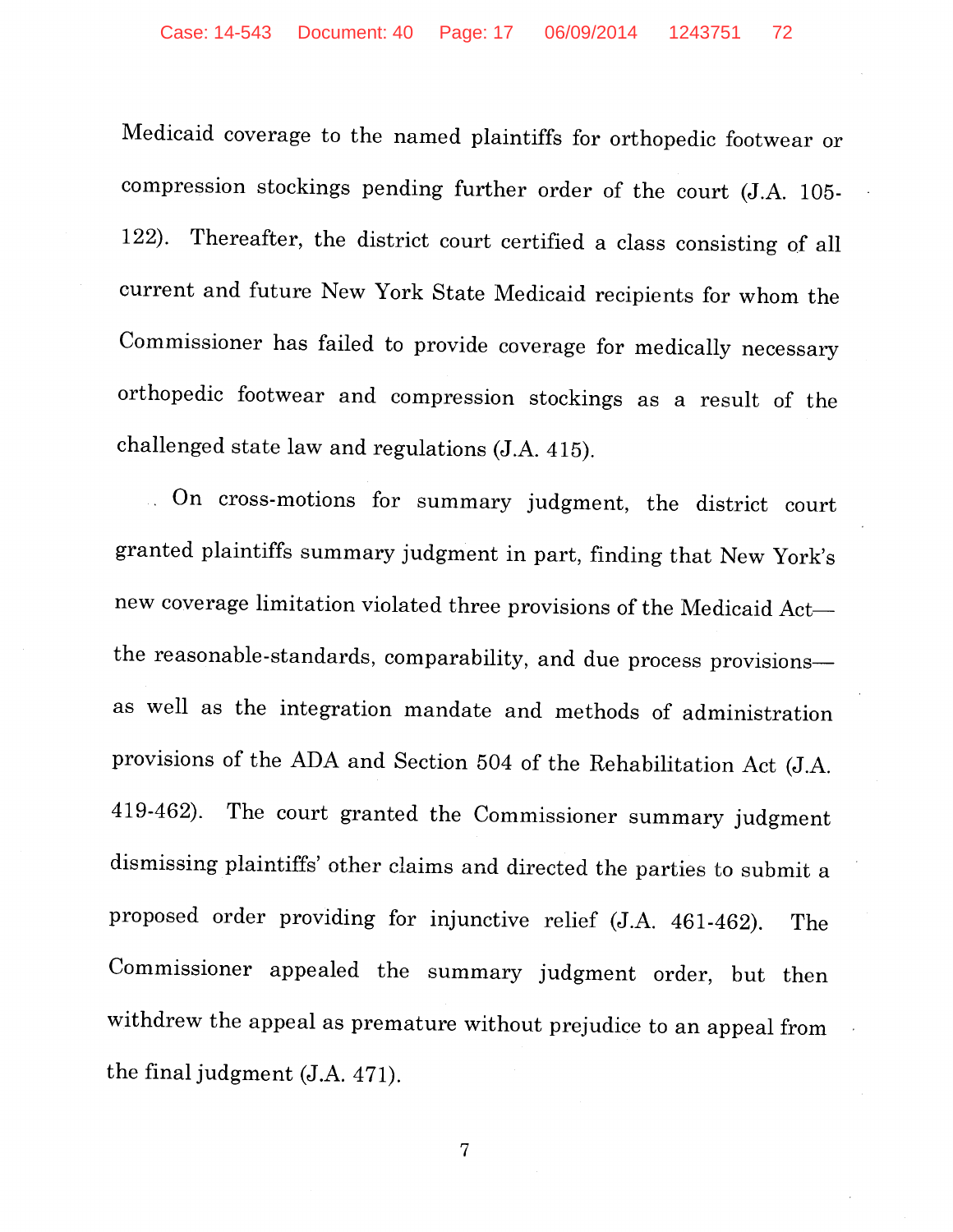The court thereafter entered a permanent injunction and a final judgment (J.A. 463-470). This appeal by the Commissioner ensued (J.A. 472).

#### **B. Overview of the Medicaid program**

This case involves services that are medically necessary, but are nonetheless not required to be covered by Medicaid, a joint state and federal program that funds medical care for needy persons. *See*  42 U.S.C. §§ 1396-1396w-5; N.Y. Social Services Law ("SSL") §§ 363- 369. The New York State Department of Health is the "single State agency" (42 U.S.C. § 1396a[a][5]) designated to supervise the administration of the Medicaid program in this State. *See* SSL § 363 a(1); N.Y. Public Health Law  $\S$  201(1)(v). The United States Department of Health and Human Services' Centers for Medicare and Medicaid Services ("CMS") administers the program at the federal level.

As a general matter, to participate in Medicaid, a state must submit a plan to CMS that meets the requirements of 42 U.S.C. § 1396a(a). Among other things, the plan must identify the categories of service available to eligible beneficiaries. And under the "reasonable-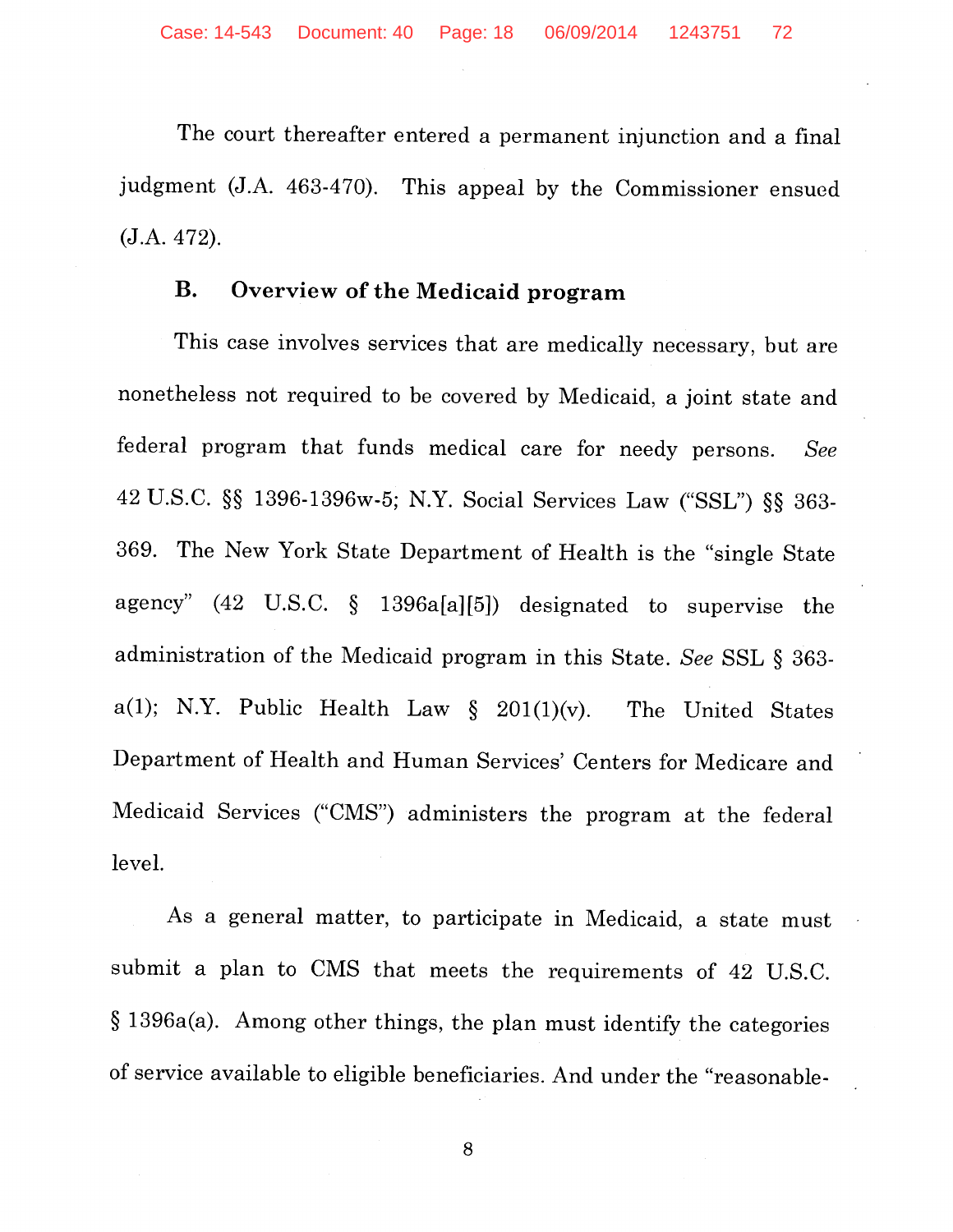standards" provision at issue here, the plan must establish "reasonable standards ... for determining eligibility for and the extent of medical assistance available under the plan which ... are consistent with the objectives" of the Medicaid Act. 42 U.S.C. § 1396a(a)(l 7); *see also*  42 C.F.R. § 440.230. Upon CMS approval of a state plan, federal funds are available to pay a percentage of the total amount the state spends for medical assistance. *See* 42 U.S.C. § 1396b.

Participating states are required to provide medical assistance to the "categorically needy." This group is defined to include, among others, individuals who are in receipt of Supplemental Security Income benefits and qualified pregnant women or children. 42 U.S.C.  $§ 1396a(a)(10)(A); 42 C.F.R. Part 435, Subpart B. States have the$ option of furnishing medical assistance to the "medically needy"; that is, individuals who do not fall within a categorically needy group, but who nonetheless cannot afford adequate medical care. *Id.*  § 1396a(a)(10)(C); 42 C.F.R. Part 435, Subpart D.

Once a state decides which groups will receive medical assistance under its plan, the state determines which services it will provide. 42 U.S.C. § 1396d(a). To receive federal approval, a state plan must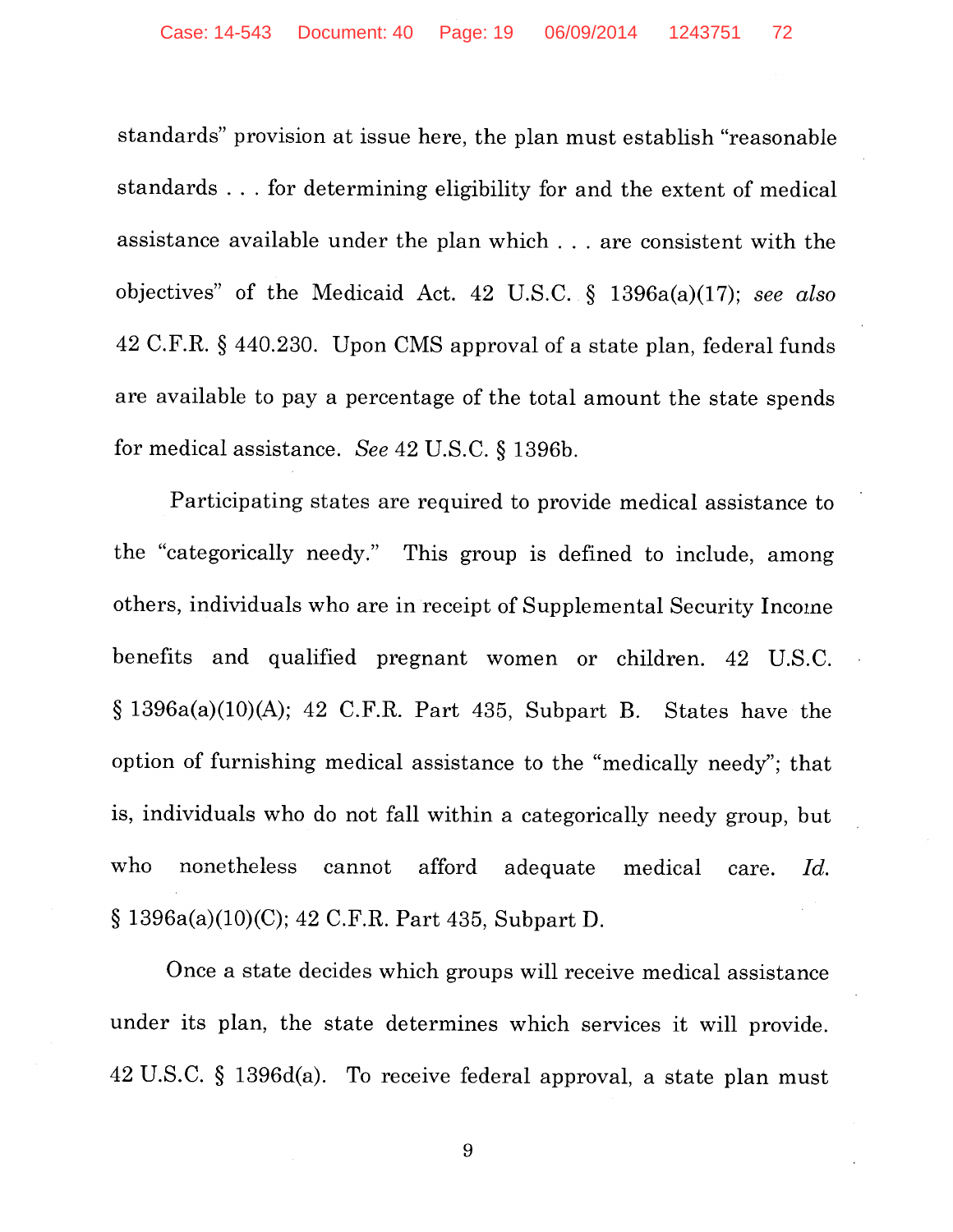include several enumerated medical services for the categorically needy, including inpatient hospital, outpatient hospital, laboratory and x-ray, family planning, physician, nurse-midwife, nurse-practitioner, home health services and, for persons 21 years of age or older, nursing facility services. *Id.*  $\S$  1396a(a)(10)(A), 1396d(a)(1)-(5), (17), (21), (28); 42 C.F.R. § 440.210. If a state opts to cover the medically needy, its state plan must provide certain enumerated services for those eligibility groups; these include prenatal care ambulatory services and, for individuals entitled to nursing facility services, home health services. 42 U.S.C. § 1396a(a)(10)(C), 42 C.F.R. §440.220.

A state also may elect to provide additional medical services, such as dental services, prosthetics, and prescription drugs. 42 U.S.C. §§ 1396a(a)(lO)(A), 1396d(a); 42 C.F.R. §§ 440.120(c), 440.225. Regardless of whether such services are medically necessary in an individual case, they are optional under Medicaid. The services at issue here—orthopedic shoes and compression stockings—are prosthetics, an optional service (J.A. 185-191).

The Medicaid Act includes a comparability provision. It provides that the medical assistance made available to any categorically needy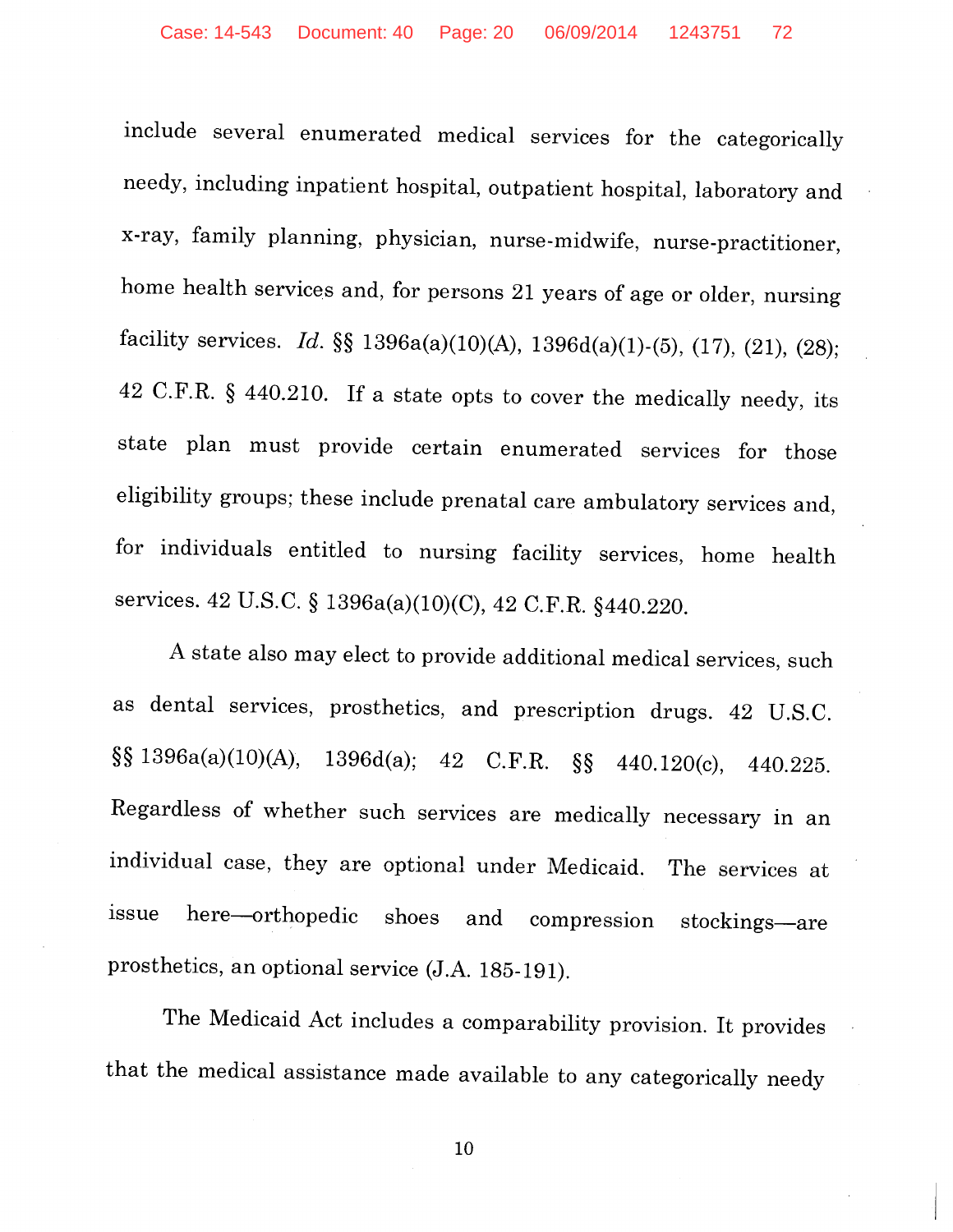individual may not be "less in amount, duration, or scope" than the medical assistance made available to any other categorically needy individual, or to the medically needy. 42 U.S.C. § 1396a(a)(IO)(B); *see also* 42 C.F.R. § 440.240 (implementing statutory provision).

The Medicaid Act identifies the due process rights of Medicaid applicants and participants, including written notice and the opportunity for a fair hearing when assistance or services are denied. 42 U.S.C. § 1396a(a)(3); 42 C.F.R. §§ 431.200-431.246. "[T]he hearing system must meet the due process standards set forth in *Goldberg v. Kelly,* 397 U.S. 254 (1970), and any additional standards specified in this subpart." 42 C.F.R. § 431.205(d).

## **C. New York pays for optional services for both the categorically and medically needy**

New York's Medicaid plan covers both the categorically needy (required) as well as the medically needy (optional). For either kind of Medicaid beneficiary, medical assistance in New York includes payment for "medically necessary medical, dental and remedial care, services and supplies" which are "necessary to prevent, diagnose, correct or cure conditions in the person that cause acute suffering, endanger life, result in illness or infirmity, interfere with such person's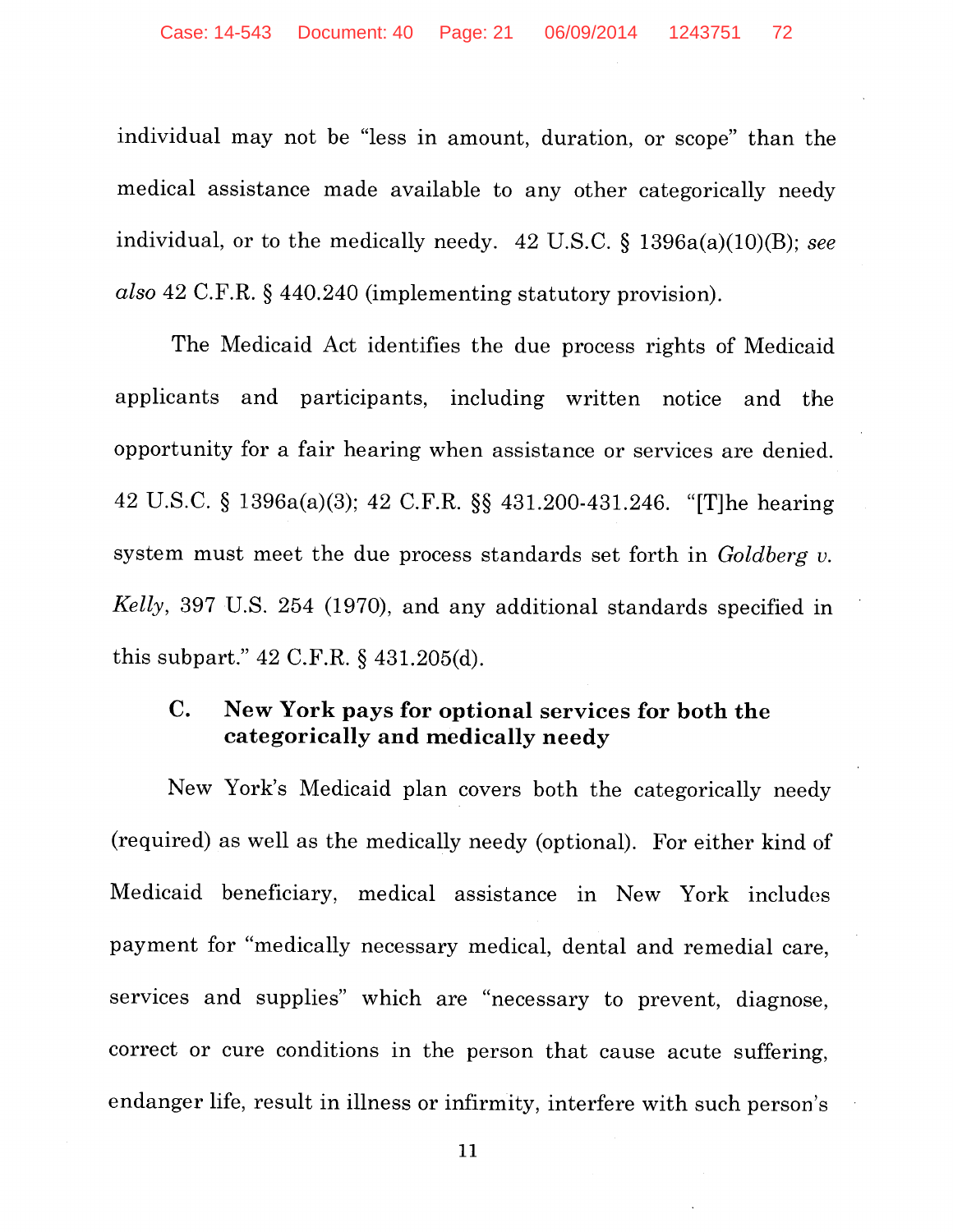capacity for normal activity, or 'threaten some significant handicap." SSL § 365-a(2). The care, services and supplies covered by this section include "home health services provided in a recipient's home." SSL § 365-a(2)(d). Care, services and supplies have also traditionally included "sick room supplies, eyeglasses, prosthetic appliances and dental prosthetic appliances." SSL §365-a(2)(g).

## D. Faced with a severe fiscal crisis, New York limits coverage for orthopedic footwear and compression stockings

In 2011, the New York Legislature amended SSL § 365-a(2)(g) to limit Medicaid coverage for prescription (i.e., orthopedic) footwear and "compression stockings": <sup>1</sup>

(iii) prescription footwear and inserts are limited to coverage only when used as an integral part of a lower limb orthotic appliance, as part of a diabetic treatment plan, or to address growth and development problems in children; and

(iv) compression and support stockings are limited to coverage only for pregnancy or treatment of venous stasis ulcers.

<sup>&</sup>lt;sup>1</sup> Although compression stockings and support stockings differ in certain respects (J.A. 189-190), for simplicity's sake, unless the distinction is relevant, we will refer to them collectively as "compression stockings."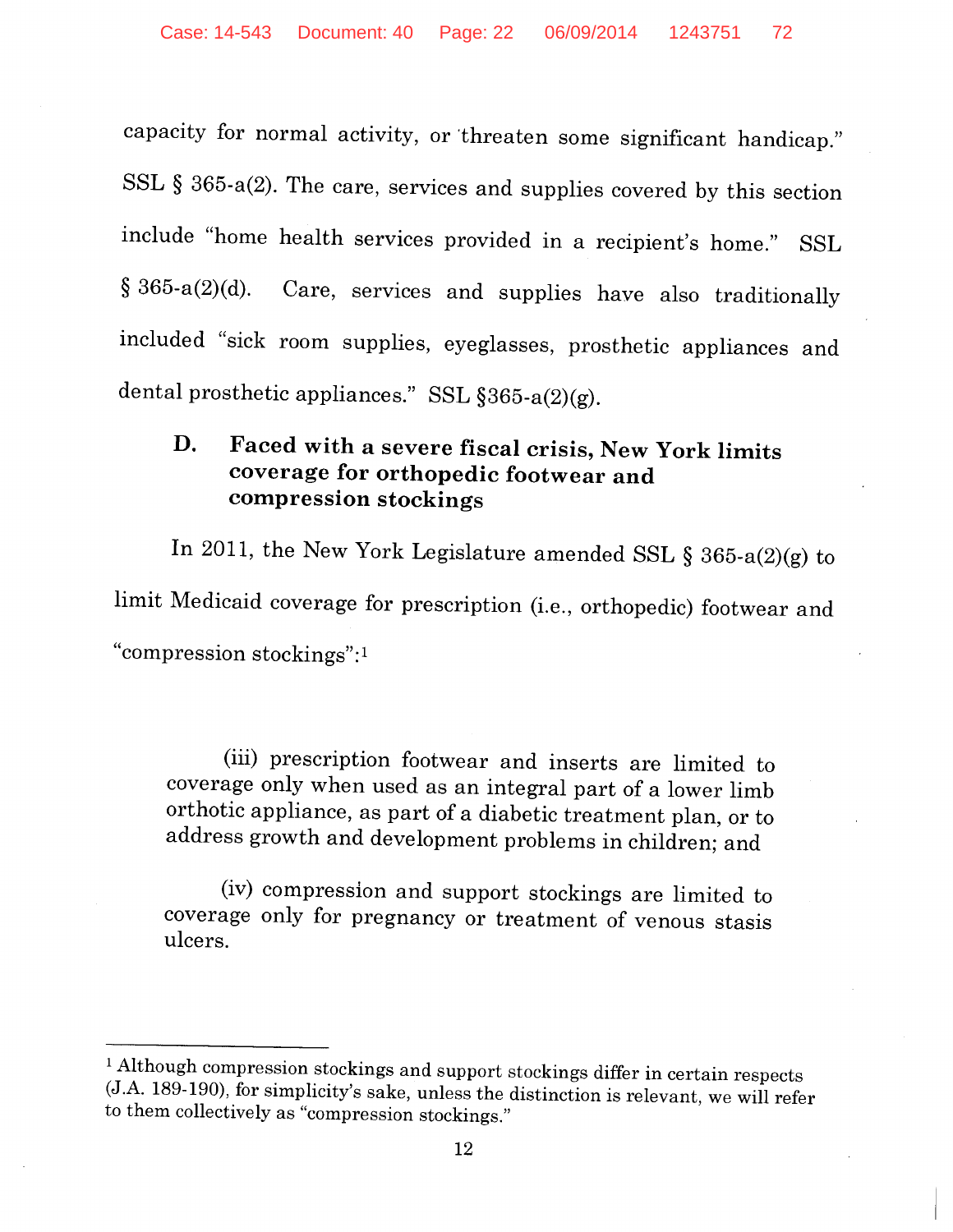McKinney's 2011 N.Y. Sess. L. Ch. 59, pt. H, § 23. The implementing regulation states expressly that there are no exceptions to these benefit limitations. *See* N.Y. Code R. & Regs. tit. 18, § 505.5(g)(l) & (2).

The limitations on coverage introduced in 2011 were part of a cost-cutting measure proposed by a Medicaid redesign team established by Governor Cuomo (J.A. 358-361). In 2011, New York was in the midst of a severe fiscal crisis, and its Medicaid budget was unable to continue funding all optional services (J.A. 361).

Moreover, the State determined that Medicaid funds were being used for recipients whose medical needs were marginal (J.A. 362). For example, nearly half of the Medicaid payments in the prior year for orthopedic footwear were for claims involving hammertoes or bunions, common conditions that could be alleviated with off-the-shelf footwear (J.A. 362). Similarly, recipients had been using Medicaid funds to pay for compression or support stockings to address common complaints, like varicose veins or aching legs (J.A. 362-363). Rather than eliminate these optional services entirely for every Medicaid recipient, the State decided to limit their availability by giving priority to those recipients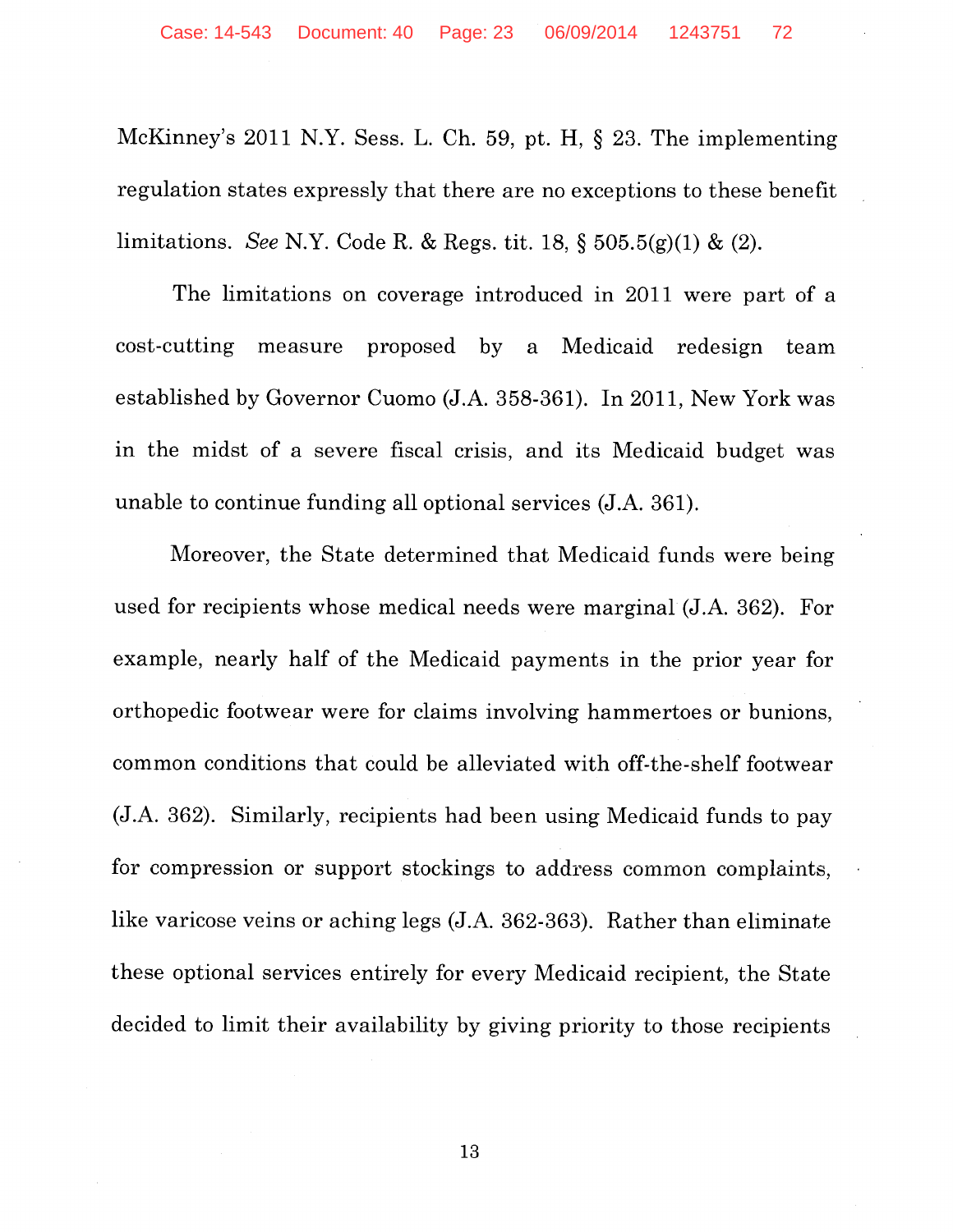with the most frequently occurring serious medical conditions for which the services were medically necessary (J.A. 361).

For orthopedic footwear, New York's Medicaid program now uses the same criteria as the federal Medicare program uses. For the stockings at issue here, New York's Medicaid program follows the federal Medicare criteria for compression stockings, and provides more coverage for support stockings. While federal Medicare does not cover support stockings for any purpose, New York's Medicaid program cover them for treatment of pregnant women with severe varicosities and edema. *(See* J.A. 364-365 [citing Medicare criteria].)

New York submitted a proposed state plan amendment to CMS, the federal Medicaid agency, to reflect the new benefit limitations for orthopedic footwear and compression stockings. CMS advised New York that a plan amendment was not required because the changes in medical necessity criteria were within the State's purview. (J.A. 360,  $\P 56.$ 

## **E. Plaintiffs and their medical conditions**

Plaintiffs include both categorically needy and medically needy persons, and they do not suffer from any conditions listed in SSL § 365-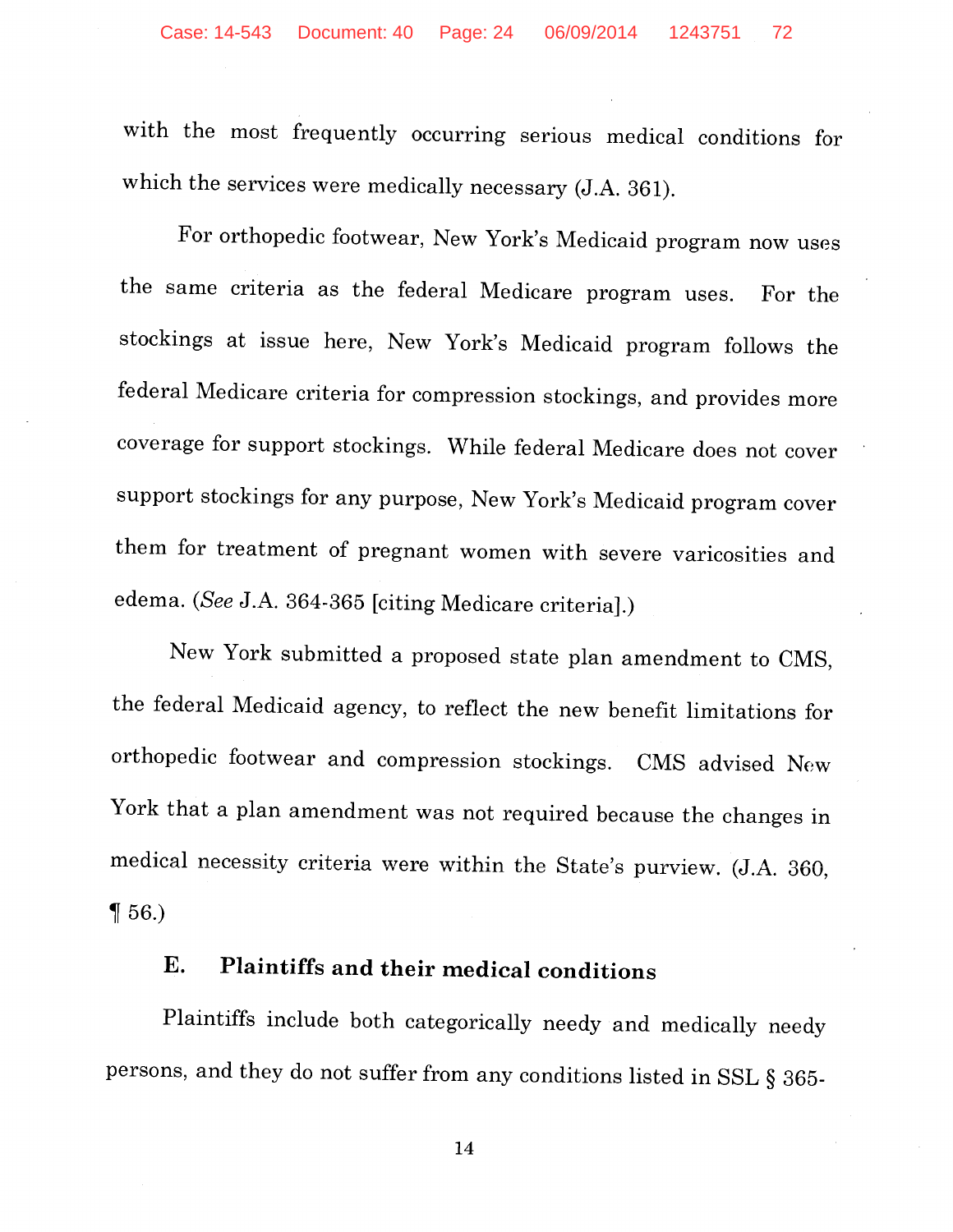$a(2)(g)(iii)$  or (iv). They suffer from conditions such as multiple sclerosis, paraplegia, lymphedema, cellulitis, psoriatic arthritis and trans-metatarsal amputation; their doctors have prescribed either orthopedic footwear or compression stockings for their conditions; and plaintiffs claim that these prescriptions are medically necessary for their conditions (J.A. 57-79, 91-93, 135-146, 377-378, 380-381). Some of the plaintiffs had been getting Medicaid coverage for these prescriptions until the 2011 amendments (J.A. 137, 139, 144). They were not personally notified of the change in law; they learned of it when their health providers declined to refill their orders *(e.g.,* J.A. 137, 139).

#### **F. The district court** issues a **preliminary injunction**

When plaintiffs commenced this action, they immediately moved for a preliminary injunction. In opposition, the Commissioner argued that none of the provisions of the Medicaid Act upon which plaintiffs relied conferred privately-enforceable rights on them. Thereafter, the Commissioner answered the complaint, raising as a defense the contention that these provisions of the Medicaid Act were not privately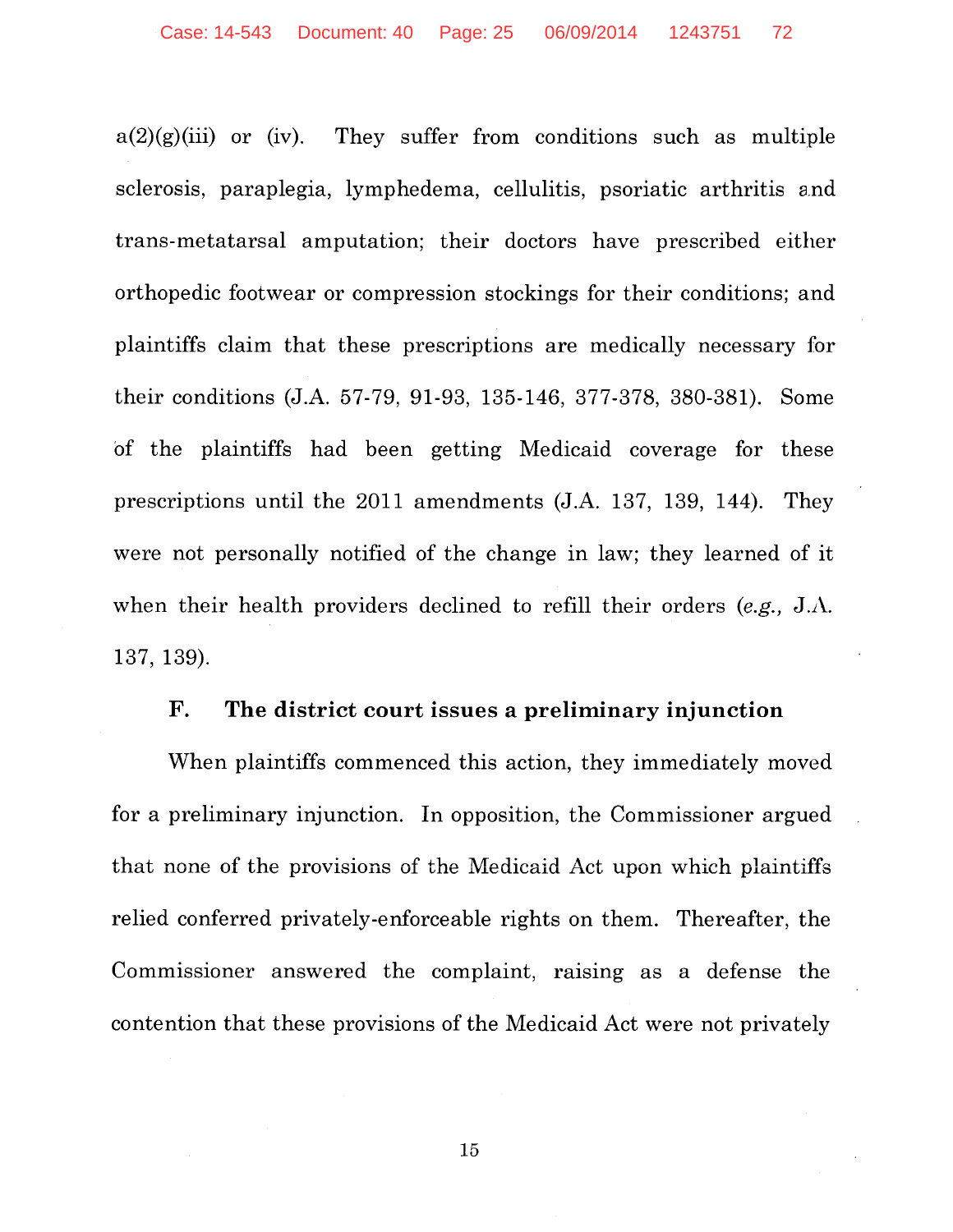enforceable under either 42 U.S.C. § 1983 or the Supremacy Clause (J.A. 97).

The district court granted a preliminary injunction enjoining enforcement of the state law (J.A. 105-122; SPA 1-18). The court concluded that plaintiffs were likely to succeed on their claim that the state law violated 42 U.S.C. § 1396a(a)(10)(D), which requires states to provide home health services, including durable medical equipment, to categorically needy recipients (J.A. 116-122; SPA 12-18). It rejected the Commissioner's argument that the home health services provision did not confer a private right of action (J.A. 117-119; SPA 13-15). The court did not address any of plaintiffs' other claims or whether the other provisions of the Medicaid Act on which those claims were based were privately enforceable.

# **G. The district court grants a permanent injunction**

On the parties' cross-motions for summary judgment, the court held first that the challenged state law and implementing regulation did not violate the home health services provision of the Medicaid Act (J.A. 430-443; SPA 30-43). The district court rejected plaintiffs' argument that orthopedic footwear and compression stockings are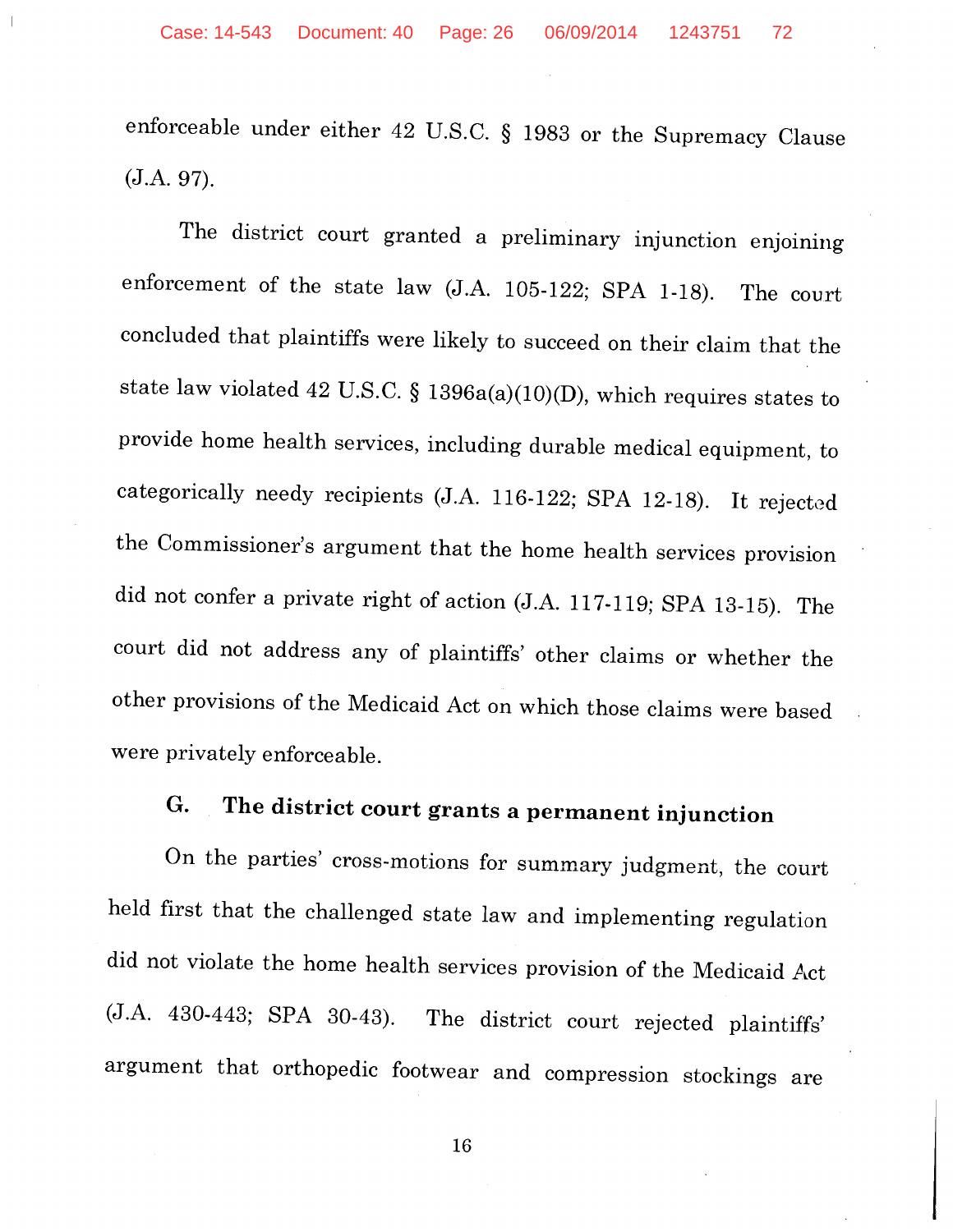"durable medical equipment" and thus fall within the federal "home health services" requirement. Rather, these items were "prosthetics" under federal law, and as such were optional, and not mandatory, services (J.A. 443; SPA 43).

But the district court concluded that the state law violated four federal requirements: (1) the "reasonable standards" provision, 42 U.S.C.  $\S$  1396a(a)(17) and its implementing regulation; (2) the comparability requirement, 42 USC  $\S$  1396a(a)(10)(B); (3) the prohibition against disability discrimination contained in Title II of the ADA and Section 504 of the Rehabilitation Act; and (4) the due process provision of the Medicaid Act (J.A. 443-462; SPA 43-61).

According to the district court, it was unreasonable for the State to cover the treatments at issue for certain groups of Medicaid beneficiaries with a medical need (those with the conditions identified in the statute), while denying them to others with a medical need. The failure of the statute to authorize coverage for any other conditions, even on an individualized showing of medical need, rendered it unreasonable and discriminatory. The court further reasoned that the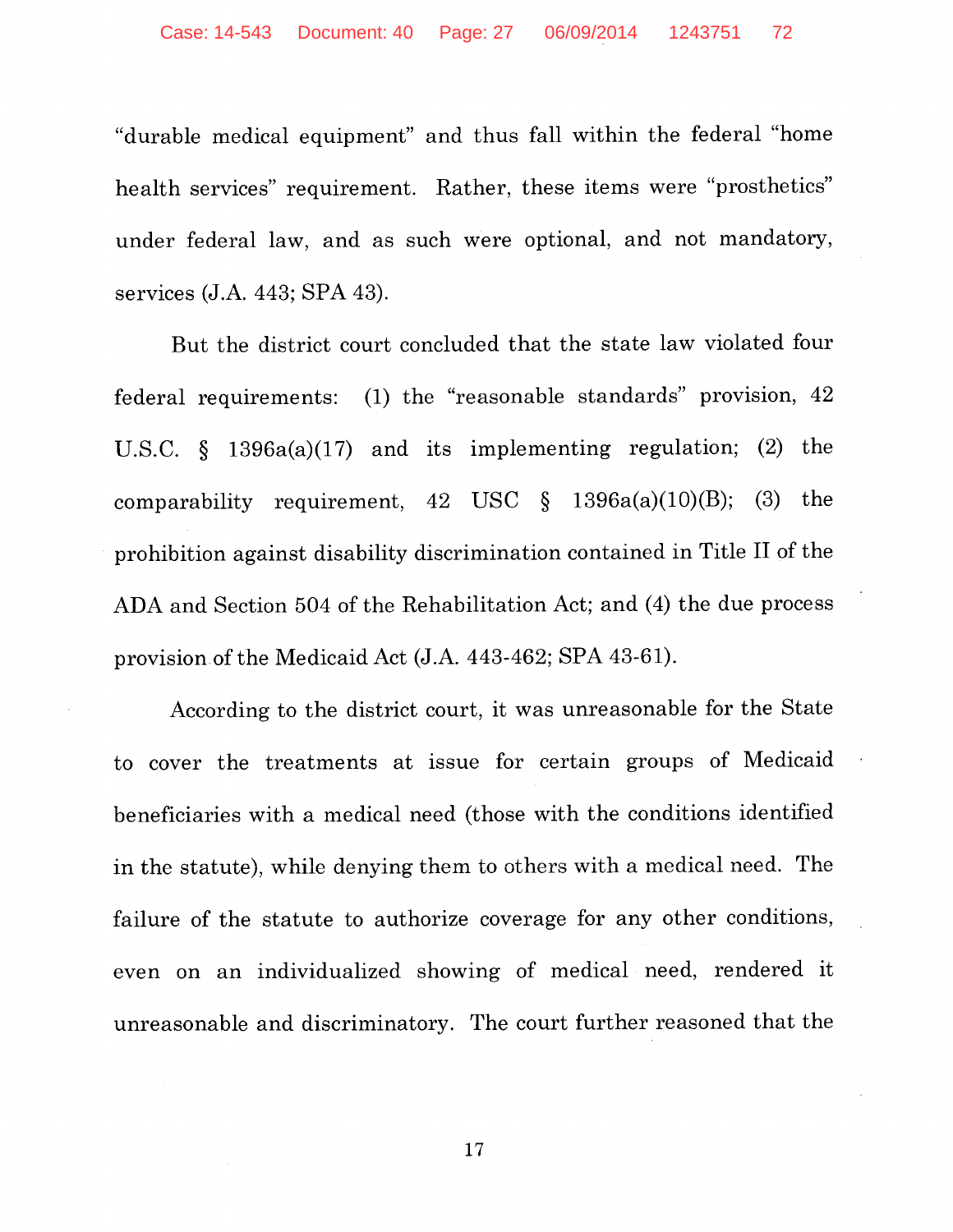failure of the State to notify beneficiaries of the change in law in advance violated their due process rights. (J.A. 443-462; SPA 43-61.)

# **STANDARD OF REVIEW**

This Court reviews a district court's grant of a permanent injunction for abuse of discretion. *Roach v. Morse,* 440 F.3d 53, 56 (2d Cir. 2006). "A district court abuses its discretion in entering an injunction when it relies on clearly erroneous findings of fact or an error of law." *Id.; see Third Christ of Church, Scientist, of New York City v. The City of New York,* 626 F.3d 667, 669 (2d Cir. 2010). A district court's determination of questions of law related to an injunction, and questions of statutory interpretation, are reviewed *de novo. Roach v. Morse,* 440 F.3d at 56; *Auburn Hous. Auth. v. Martinez,*  277 F.3d 138, 143 (2d Cir. 2002).

## **SUMMARY OF ARGUMENT**

Congress did not intend for the reasonable-standards provision of the federal Medicaid Act to be privately enforceable under 42 U.S.C. § 1983. This provision lacks explicit rights-creating language in favor of Medicaid recipients. And its requirement that the State establish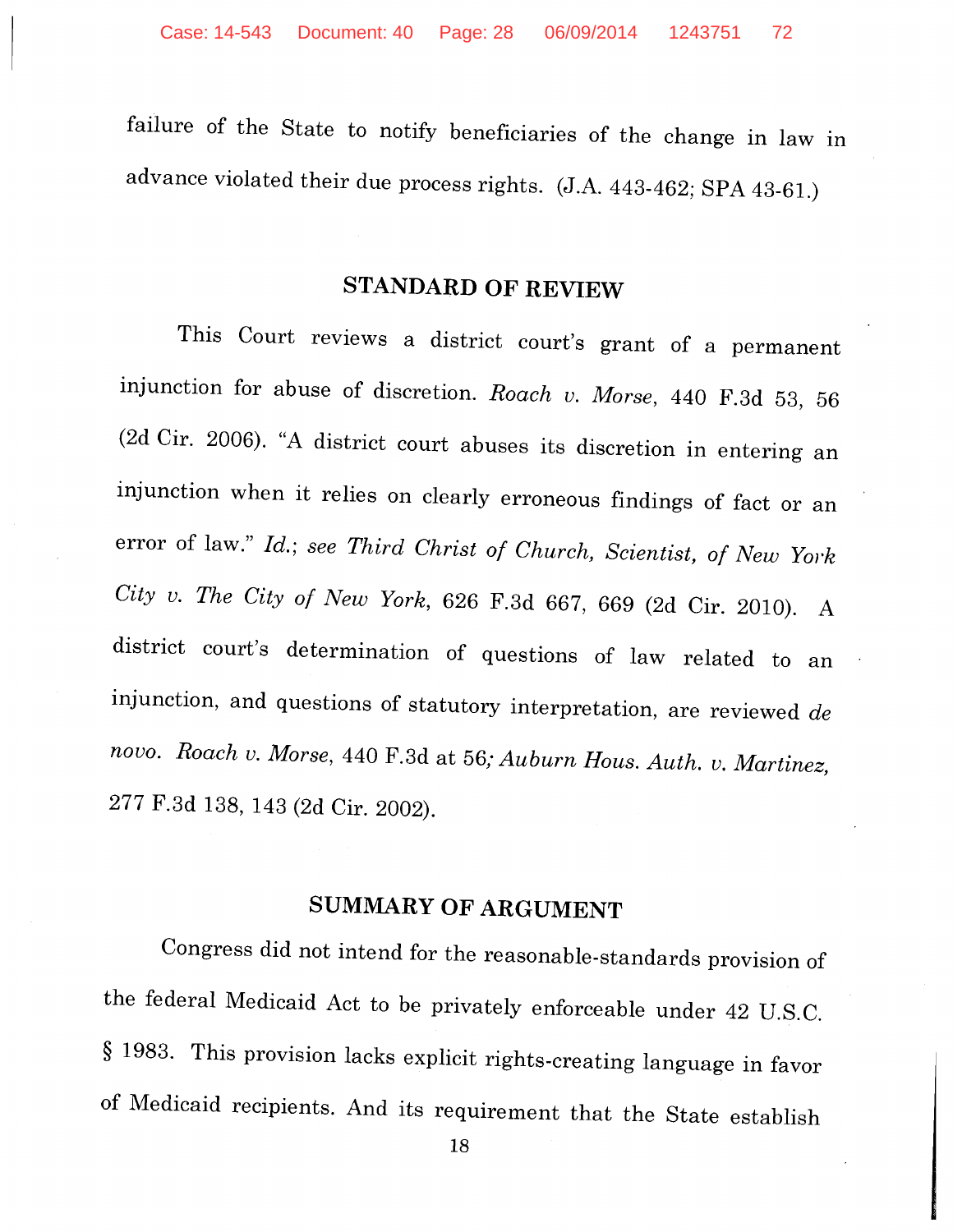standards consistent with Medicaid objectives is too vague and amorphous for judicial enforcement. Because the reasonable-standards provision is not privately enforceable, its implementing regulation is not privately enforceable either.

Because Congress did not intend to provide a private right of action to enforce the reasonable-standards provision, that provision is not independently enforceable under the Supremacy Clause. Analysis of a claim that the reasonable-standards provision preempts state law under the Supremacy Clause would entail exactly the same analysis that would be applied if the provision were privately enforceable under section 1983. Accordingly, to allow plaintiffs to enforce the reasonablestandards provision under the Supremacy Clause would thwart Congress's intent to leave enforcement of the reasonable-standard provision to CMS, the federal agency that administers the Medicaid program, and achieve a complete end-run around the Supreme Court's private-right-of-action jurisprudence.

Even if the reasonable-standards provision were privately enforceable, there would be no basis for an injunction here because the New York law plaintiffs challenge complies with it. Federal law gives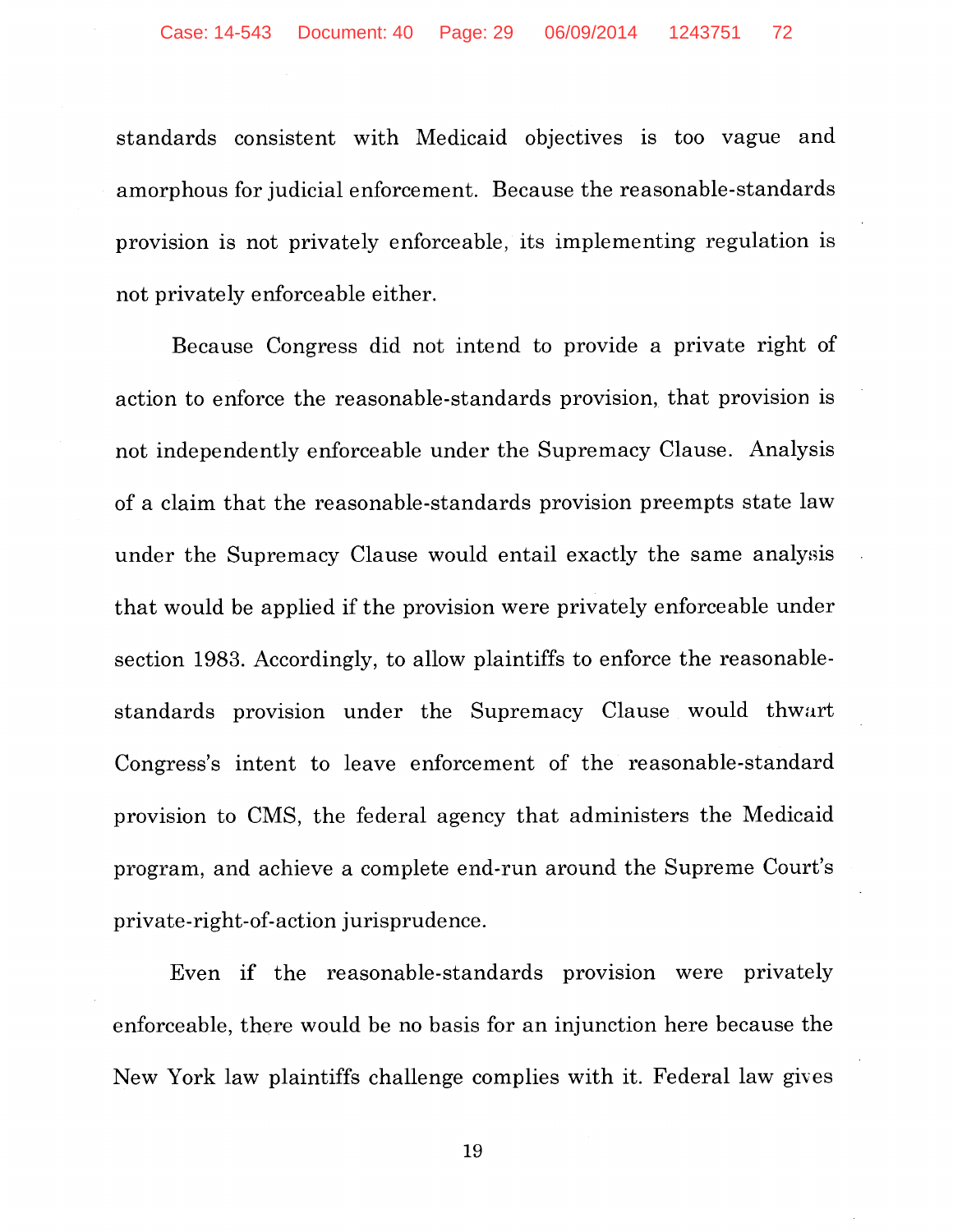states discretion to expand or restrict coverage within service categories, so long as their standards for doing so are "reasonable" and "consistent with the objectives of [the Medicaid Act]." 42 U.S.C. § 1396a(a)(17)(A). The implementing federal regulation prohibits a state from arbitrarily denying or reducing the amount, duration, or scope of a *required service* solely because of the recipient's diagnosis, type of illness, or condition. 42 C.F.R. § 440.230(c). But the services at issue here-orthopedic shoes and compression stockings-are not required services. They are optional services. Consequently, section 440.230(c) does not apply to them. Congress intended to give states flexibility to limit coverage for optional services based on diagnosis. Requiring states to pay for all optional medical services it seeks to fund would disserve the purposes of the Medicaid Act because it would discourage states from funding such services at all.

New York's limitation on funding for orthopedic footwear and compression stockings complies with the other two Medicaid provisions at issue here as well. The Medicaid Act's comparability provision precludes only discrimination against the categorically needy, as well as discrimination among recognized groups of the categorically needy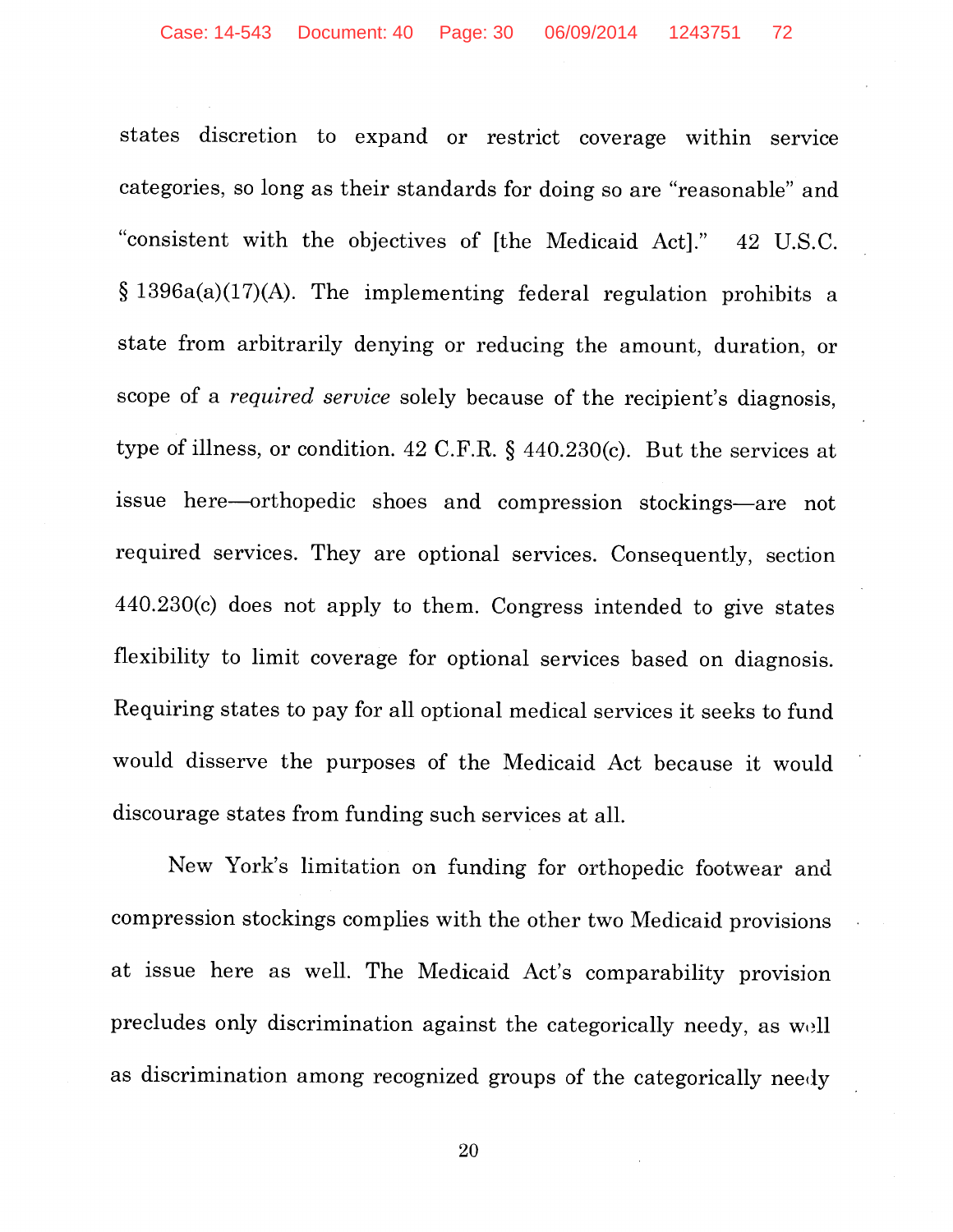or the medically needy. New York law neither discriminates against the cateogorically needy nor between or among any of the recognized groups. To the contrary, the state law is neutral on its face; it applies to all Medicaid recipients, regardless of status as categorically needy or medically needy; and it does not extend greater Medicaid coverage to any categorically needy recipient than it extends to any other categorically needy or medically needy recipient.

The Medicaid Act's due process provision requires a state to give notice and an opportunity for an administrative hearing when it takes action affecting a Medicaid recipient's claim. When, as here, a state changes its law in a manner that, without factual dispute, ends a person's Medicaid benefits, no hearing is required. Plaintiffs raise no factual dispute as to coverage, but dispute only the legality of the state law's elimination of their eligibility for orthopedic shoes and compression stockings. Indeed, the district court did not find otherwise.

But the district court erred in finding that the implementation of the state law at issue here nonetheless violated the regulatory notice provisions of the Medicaid Act. Those provisions are designed to serve the statutory hearing requirement. Because plaintiffs were not entitled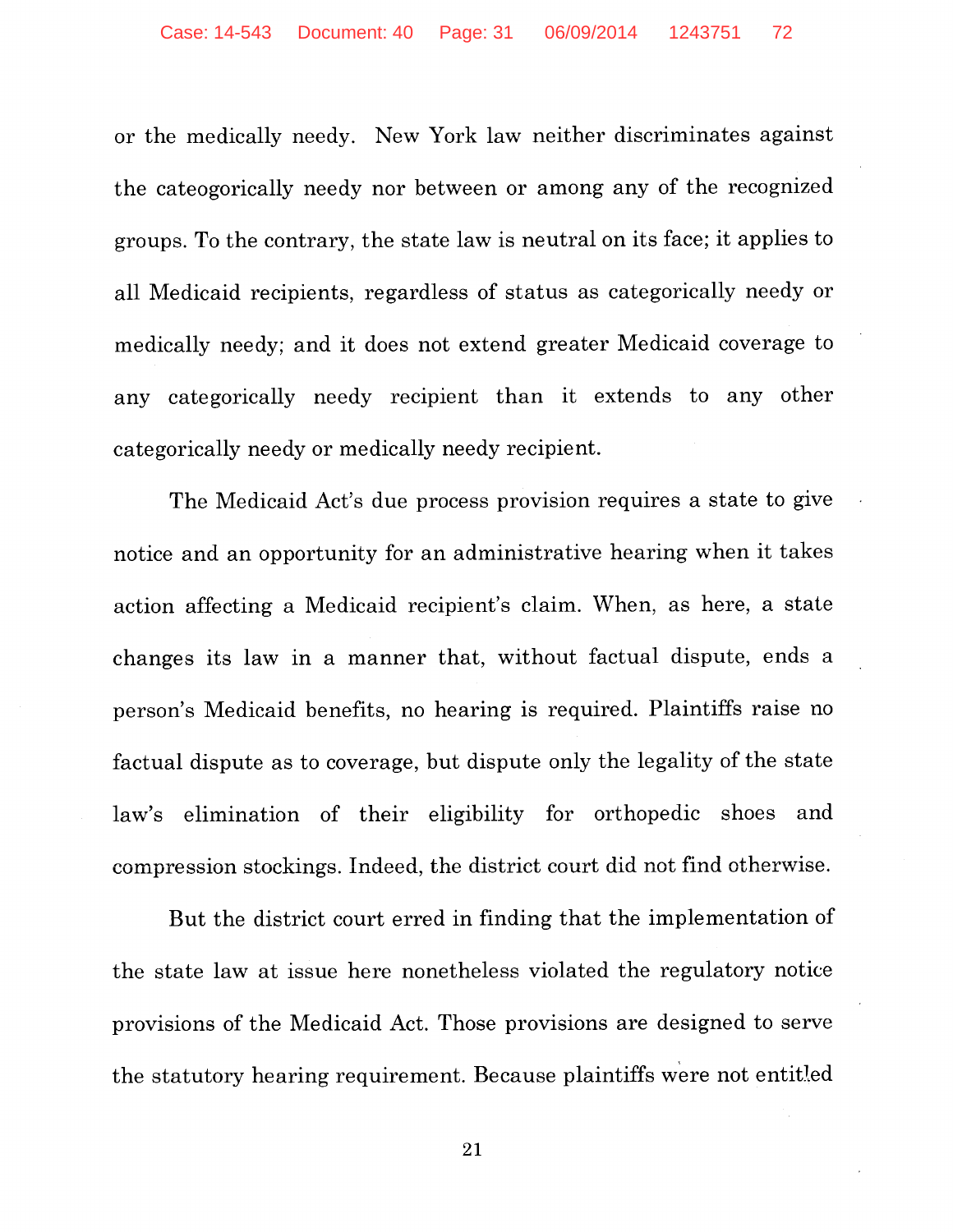to a hearing, they either were not entitled to any regulatory notice or the failure to provide them such notice was harmless because it would have served no purpose.

New York's decision to provide Medicaid funding for orthopedic footwear and compression stockings for some diagnoses but not others violates neither the integration mandates nor the anti-discrimination provisions in Title II of the ADA and Section 504 of the Rehabilitation Act, respectively. The parallel integration mandates of these federal laws do not require New York to provide optional Medicaid services in order to prevent disabled individuals from entering an institution. To hold otherwise would transform an optional Medicaid service into a mandatory service. But even if plaintiffs could potentially state a claim under the integration mandate, their claim would be premature because none of the plaintiffs has been placed in an institution.

And finally, New York has not engaged in disability-based discrimination in limiting Medicaid coverage for orthopedic shoes and compression stockings for certain diagnoses but not for others. For legitimate fiscal reasons, New York has chosen to expend its limited Medicaid funds on certain serious illnesses. There is no evidence that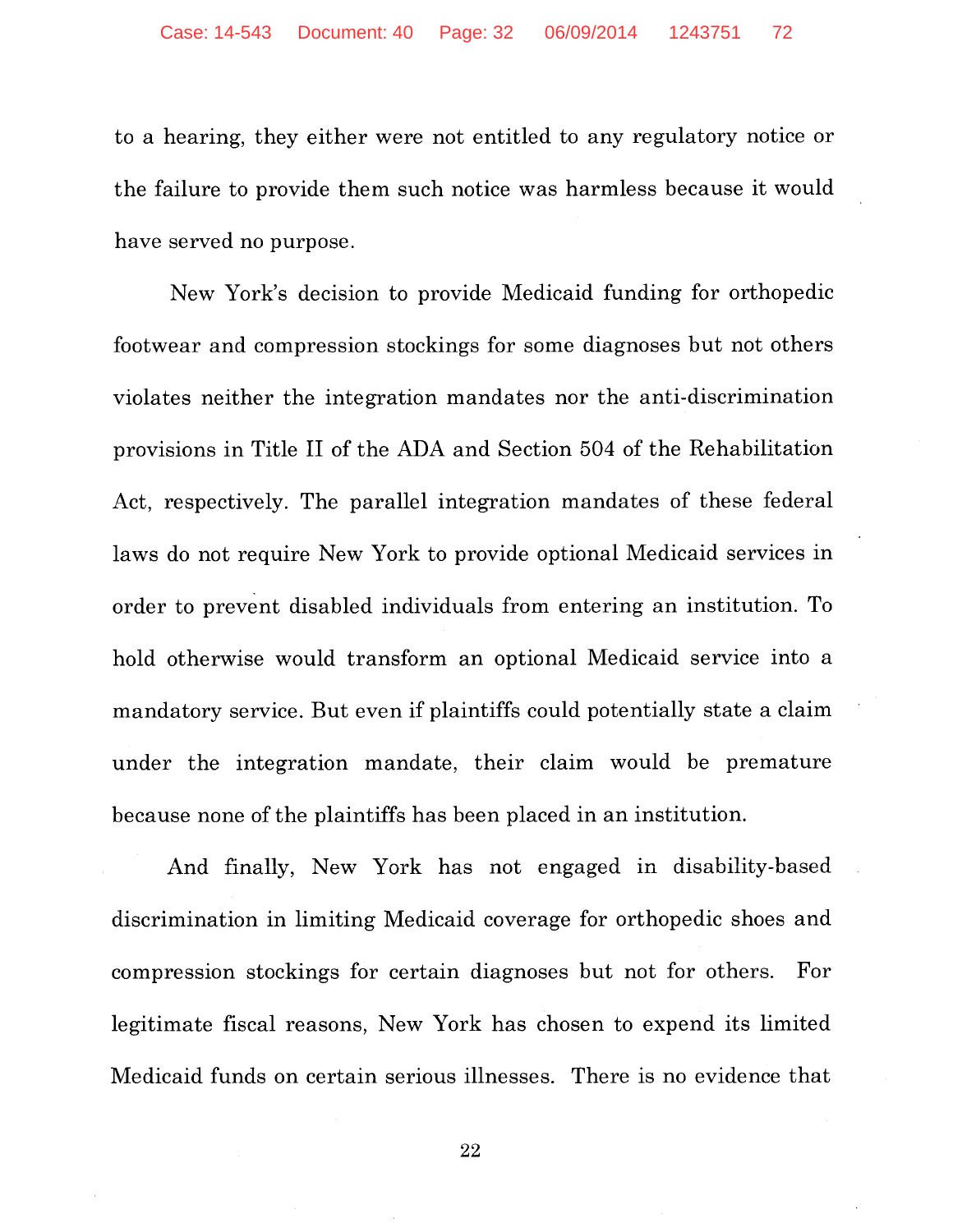New York's coverage decision for these optional services was motivated by animus against persons with a particular illness, like AIDS. Nothing in the ADA prevents a state from providing an optional service to a category of disabled people, even when it does not extend those services to all categories of disabled people. A contrary holding would induce states to eliminate optional services entirely.

#### ARGUMENT

#### POINT I

#### NEITHER THE REASONABLE- STANDARDS PROVISION NOR ITS IMPLEMENTING REGULATION MAY BE PRIVATELY ENFORCED THROUGH 42 U.S.C. § 1983 OR THE SUPREMACY **CLAUSE**

The district court should not have reached the merits of plaintiffs' claim that the challenged state law violates the reasonable-standards provision of the federal Medicaid Act and its implementing regulation. Congress did not intend the reasonable-standards provision to confer enforceable rights on private parties; the provision is enforceable only by CMS, the federal Medicaid agency. Because the reasonablestandards statute does not confer privately enforceable rights, its implementing regulation is not privately enforceable either. And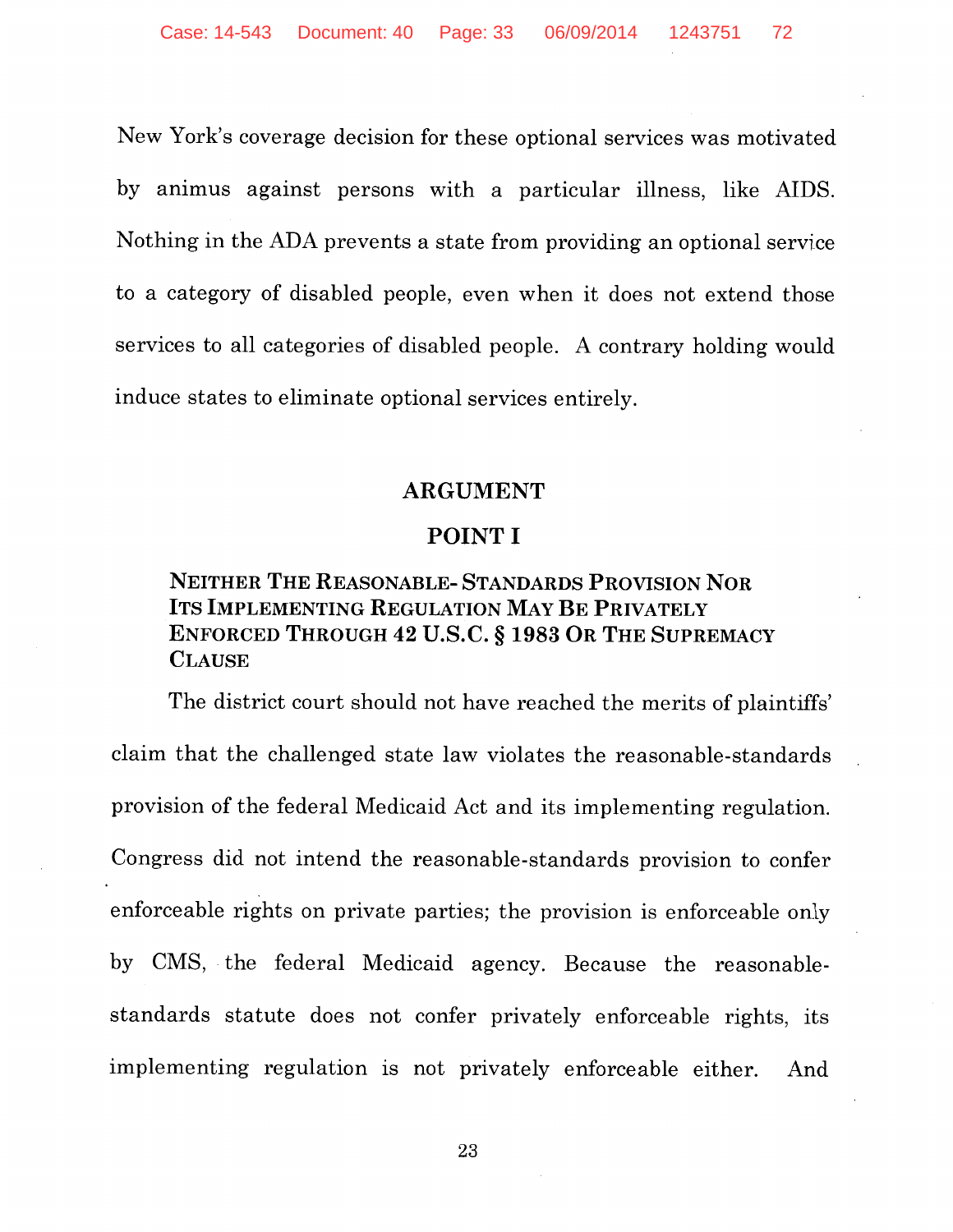despite the contrary argument raised below, plaintiffs cannot thwart Congress's intent by seeking to bring their claims directly under the Supremacy Clause.

Preliminarily, this defense is preserved for this Court's review. In opposing plaintiffs' motion for a preliminary injunction, defendant argued that none of the provisions of the Medicaid Act on which plaintiffs rely confer privately enforceable rights (District Court Docket 11 [defendant's memorandum of law] at 3-4; *see also* J.A. 116-117 and n.3). And defendant's answer raised as a defense the contention that the Medicaid provisions cited in the complaint "do not provide for a right of action pursuant to either section § 1983 or the 'supremacy clause' of the U.S. Constitution." (J.A. 97 [citing *Douglas v. Independent Living Center of Southern California, Inc., 132 S. Ct. 1204* (2012) (dissenting op.)].) Although the Commissioner did not reassert the point in his summary judgment papers, this Court should nonetheless reach the issue as it raises a pure question of law. *Cammack Self-Service Kosher Meats, Inc. v. Hooker,* 680 F.3d 194, 208 n.11 (2d Cir. 2012).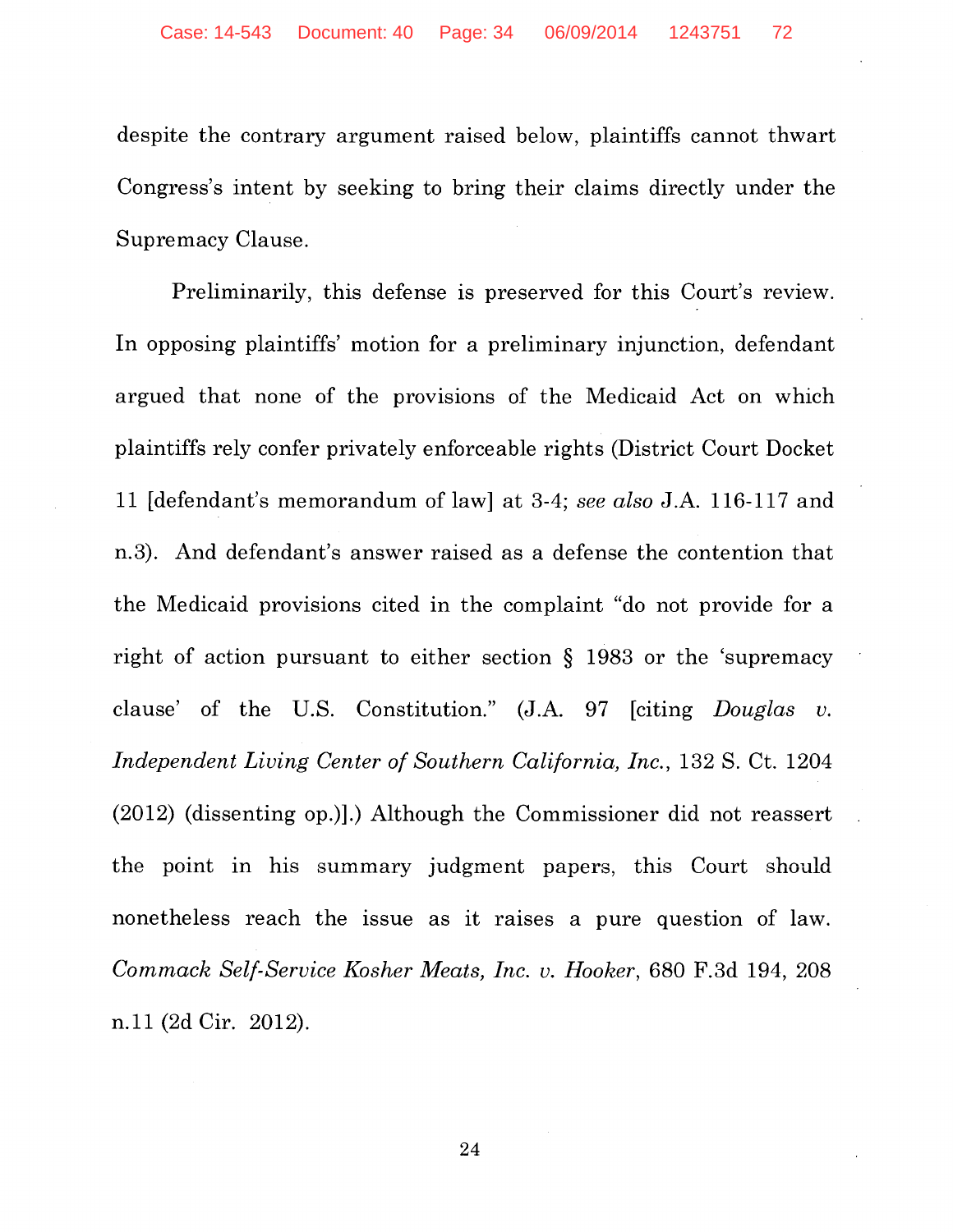## **A. Congress Did Not Intend The Reasonable-Standards Provision To Create Rights Privately Enforceable Through 42 U.S.C. § 1983.**

42 U.S.C. § 1983 imposes liability on anyone who, under color of state law, deprives a person "of any rights, privileges, or immunities secured by the Constitution and laws." 42 U.S.C. § 1983. "It is enforceable only for violations of federal rights, not merely violations of federal laws." *Torraco v. Port Auth.,* 615 F.3d 129, 136 (2d Cir. 2010).

To establish that a statute creates rights enforceable under § 1983, a private litigant must establish that (1) Congress intended that the statute benefit the litigant; (2) the right asserted is not too vague and amorphous to be competently enforced by the courts; and (3) the statute imposes a binding obligation on the States. *See Blessing v. Freestone,* 520 U.S. 329, 342 (1997); *Wesley Health Care Center v. DeBuono,* 244 F.3d 280, 283 (2d Cir. 2001).

As the Supreme Court has since clarified, these factors are meant to set a high bar; nothing "short of an unambiguously conferred right [will] support a cause of action brought under § 1983." *Gonzaga University v. Doe,* 536 U.S. 273, 283 (2002). "[W]here the text and structure of a statute provide no indication that Congress intends to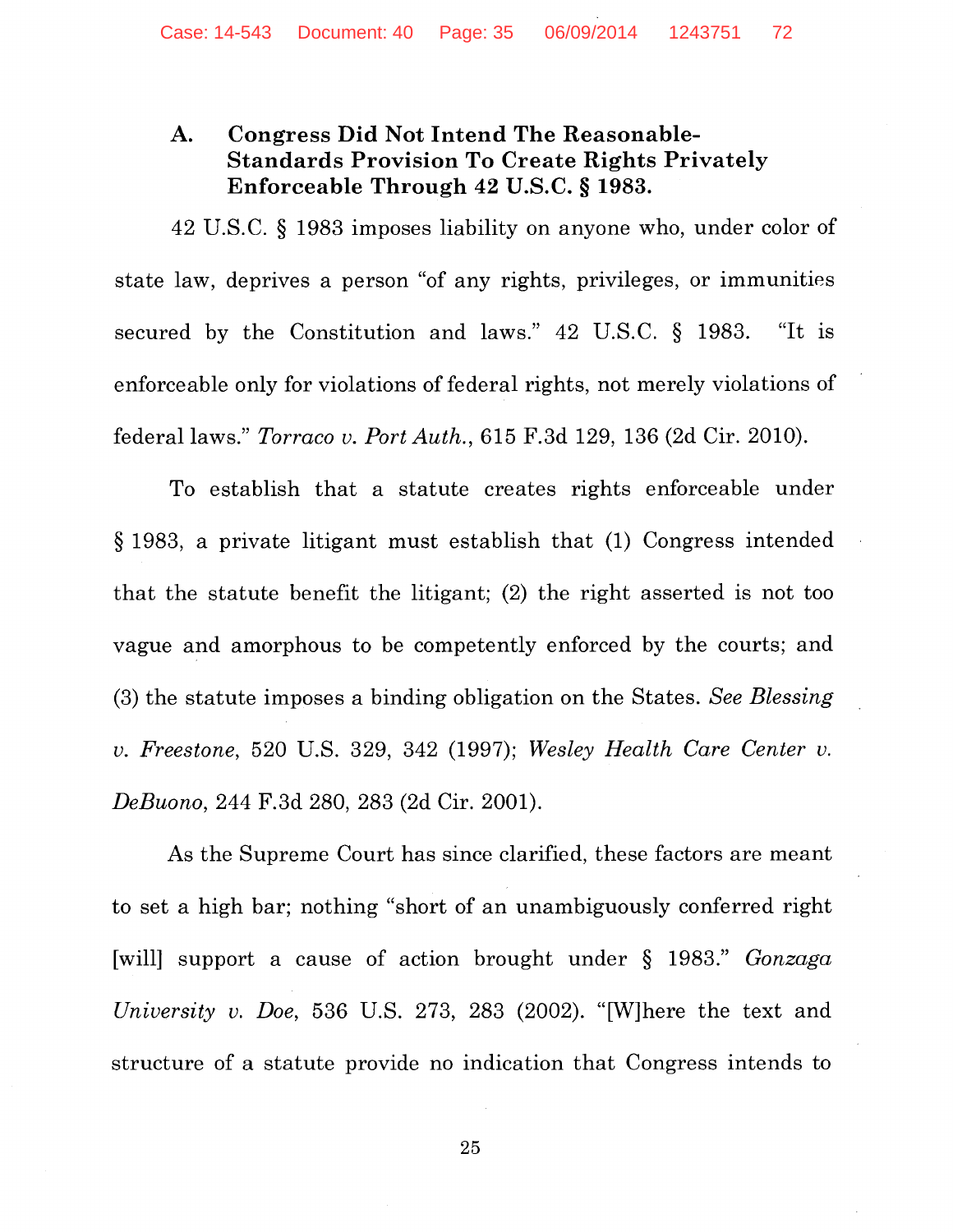create new individual rights, there is no basis for a private suit, whether under § 1983 or under an implied right of action." *Id.* at 286. And the issue is not whether an expansive federal statute, like the Medicaid Act, as an "undifferentiated whole" is privately enforceable; courts must examine the particular statutory provision on which the plaintiff relies to determine if it confers enforce rights. *Blessing v. Freestone,* 520 U.S. at 342.

In the context of legislation like the Medicaid Act, adopted under the Spending Clause, "'the typical remedy for state noncompliance with federally imposed conditions is not a private cause of action for noncompliance but rather action by the Federal Government to terminate funds to the State."' *Gonzaga,* 536 U.S. at 280 (quoting *Pennhurst State School and Hosp. v. Halderman,* 451 U.S. 1, 28 [1981]). Moreover, it is not sufficient that "the plaintiff falls within the general zone of interest that the statute is intended to protect." *Id.* For a statute to create a private right of action, "its text must be 'phrased in terms of the persons benefited."' *Gonzaga,* 536 U.S. at 284 (quoting *Cannon v. University of Chicago,* 441 U.S. 677, 692, n.13 [1979]). Only when the text of the statute contains "explicit rights-creating" language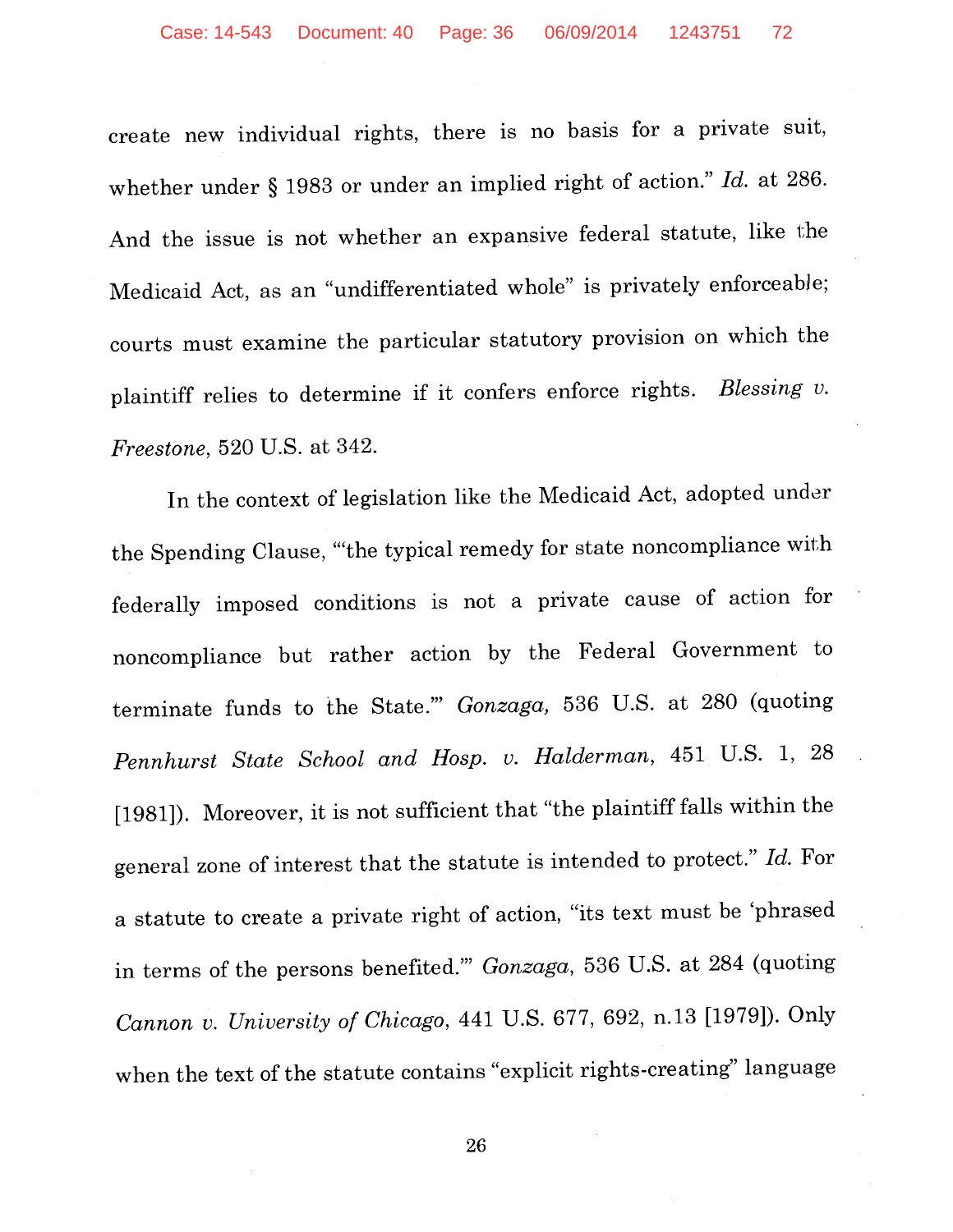in favor of a class of beneficiaries may the litigant maintain a private right of action. *Id.* 

The reasonable-standards provision of the Medicaid Act does not satisfy this rigorous test for the creation of privately enforceable rights. The provision itself states only that a state Medicaid plan must "include reasonable standards ... for determining eligibility for and the extent of medical assistance under this plan." 42 U.S.C. § 1396a(a)(17). Nothing in this text even suggests that Congress intended to confer privately enforceable rights, let alone establishes that it unambiguously did so. The courts of appeals that have thus far considered the question have uniformly held that the reasonablestandards provision does not confer a private right of action on Medicaid recipients. See Hobbs v. Zenderman, 579 F.3d 1171, 1182 (10th Cir. 2009); *Lankford v. Sherman,* 451 F.3d 496, 509 (8th Cir. 2006); *VVatson v. Weeks,* 436 F.3d 1152, 1162 (9th Cir. 2006); *see also Bates v. Henneberry,* 211 P.3d 68, 72 (Ct. App. Colorado 2009) (reaching same conclusion).

The reasoning of these courts is correct and should be adopted here. The reasonable-standards provision is not phrased in terms of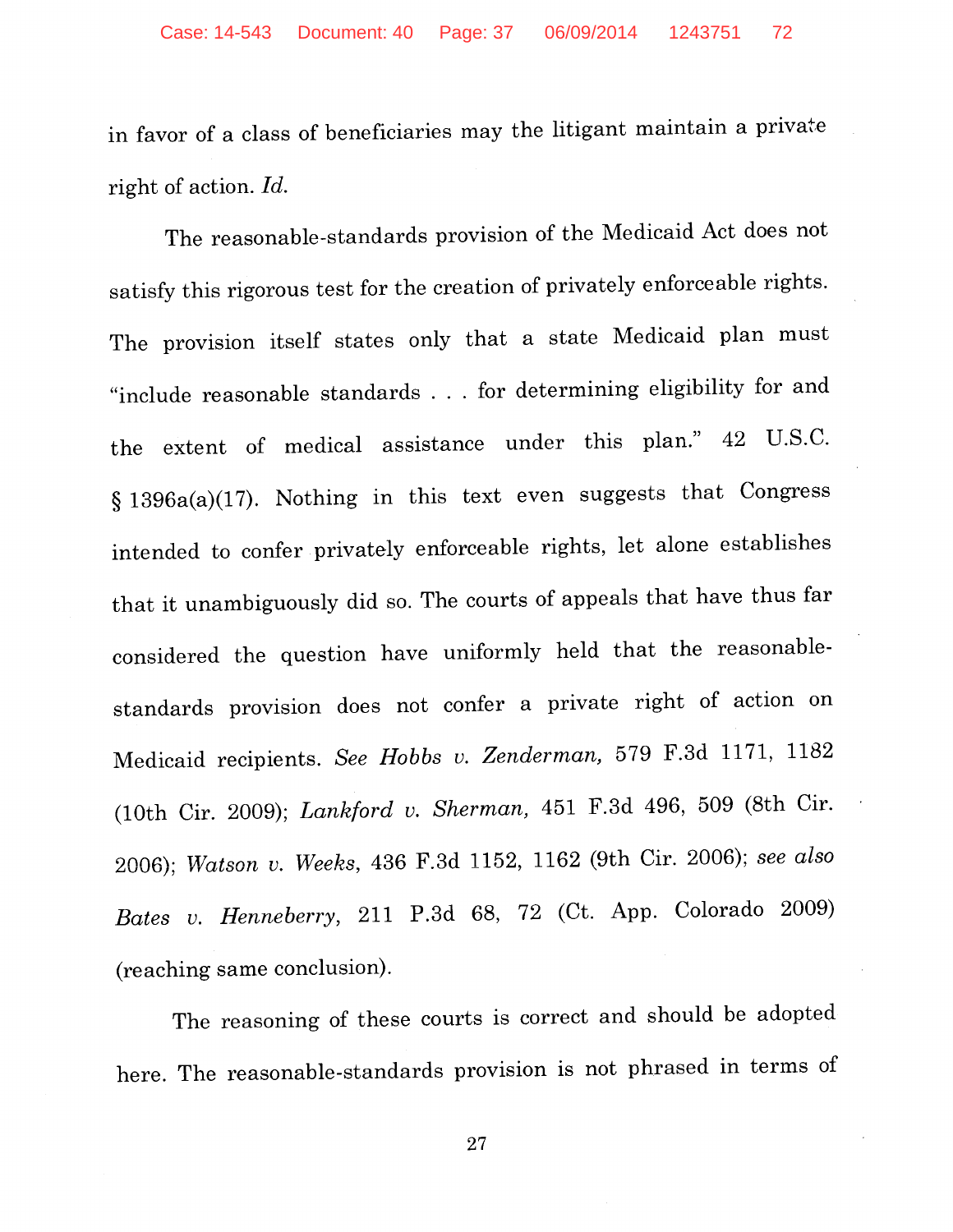individual beneficiaries. Instead, it focuses on the aggregate practices of states in establishing Medicaid services. And even if the statute referenced intended beneficiaries, "the right it would create is too vague and amorphous for judicial enforcement." Watson, 436 F.3d at 1162; *see also Lankford,* 451 F.3d at 509 (reaching same conclusion). The statute "does not provide meaningful instruction for the interpretation of 'reasonable standards' in terms of medical need. It provides guidance only regarding the financial means of a potential beneficiary." *Watson,* 436 F.3d at 1162. Indeed, "[t]he only guidance Congress provides in the reasonable-standards provision is that the state establish standards "consistent with [Medicaid] objectives"-an inadequate guidepost for judicial enforcement." *Lankford v. Sherman,*  451 F.3d at 509. Accordingly, Congress did not intend the reasonablestandards provision to confer privately enforceable rights on Medicaid recipients. Congress intended CMS, the federal Medicaid agency, to enforce its requirements.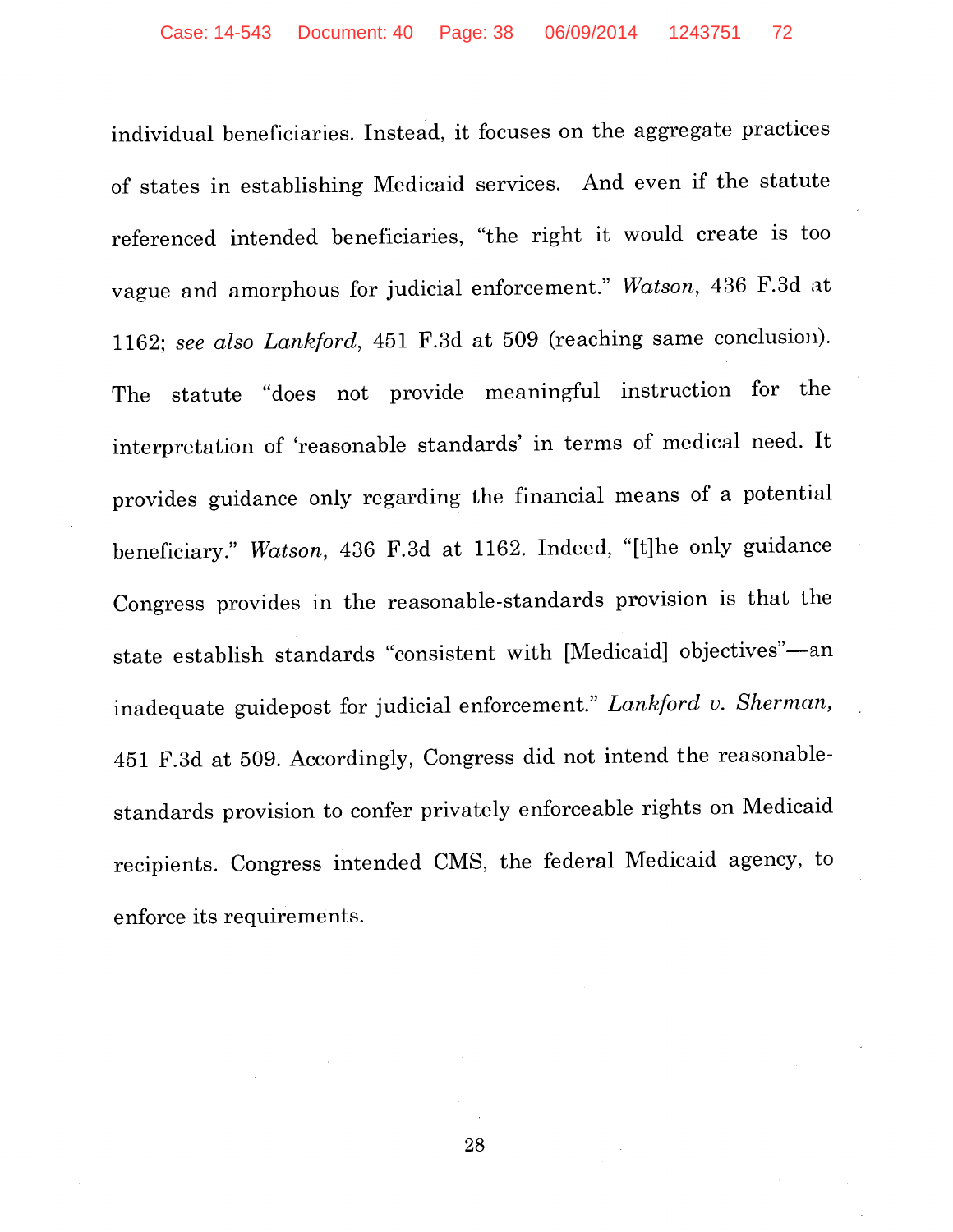## **B. The Federal Regulation Implementing The Reasonable-Standards Provision Cannot Be Privately Enforceable Either.**

The federal regulation implementing the reasonable-standards provision ( 42 C.F.R. § 440.230) does not change this analysis. If the statute does not confer rights privately enforceable under 42 U.S.C. § 1983, then the federal regulation by itself cannot confer such rights. *Taylor v. Haus. Auth. of the City of New Haven,* 645 F.3d 152, 153 (2d Cir. 2011); *Harris v. James,* 127 F.3d 993, 1008 (11th Cir. 1997). A regulation may be privately enforced only if it "invoke[s] a private right of action that Congress through statutory text created." *Alexander v. Sandoval,* 532 U.S. 275, 291 (2001). But "a right of action 'can extend no further than' the personal right conferred by the plain language of the statute." *Taylor,* 645 F.3d at 153 (quoting *Taylor v. Haus. Auth. of New Haven,* 267 F.R.D. 36, 75-76 (D. Conn. 2010)). When a regulation "defines the content of a statutory provision that creates no federal right" or "goes beyond explicating the specific content of the statutory provision and imposes distinct obligations in order to further the broad objectives underlying the statutory provision," then the regulation "is too far removed from Congressional intent to constitute a 'federal right'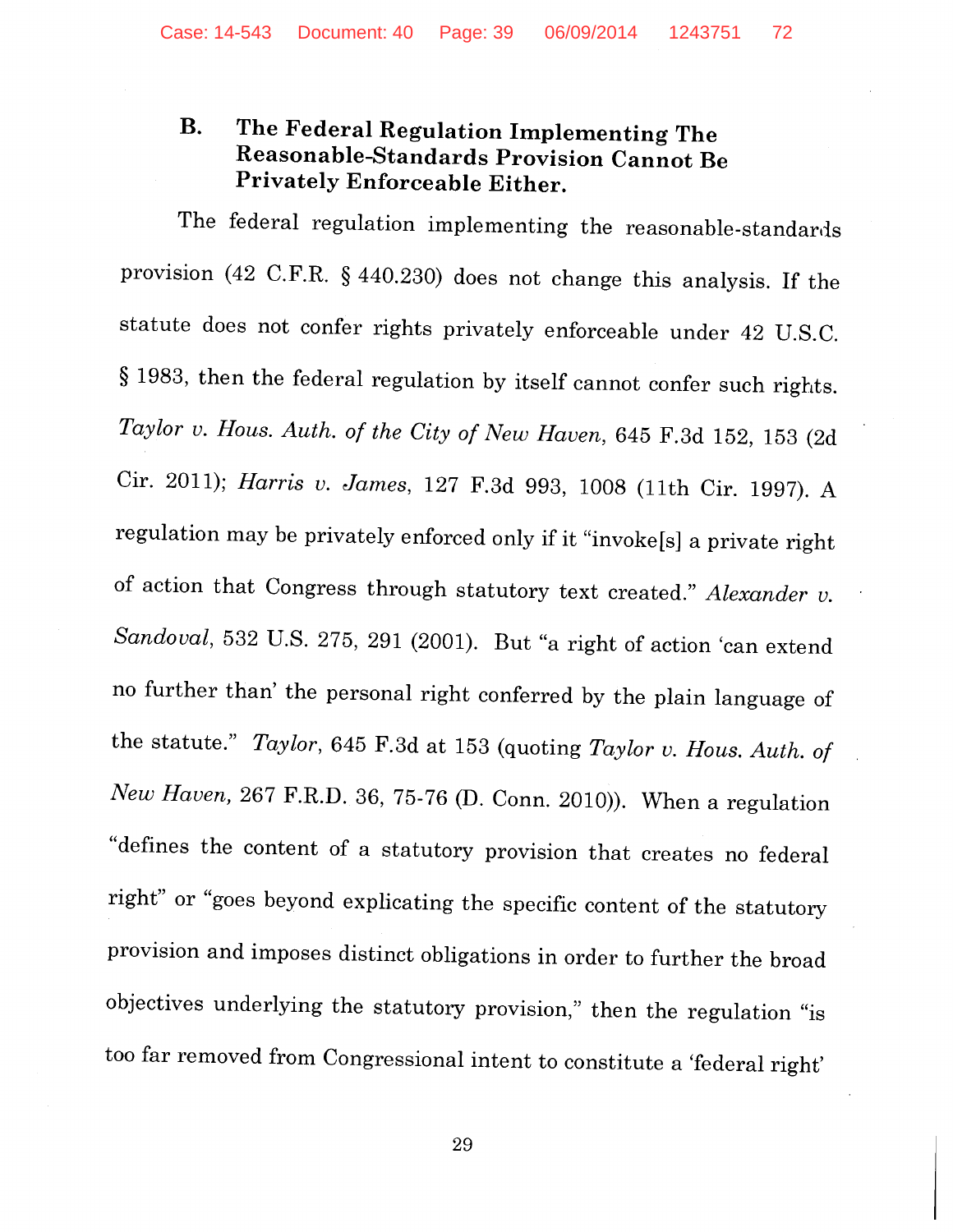enforceable under § 1983." *Harris v. James,* 127 F.3d at 1009; *see also Shakhnes v. Berlin,* 689 F.3d 244, 251 (2d Cir. 2012) (quoting *Harris v. James).* 

Nothing in the federal regulation undermines the conclusion of Point II(A) that the reasonable-standards provision does not confer a private right of action. In *Shaknes*, this Court explained that Congress may intend to create a private right of action, while leaving to the enforcing agency the task of defining the scope of the right created by the statute. 689 F.3d at 251-54. Regardless of whether the reasonablestandards regulation adequately defines the statutory standard at issue, the regulation does not—and cannot—supply the requisite "explicit rights-creating" language in favor of individual Medicaid beneficiaries that Congress omitted from the statute itself. The regulation thus provides no basis to conclude that Congress intended the Medicaid Act's reasonable-standards provisions to confer a private right of action.

## **C. The Supremacy Clause Does Not Supply A Private Right Of Action.**

Plaintiffs cannot thwart Congress's intent to delegate enforcement of the reasonable-standards provision to CMS by side-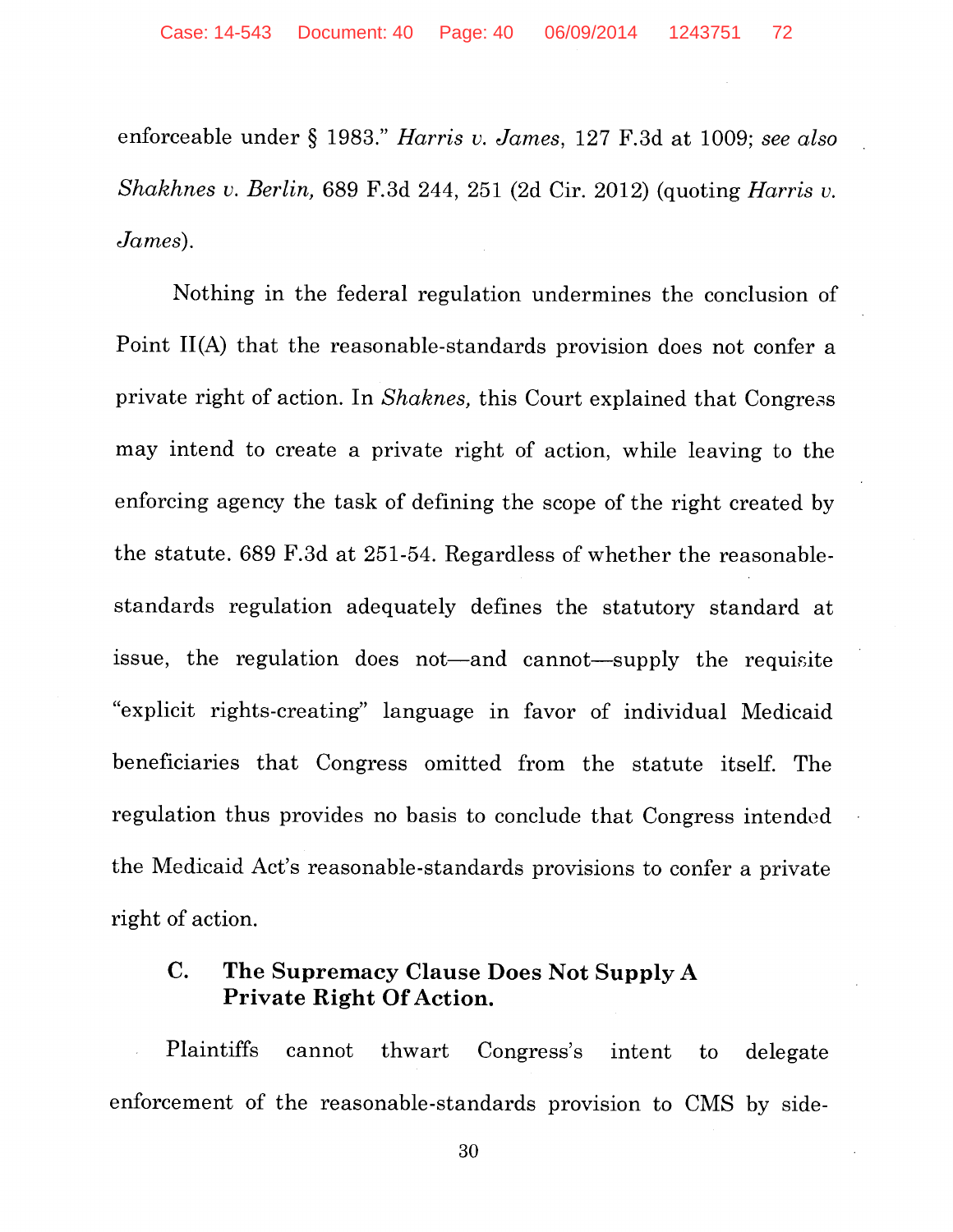stepping 42 U.S.C. § 1983 with a direct action under the Supremacy Clause. The Supremacy Clause is "not a source of any federal rights." *Chapman v. Hous. Welfare Rights Org.,* 441 U.S. 600, 613 (1979). Rather, it "'secure[s] federal rights by according them priority whenever they come in conflict with state law."' *Golden State Transit Corp. v. City of Los Angeles,* 493 U.S. 103, 107 (1989) (alteration in original) (quoting *Chapman,* 441 U.S. at 613).

This Court has not addressed whether litigants may use the Supremacy Clause to enforce Spending Clause legislation that is not otherwise privately enforceable. Other Courts of Appeals have divided over the issue. *Compare Planned Parenthood of Kan.* & *Mid-Mo. v. Moser,* 747 F.3d 814, 2014 U.S. App. LEXIS 5467 at \*25-\*36 (10th Cir. 2014) (Supremacy Clause does not authorize a private preemption claim for purposes of enforcing Title X of the Public Health Services Act); *Planned Parenthood of Indiana, Inc. v. Comm 'r of the Indiana State Dep't of Health,* 699 F.3d 962, 983 (7th Cir. 2012) (describing plaintiffs attempt to use Supremacy Clause to enforce 42 U.S.C. § 247c as "highly doubtful" and "controversial"), *with Independent Living Center of So. Cal. v. Maxwell-Jolly,* 572 F.3d 644 (9th Cir. 2009)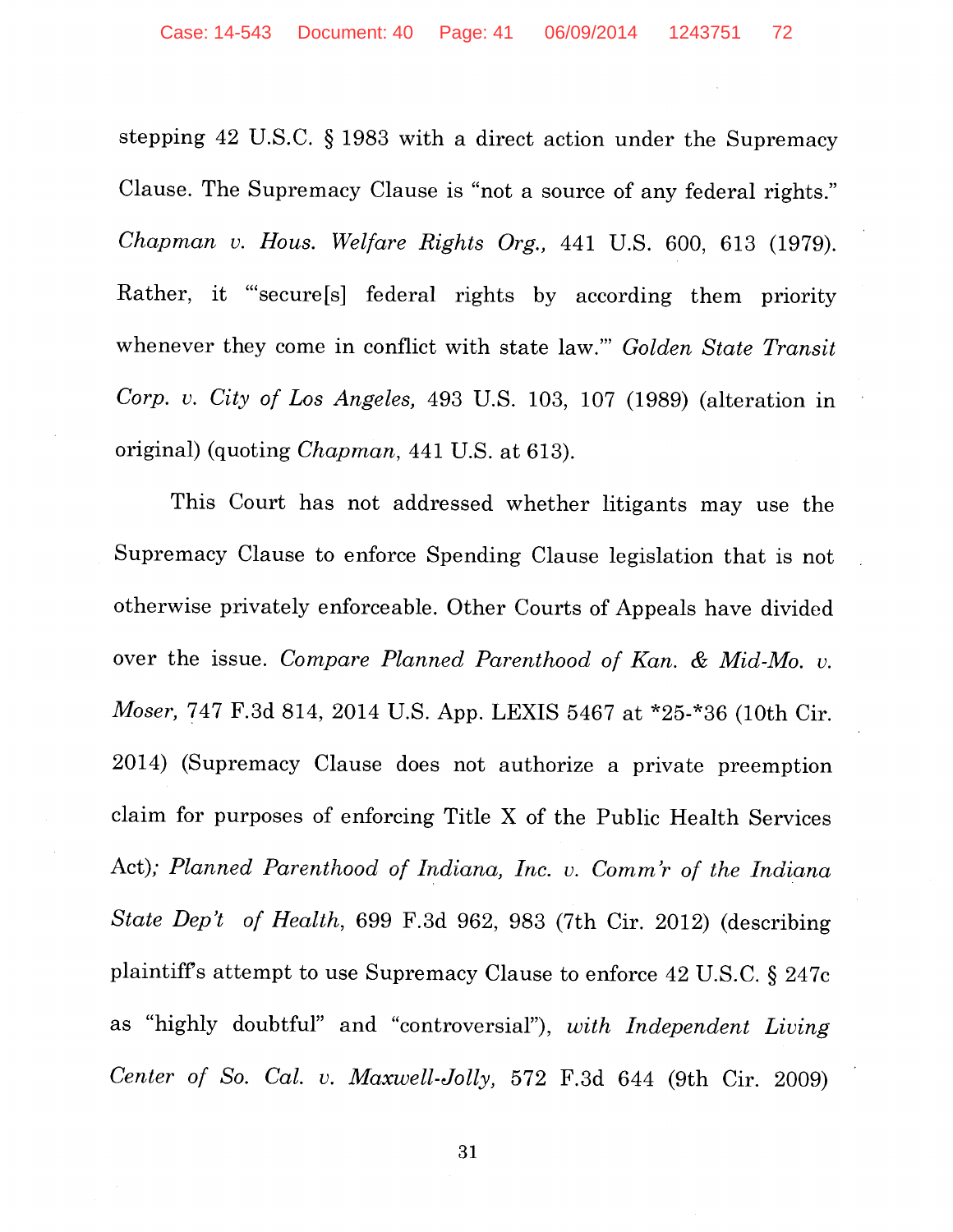(recognizing private claim under Supremacy Clause), *vacated and remanded sub nom. Douglas v. Independent Living Center of So. Cal.,*  132 S. Ct. 1204 (2012); *Wilderness Soc'y v. Kane County, Utah,* 581 F.3d 1198, 1216 (10th Cir. 2009) (same), *vacated on other grounds,* 632 F.3d 1162 (10th Cir. 2011) (en *bane); Planned Parenthood of Hous.* & *Se. Tex. v. Sanchez,* 403 F.3d 324, 331-35 (5th Cir. 2005) (same).

The Supreme Court's decision to grant certiorari to review the Ninth Circuit's decision, casts considerable doubt on the claim that the Supremacy Clause supplies a private right of action to enforce Spending Clause legislation such as the Medicaid Act. The Ninth Circuit's decision involved a claim by Medicaid recipients and providers that a recent California law violated 42 U.S.C. § 1396a(a)(30)(A), the Medicaid Act's "efficiency, economy, quality of care, and equal access" provision. Though the provision conferred no private rights enforceable under 42 U.S.C. § 1983, the Ninth Circuit held that the plaintiffs could pursue their claim under the Supremacy Clause. *See* 572 F.3d at 652- 53. The Supreme Court thereafter granted certiorari, 131 S. Ct. 992, casting considerable doubt on the correctness of the Ninth Circuit's ruling. The Court ultimately did not decide the question. Before the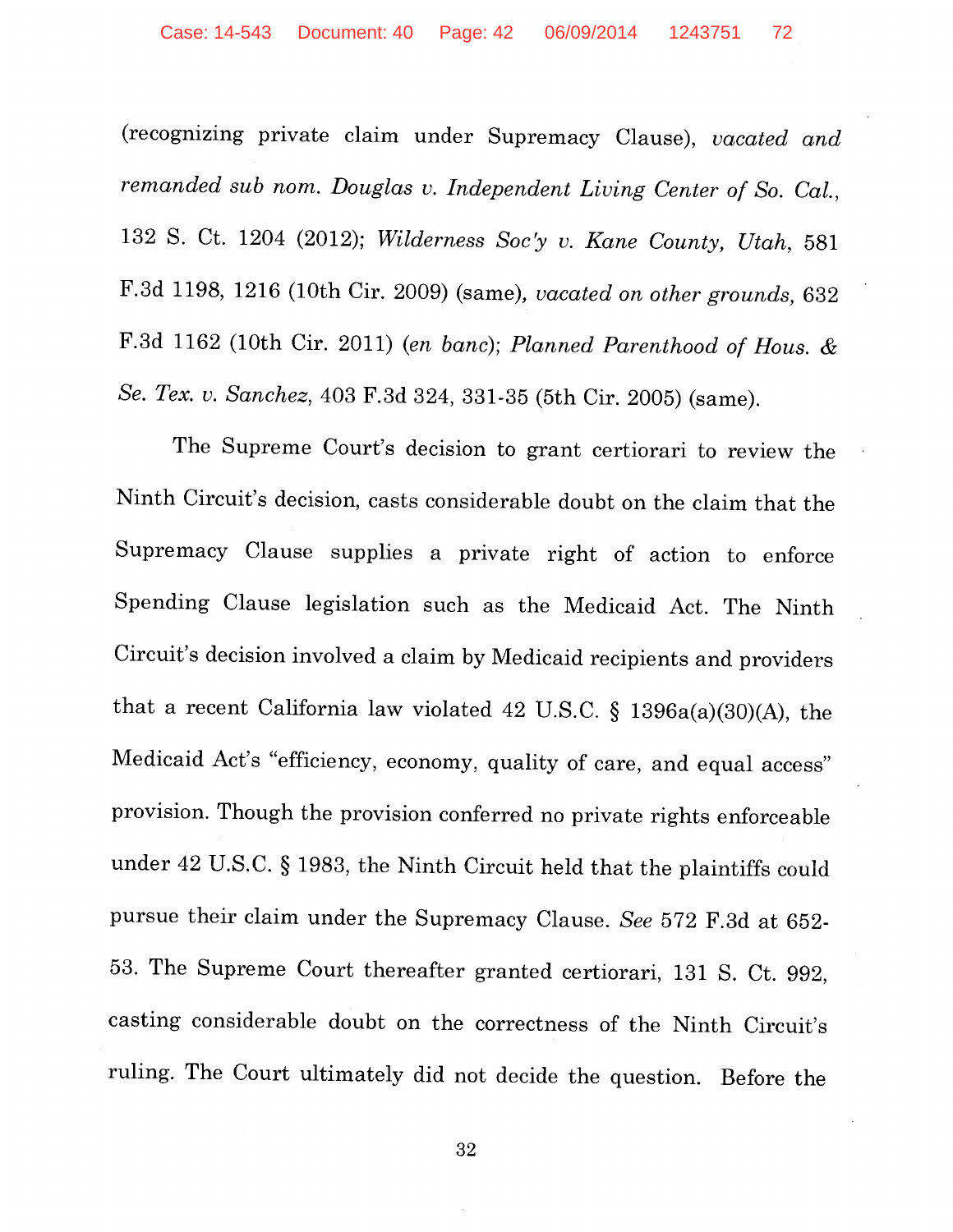Supreme Court decided the case, CMS approved California's state plan amendments implementing the rate reductions. The Supreme Court therefore vacated and remanded the case to the Ninth Circuit to address the impact of this development. *See Douglas,* 132 S. Ct. at 1211.

Chief Justice Roberts and three other justices dissented. They would have retained the case to make clear that the Supremacy Clause cannot be invoked to enforce a State's obligations under Spending Clause legislation like the Medicaid Act. *See Douglas,* 132 S. Ct. at 1212-13. (Roberts, C.J., dissenting). "[I]f Congress does not intend for a statute to supply a cause of action for its enforcement, it makes no sense to claim that the Supremacy Clause itself must provide one." *Id.*  In such a situation, implying a direct right of action under the Supremacy Clause "would effect a complete end-run around [the Court's] implied right of action and 42 U.S.C. § 1983 jurisprudence." *Id.*  at 1213. A proper understanding of the Supremacy Clause thus compels that conclusion that "[w]hen Congress did not intend to provide a private right of action to enforce a statute enacted under the Spending Clause, the Supremacy Clause does not supply one of its own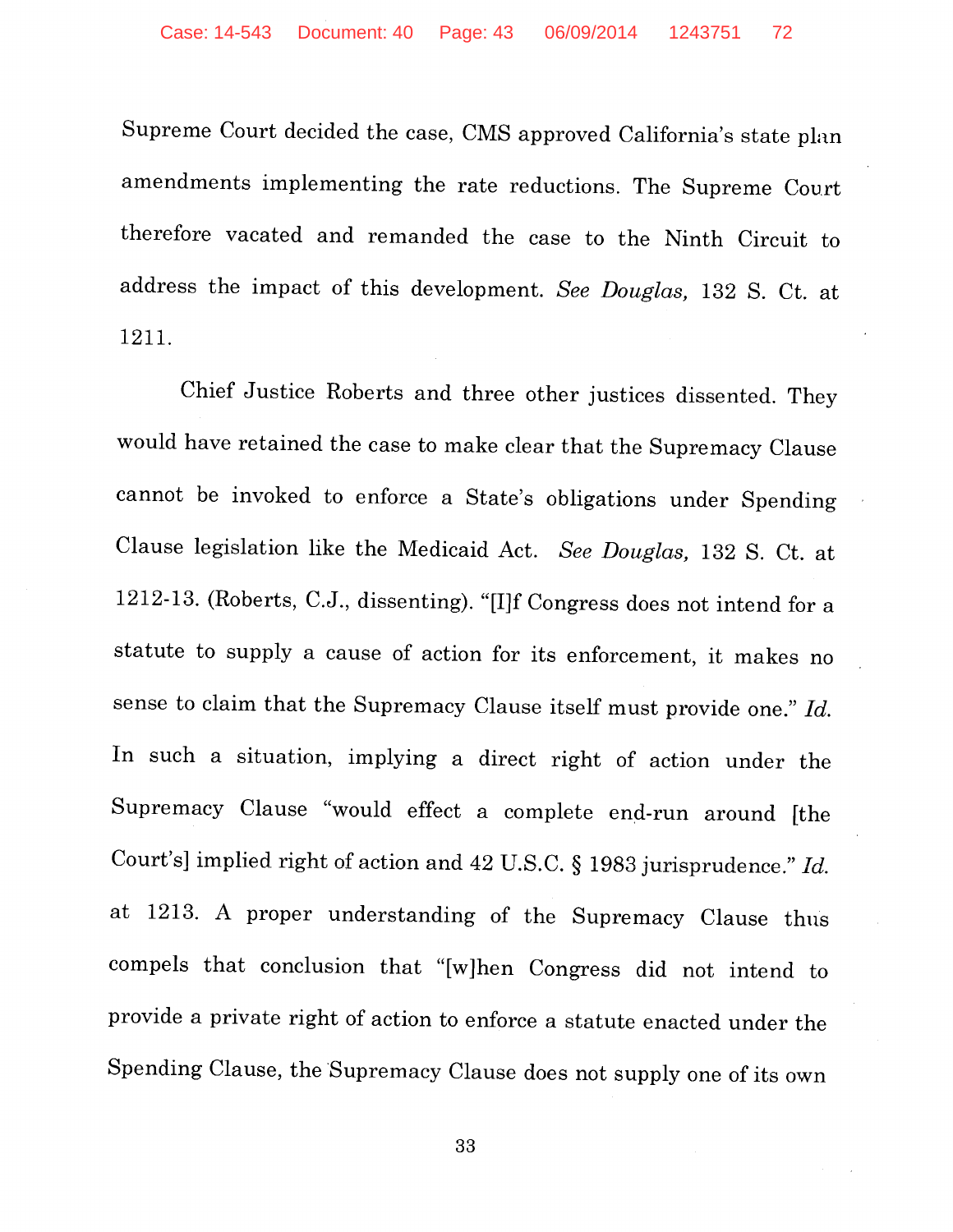force." *Id.* at 1215. This reasoning is persuasive and should be followed here.

The Court should reject the Eighth Circuit's contrary conclusion in *Lankford,* 451 F.3d 496. The holding of the *Lankford* Court that the reasonable-standards provision can be privately enforced through the Supremacy Clause is fundamentally inconsistent with its holding that the provision may not be privately enforced through 42 U.S.C. § 1983. In rendering the latter ruling, the *Lankford* Court expressly recognized, among other things, that the reasonable-standards provision was too vague and amorphous to be competently enforced by the courts. *Id.* at 509. For this purpose, it specifically noted that the provision contained only broad, general goals for states to implement in their discretion. *Id.* Yet in its Supremacy Clause analysis, the *Lankford*  Court found the reasonable-standards provision clear enough to establish it was "inconsistent with the stated goals of Medicaid." *Id.* at 511. The reasoning of the *Lankford* Court on the Supremacy Clause issue is therefore unpersuasive and should not be followed.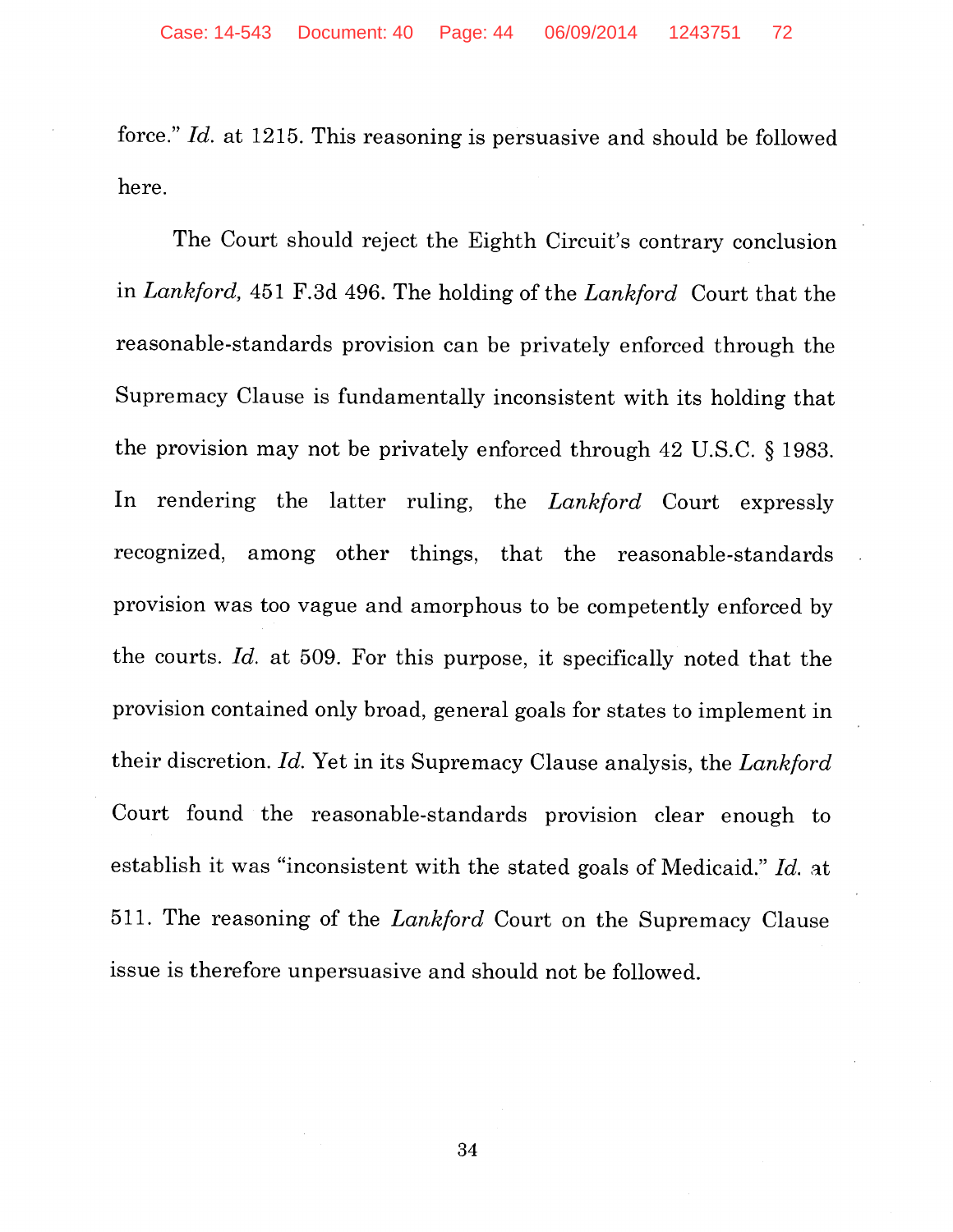### POINT II

## THE CHALLENGED STATE LAW COMPLIES WITH THE MEDICAID ACT'S REASONABLE STANDARDS, COMPARABILITY, AND DUE PROCESS PROVISIONS.

## A. The Challenged State Law is Consistent With The Reasonable-Standards Provision.

Even if the reasonable-standards provision conferred rights enforceable by private parties, plaintiffs' claim would fail, because they failed to establish that New York's limitation on Medicaid coverage for orthopedic footwear and compression stockings violates either the reasonable-standards provision or its implementing regulations. The reasonable-standards provision requires state plans to "include reasonable standards ... for determining eligibility for and the extent of medical assistance under the plan." 42 U.S.C.  $\S$  1396a(a)(17). It gives states discretion to expand or restrict coverage within service categories, so long as their standards are "reasonable" and "consistent with the objectives of [the Medicaid Act]." *Id.* § 1396a(a)(17)(A).

The regulations implementing the reasonable-standards provision state that, among other things, each medical service covered by a state plan "must be sufficient in amount, duration, and scope to reasonably achieve its purpose." 42 C.F.R. § 440.230(b). They further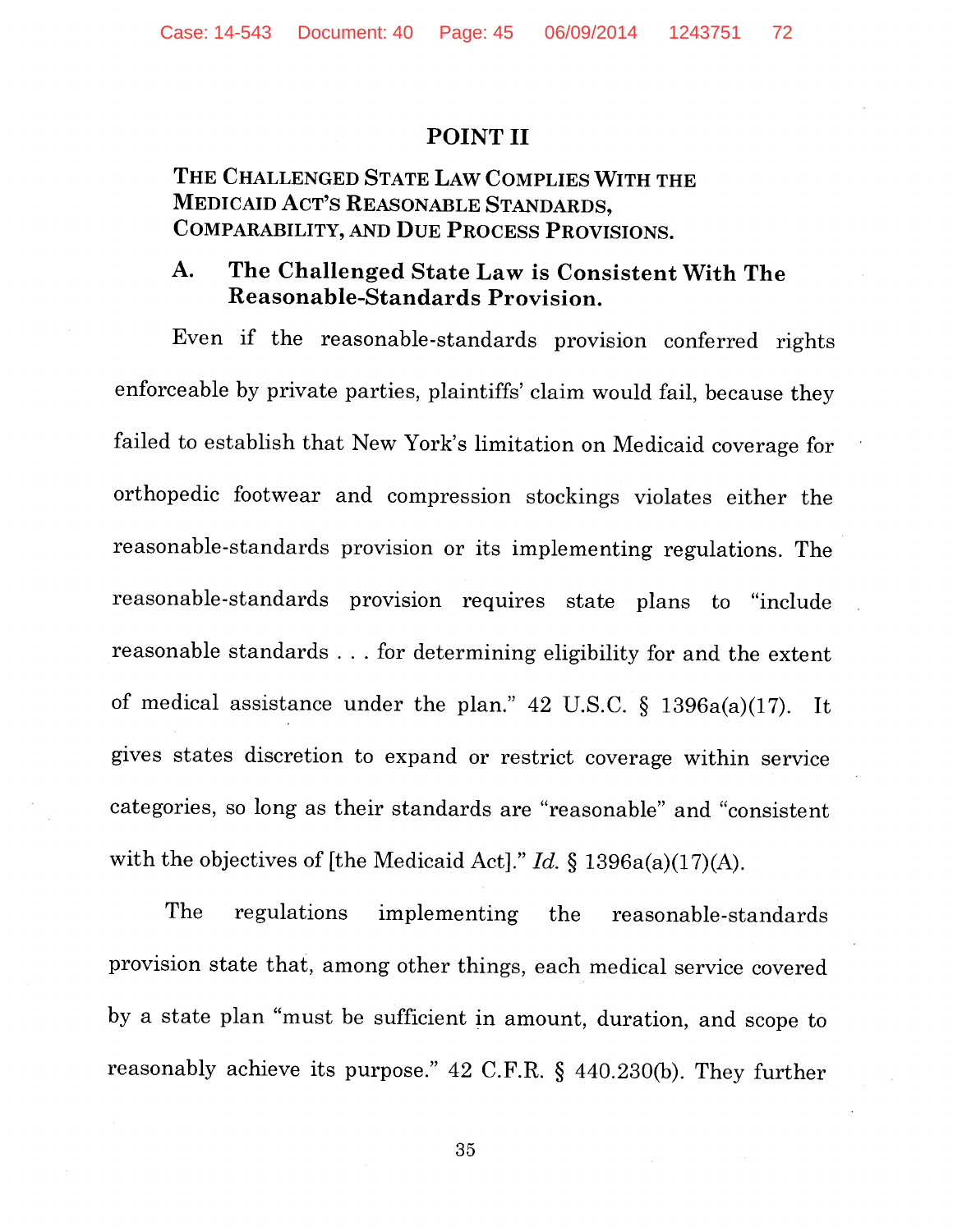specify that states "may place appropriate limits on a service based on such criteria as medical necessity or on utilization control procedures." *Id.* § 440.230(d). And a provision that may be referred to as the "required-services regulation" warns that states "may not arbitrarily deny or reduce the amount, duration, or scope *of a required service*  under §§ 440.210 and 440.220 to an otherwise eligible beneficiary solely because of the diagnosis, type of illness, or condition." *Id.*  § 440.230(c) (emphasis added). Section 440.210 enumerates the medical services that state plans are required to cover for the categorically needy, and § 440.220 enumerates certain services that state plans are required cover for the medically needy, if they include coverage for the medically needy.

New York's coverage limitation satisfies all of these requirements. It provides a clear-and thus "reasonable"-standard that readily identifies those Medicaid beneficiaries who are eligible for the optional services at issue, namely those who suffer from the medical conditions identified in the statute. *See* SSL § 365-a(2)(g). In adopting this standard, New York reasonably exercised its discretion to place "appropriate limits" on coverage so that it could save scarce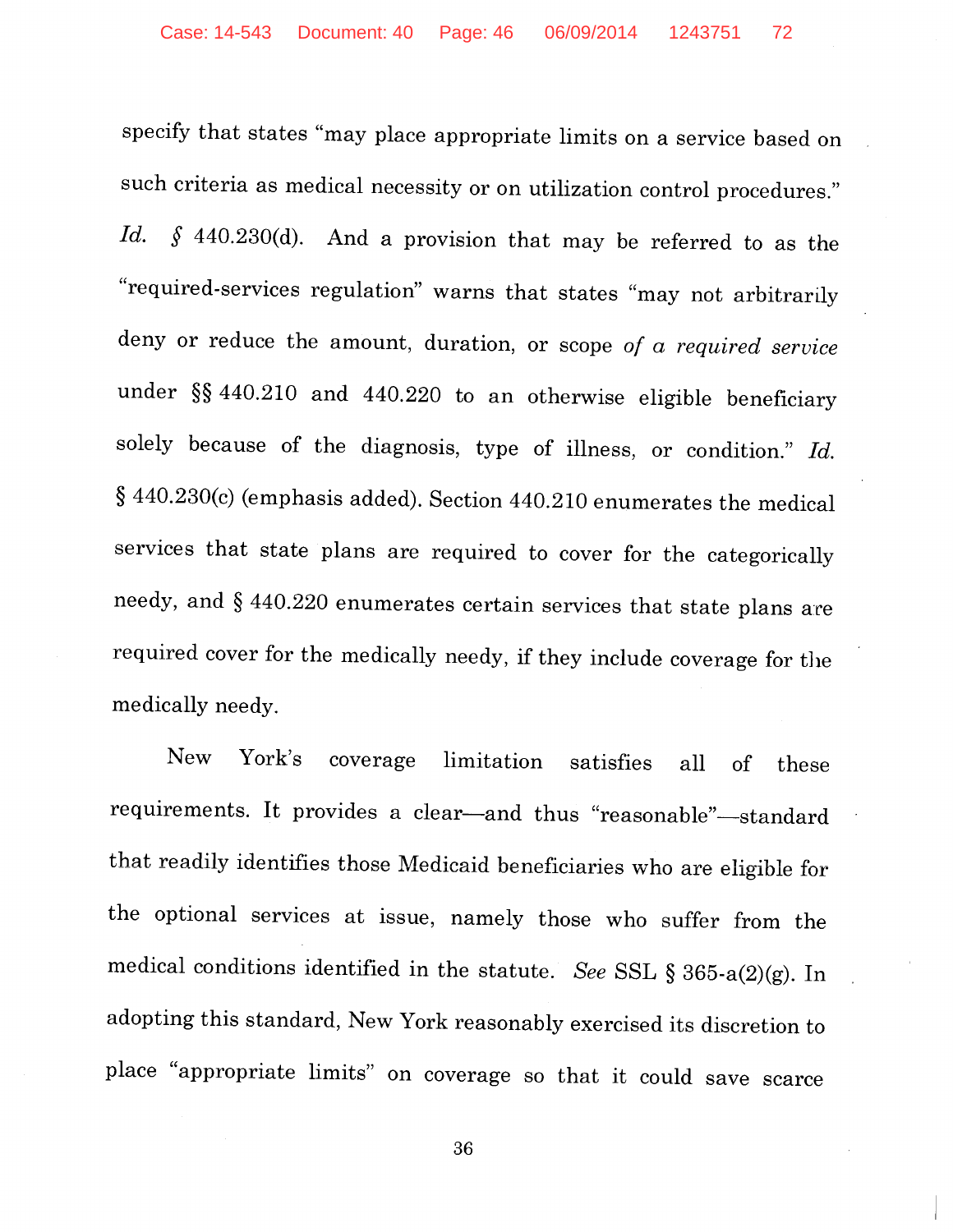Medicaid resources without altogether eliminating coverage for orthopedic footwear and compression stockings, services that are optional under the Medicaid program, even when they are medically necessary. Indeed, by imposing a limitation that retains coverage for those beneficiaries who suffer from identified medical conditions, New York assured continued coverage of these optional services for the vast majority of Medicaid beneficiaries for whom such services are medically necessary (J.A. 361-365). And New York's limitation does not run afoul of the required-services regulation because it does not deny or reduce the amount, duration, or scope *of a required service*  under §§ 440.210 and 440.220 to an otherwise eligible beneficiary solely because of the diagnosis, type of illness, or condition." 42 C.F.R. § 440.230(c) (emphasis added). The services affected here-orthopedic footwear and compression stockings-are not a required service; they are optional.

The district court's contrary holding flows in large part from its fundamental misunderstanding of the required-services regulation. Contrary to the district court's holding (J.A. 447-448), the limitation New York now places on coverage for orthopedic shoes and compression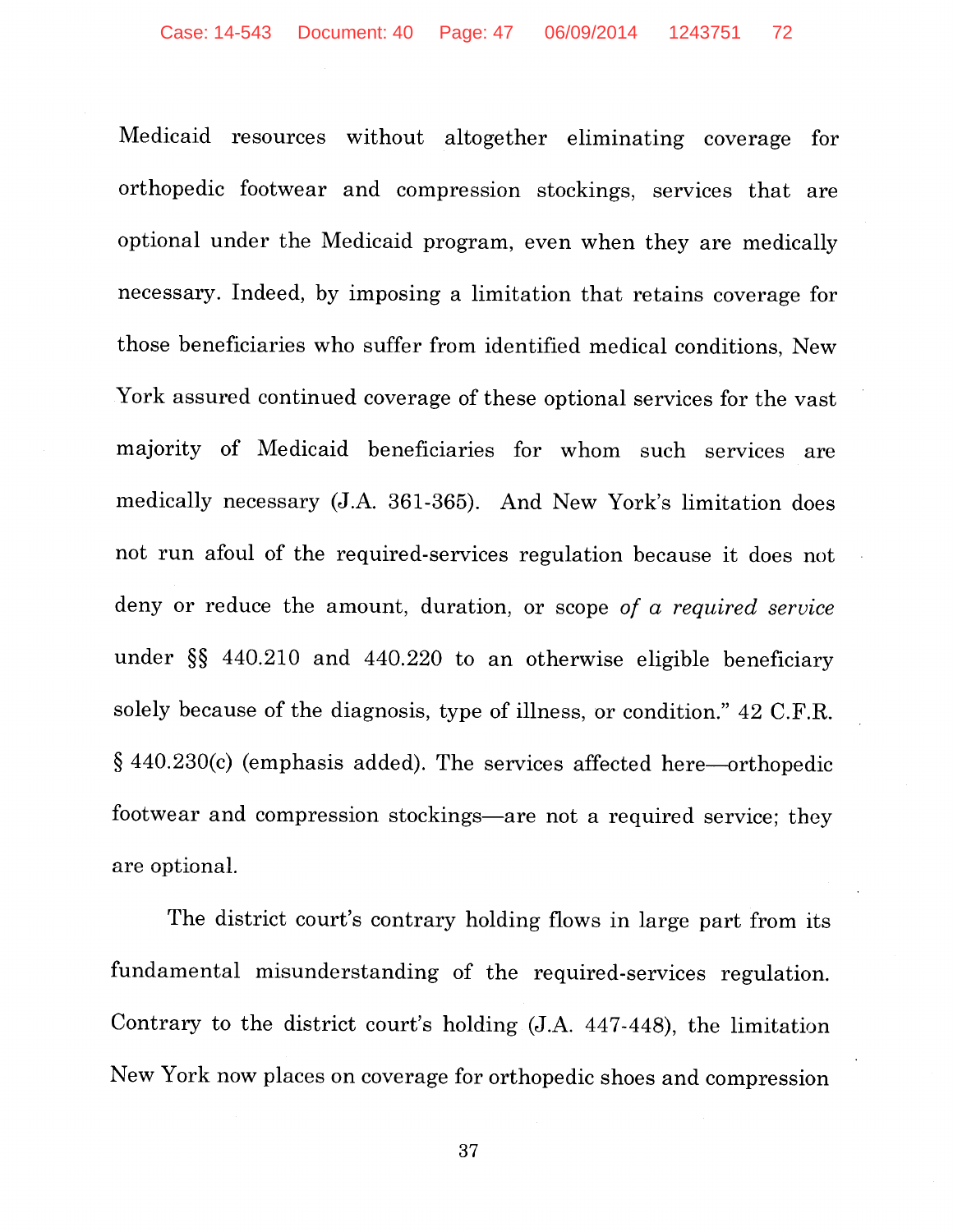stockings does not implicate the required-services regulation because it does not involve "required services" within the meaning of the regulation-namely those services specified in §§ 440.210 and 440.220.

In *Rodriguez v. City of New York,* 197 F.3d 611 (2d Cir. 1999), this Court rejected a challenge to a limitation placed by New York on Medicaid coverage for personal care services for the very reason that such services are not "required services" within the meaning of 42 C.F.R. § 440.230(c). *Id.* at 617-18; *see also Hines v. Sheehan,* 1995 U.S. Dist. Lexis 11031 at \*4 (D. Maine 1995) (Maine's limitation on optional coverage for outpatient prescription drugs and over-the-counter drugs does not implicate 42 C.F.R. § 440.230[c]).

Similarly here, the coverage that New York provides for orthopedic footwear and compression stockings is optional under the Medicaid Act. Plaintiffs have argued that these services should be viewed as part of the "home health services" that states are required *to*  cover for both categorically and medically needy individuals (J.A. 438- 443), but they are mistaken. As the district court itself acknowledged (J.A. 443), orthopedic footwear and compression stocking are "prosthetics," a type of optional service (J.A. 438-443). *See* 42 U.S.C.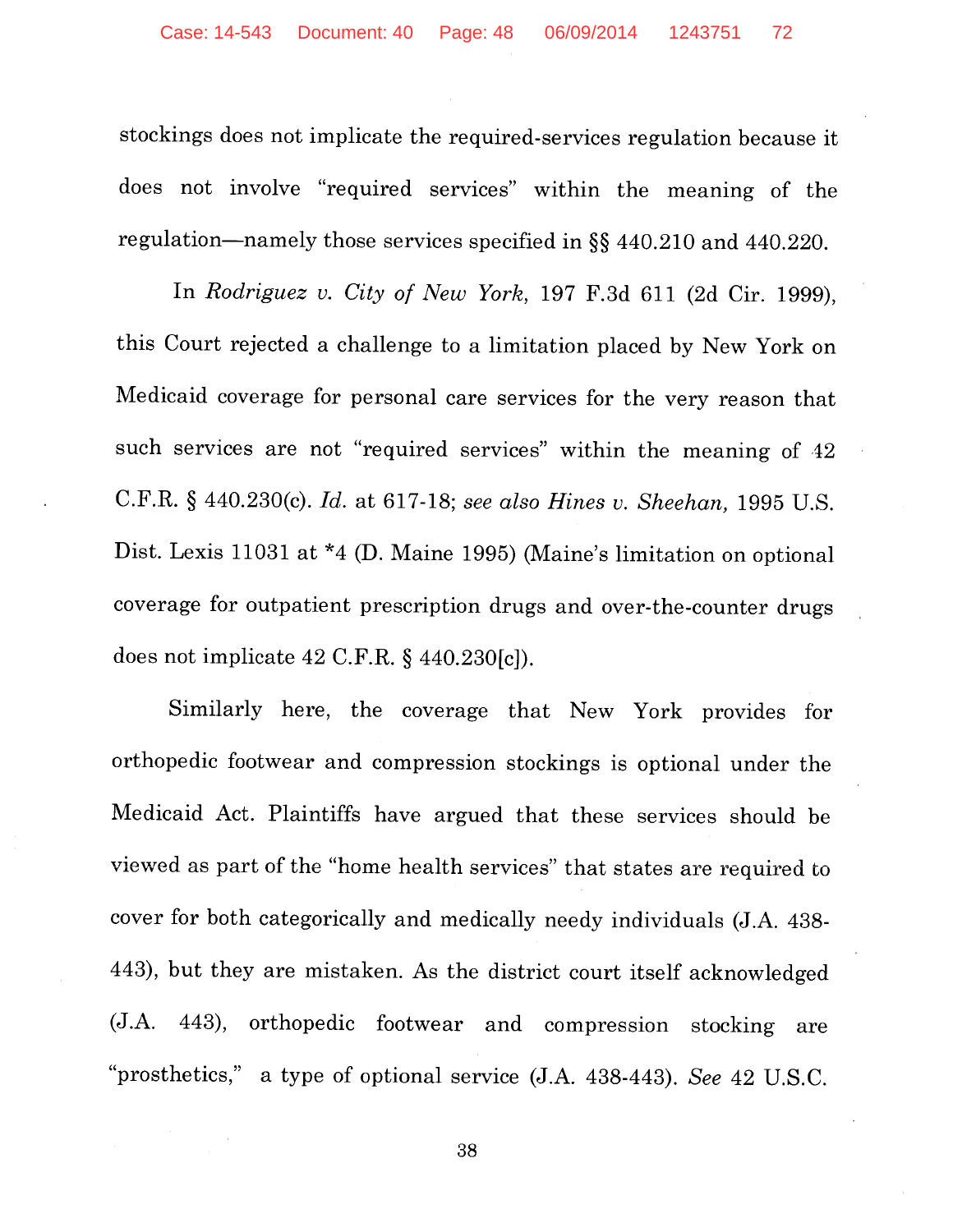§ 1396d(a)(12); 42 C.F.R. § 440.120(c). The required-service regulation is therefore simply not implicated.

The district court was nonetheless under the mistaken impression that the Medicaid law precludes all distinctions on the basis of medical condition or diagnosis, even with respect to optional services. If anything, the required-services regulation suggests exactly the opposite. The existence of an express regulation precluding such distinctions only with respect to required services suggests that such distinctions are permissible with respect to optional services.

Moreover, the district court's erroneous analysis of the requiredservices regulation permeated its analysis of the reasonable-standards requirements as a whole. Because the required-services regulation is not implicated by the coverage limitation at issue here, New York need not establish that its coverage limitation is nonetheless authorized by some express exemption from that regulation. But that appears to be precisely what the district court required. In reviewing the other reasonable-standards provisions, and in particular, the regulation authorizing states to place "appropriate limits on a service based on such criteria as medical necessity or on utilization control procedures,"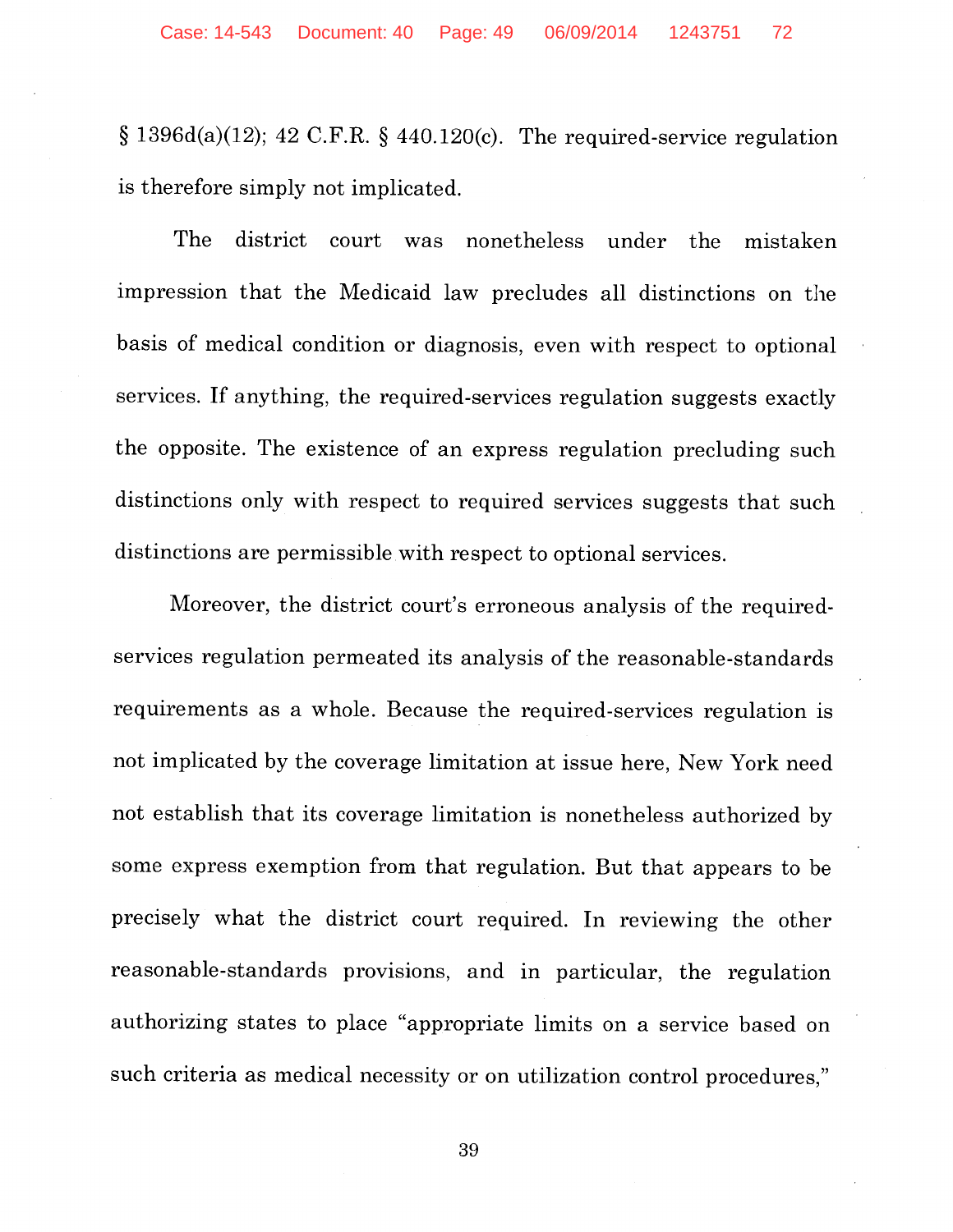42 C.F.R. § 440.230(d), the district court looked for express authority to relieve the state from compliance with what the court presumed to be a generally applicable regulation. By doing so, the district court read the "appropriate limits" language unduly strictly.

According to the district court, the limitations New York has placed on eligibility for orthopedic shoes and compression stockings do not constitute "appropriate limits," because they do not constitute "valid utilization control procedures" within the meaning of § 440.230(d). This is wrong for two reasons. First, the regulation authorizing states to place "appropriate limits" on services does not purport to provide an exclusive list of such limitations. To the contrary, it authorizes states to place "appropriate limits on a service based on *such criteria as* medical necessity or on utilization control procedures." 42 C.F.R. §440.230(d) (emphasis added). The district court was therefore wrong in reasoning that the coverage limitation could be upheld only if it constituted a "utilization control procedure" within the meaning of the regulation. In fact, the regulation gives states broad discretion to place limitations on coverage as appropriate. And because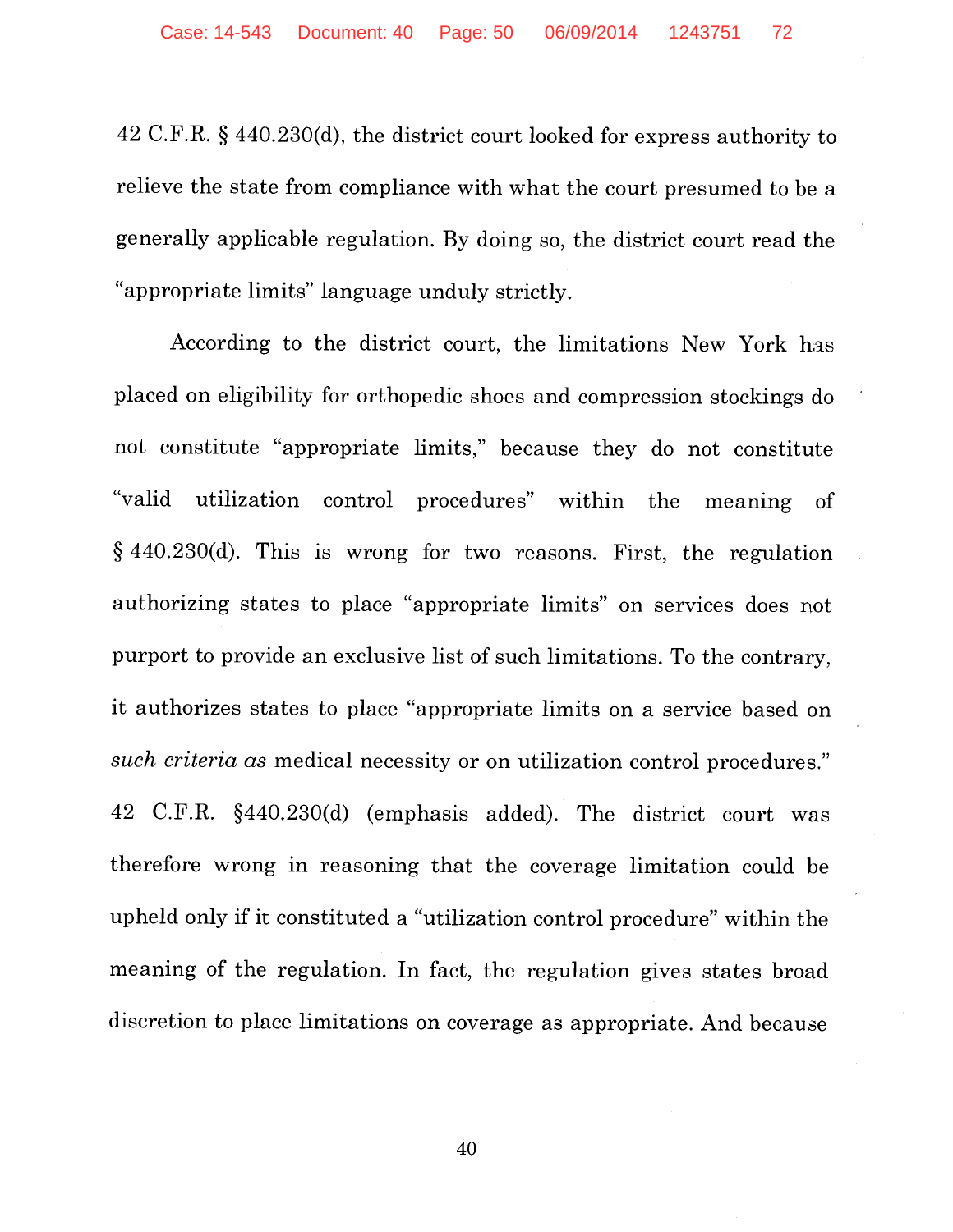New York's limitation reflects reasonable fiscal concerns, it constitutes an appropriate limitation.

Second, New York's coverage limitation is reasonably viewed as a "utilization control procedure" within the meaning of 42 C.F.R.  $§$  440.230(d). Though the term is further not defined in the regulation, it is reasonably read to mean a measure that reasonably, i.e., appropriately, curbs the utilization of Medicaid resources. Indeed, courts have upheld as reasonable utilization control procedures analogous money-saving measures such as limitations on the number of inpatient or outpatient visits per month or year, *see Charleston Memorial Hosp. v. Conrad,* 693 F.2d 324, 330 (4th Cir. 1982); *Curtis v. Taylor,* 625 F.2d 645, 652 (5th Cir. 1980), and limitations on the number of prescriptions per month, *see Grier v. Goetz,* 402 F. Supp. 2d 876, 913 (M.D. Tenn. 2005).

New York adopted the coverage limitation at issue here because it found that its Medicaid program was paying for orthopedic footwear and compression stockings for many recipients whose medical needs were marginal and could readily be met with less expensive, off-theshelf alternatives (J.A. 362-363). New York's coverage criteria are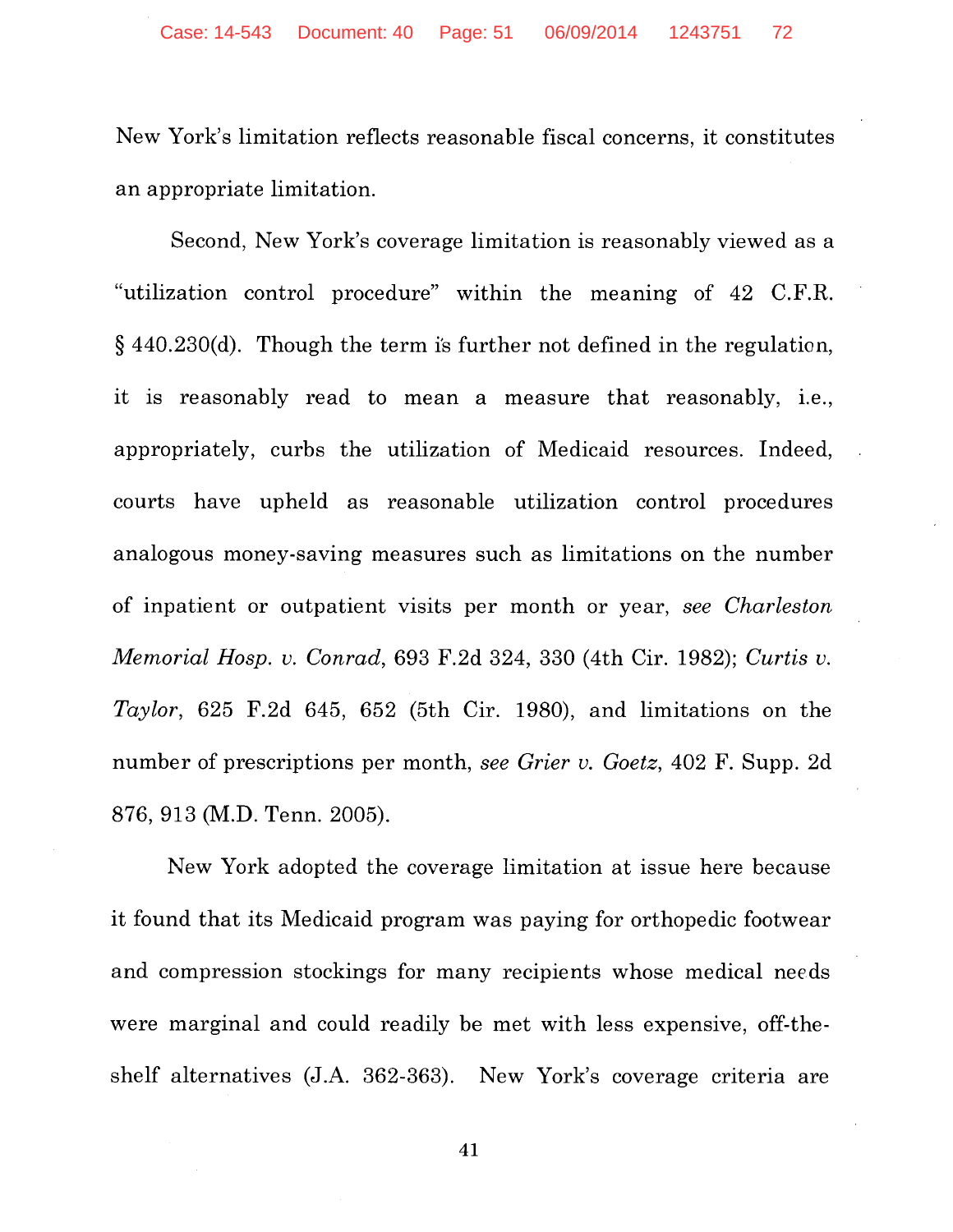essentially the same as the criteria the federal Medicare program uses for the same items (J.A. 363-364).

The contrary authority is flawed. In *Bontrager v. Indiana Family and Social Services Administration,* 697 F.3d 604, 611 (7th Cir. 2012), the Court of Appeals held that an annual monetary limit for dental services, an optional service, was not a reasonable utilization control procedure. The court concluded that a coverage limitation on an optional service-a different service from the one at issue here-is necessarily unreasonable if it excludes coverage for medically necessary procedures with no exceptions.

The premise of *Bontrager's* conclusion is false. In contrast to the required-services regulation, the "appropriate limits" language in 42 C.F.R. § 440.230(d) leaves states with flexibility to limit the availability of optional services based on diagnosis, type of illness, or condition. As a policy matter, this makes sense. State resources for medical assistance are limited. And for medical services that are frequently prescribed, but are relatively inexpensive, it may not be cost-effective for states to maintain administrative procedures to render determinations regarding the seriousness of an underlying condition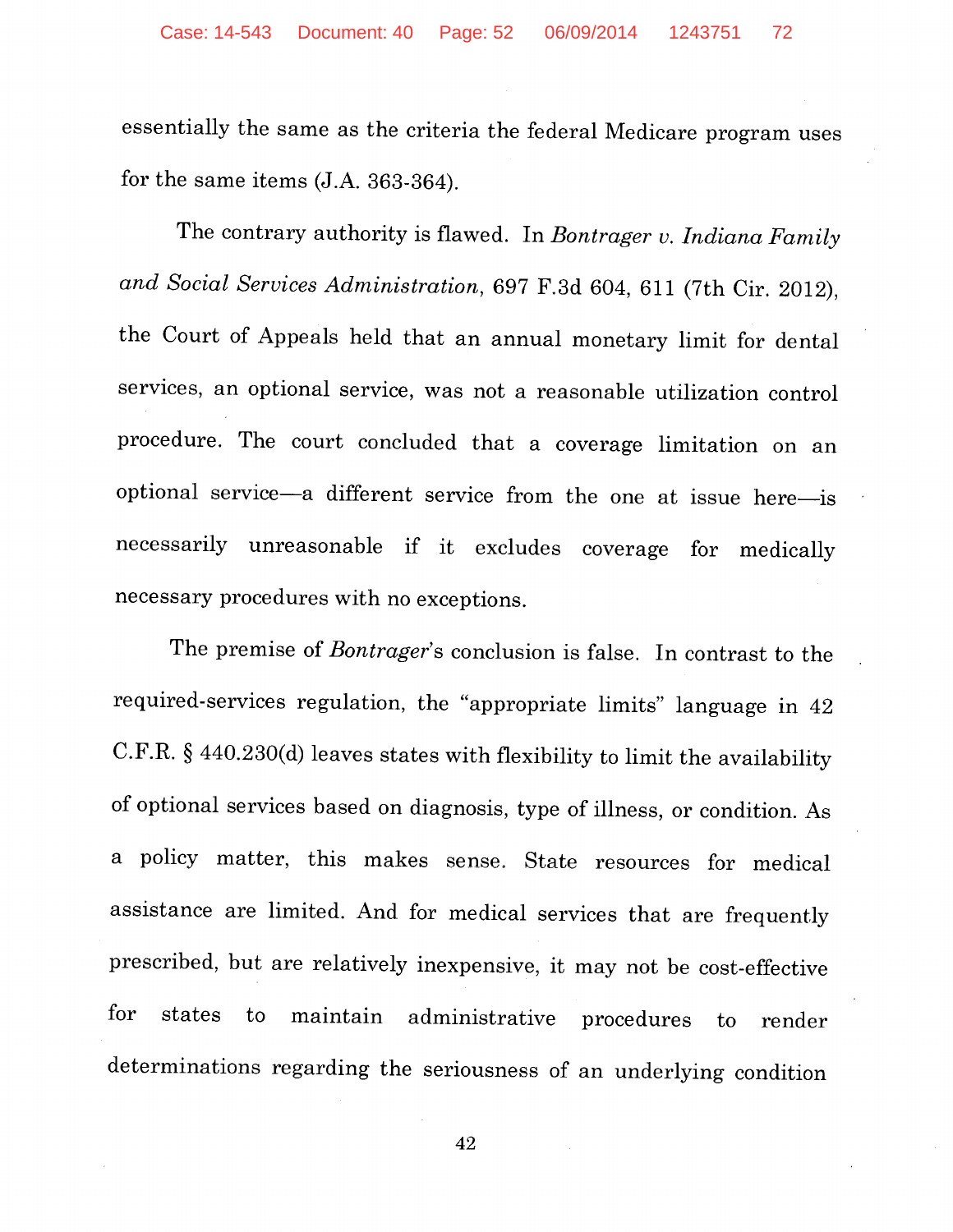and the medical necessity of particular services. The cost of a prior approval review combined with a post-denial administrative hearing may well exceed the cost of, say, a \$300 pair of orthopedic shoes. If states were required to cover all optional medical services deemed medically necessary, regardless of the administrative cost of weeding out the medically necessary from the non-medically necessary, states would have a strong incentive to discontinue coverage for optional services entirely.

The reasonable-standards provision and its implementing regulations should thus not be read to prevent New York from opting for financial reasons to cover the optional services at issue here for the majority of beneficiaries for whom they are medically necessary, even though doing so means denying coverage for those same services for a few others for whom they may also be medical necessary. Although one of the objectives of the Medicaid Act is to provide necessary medical services, Congress also intended to give states freedom to tailor their programs in light of fiscal conditions. *See* Note, *State Restrictions on Medicaid Coverage of Medically Necessary Services,* 78 Colum. L. Rev. 1491, 1499 (1978). The objectives of the Medicaid program include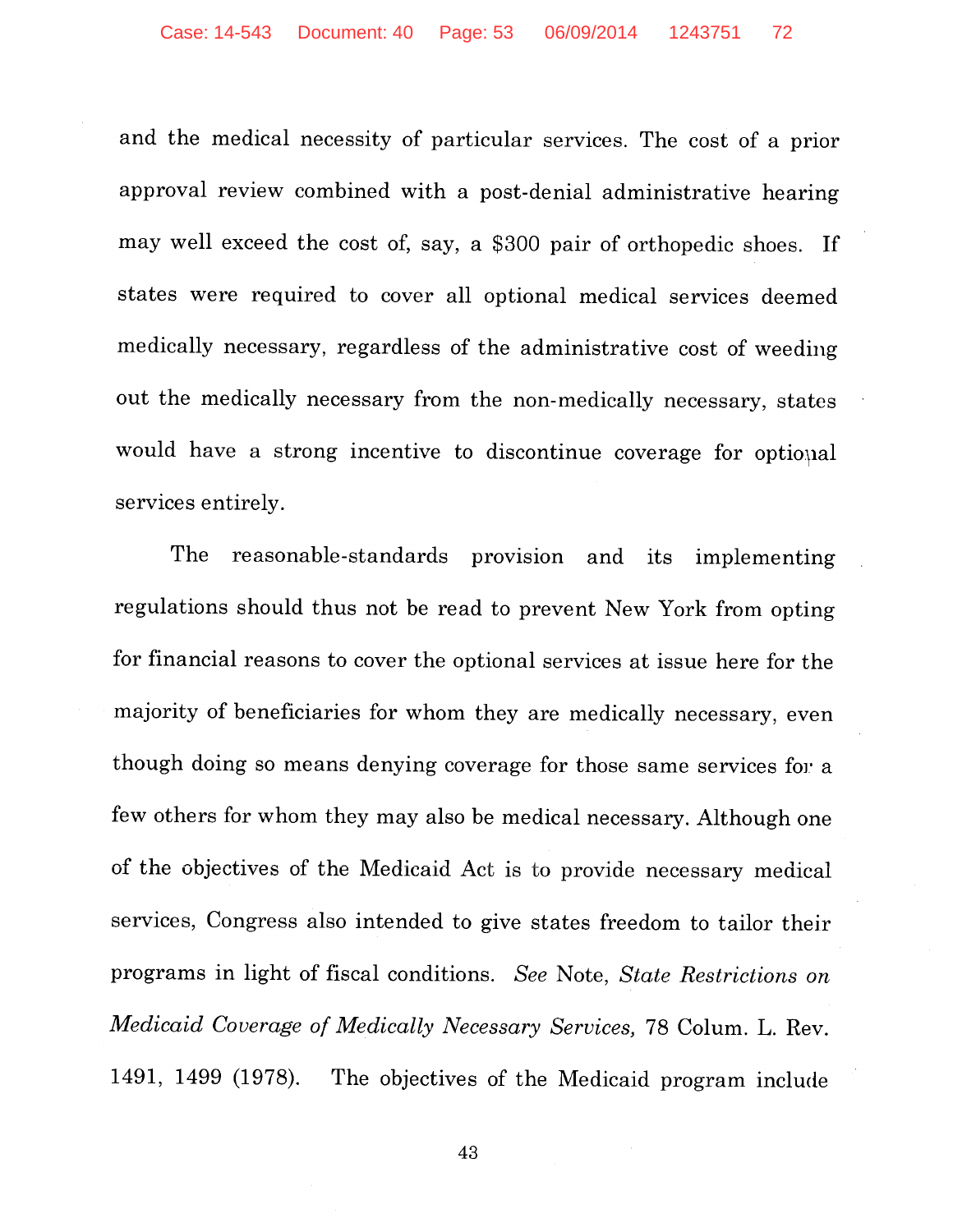encouraging states to provide high quality medical care to indigents at the lowest possible cost, and discouraging costly and wasteful utilization of services. *See* 42 U.S.C. § 1396a(a)(30)(A); *Medical Soc. of New York v. Toia,* 560 F.2d 535, 538-539 (2d Cir. 1977). New York's coverage limitation is consistent with these objectives. The district court's contrary ruling gives states the incentive, especially in times of fiscal crisis, to discontinue optional services for everyone.

In the court below, plaintiffs argued that the failure to cover optional services for all medical conditions for which they are medically necessary will lead to more severe conditions, resulting in hospitalizations and nursing home admissions, thereby costing states more in the long run. That is a policy argument, properly addressed to the legislature of New York or to Congress, and not to this Court. New York's constitution requires the Governor to submit a balanced budget to the Legislature each fiscal year. *See* N.Y. Const., art. VII, § 2. Maintaining optional services like orthopedic shoes and compression stockings for everyone would have required New York to cut funding elsewhere for other worthy programs. Faced with a severe fiscal crisis and spiraling Medicaid costs, New York decided to cover the optional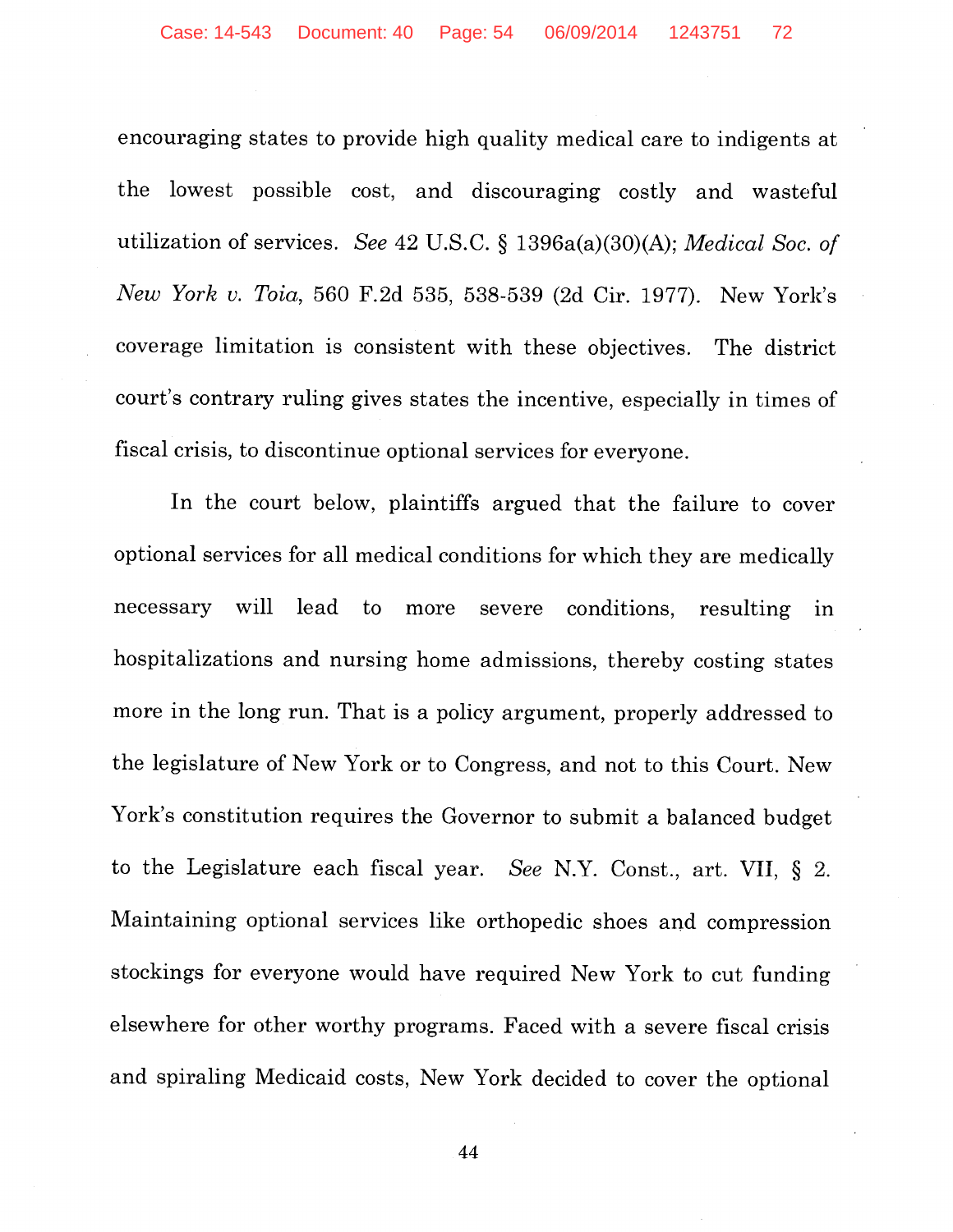services at issue here for the majority of beneficiaries for whom they are medically necessary. That decision is reasonable and the Court should not overturn it based on its own notion of public policy.

## **B. The State Law At Issue Is Consistent With The Medicaid Act's Comparability Provision.**

The challenged state law complies with the comparability provision set forth in 42 U.S.C.  $\S$  1396a(a)(10)(B). Contrary to the district court  $(J.A. 448-449)$ , the comparability provision does not require that all individuals with comparable medical needs receive comparable medical assistance. Rather, the comparability provision prohibits three kinds of discrimination: discrimination against the categorically needy, discrimination among the categorically needy, and discrimination among the medically needy. No such discrimination is implicated by the coverage limitation at issue here.

Under the comparability provision:

the medical assistance made available to any individual described in subparagraph (A) [i.e., the categorically needy]-

(i) shall not be less in amount, duration, or scope than the medical assistance made available to any other such individual, and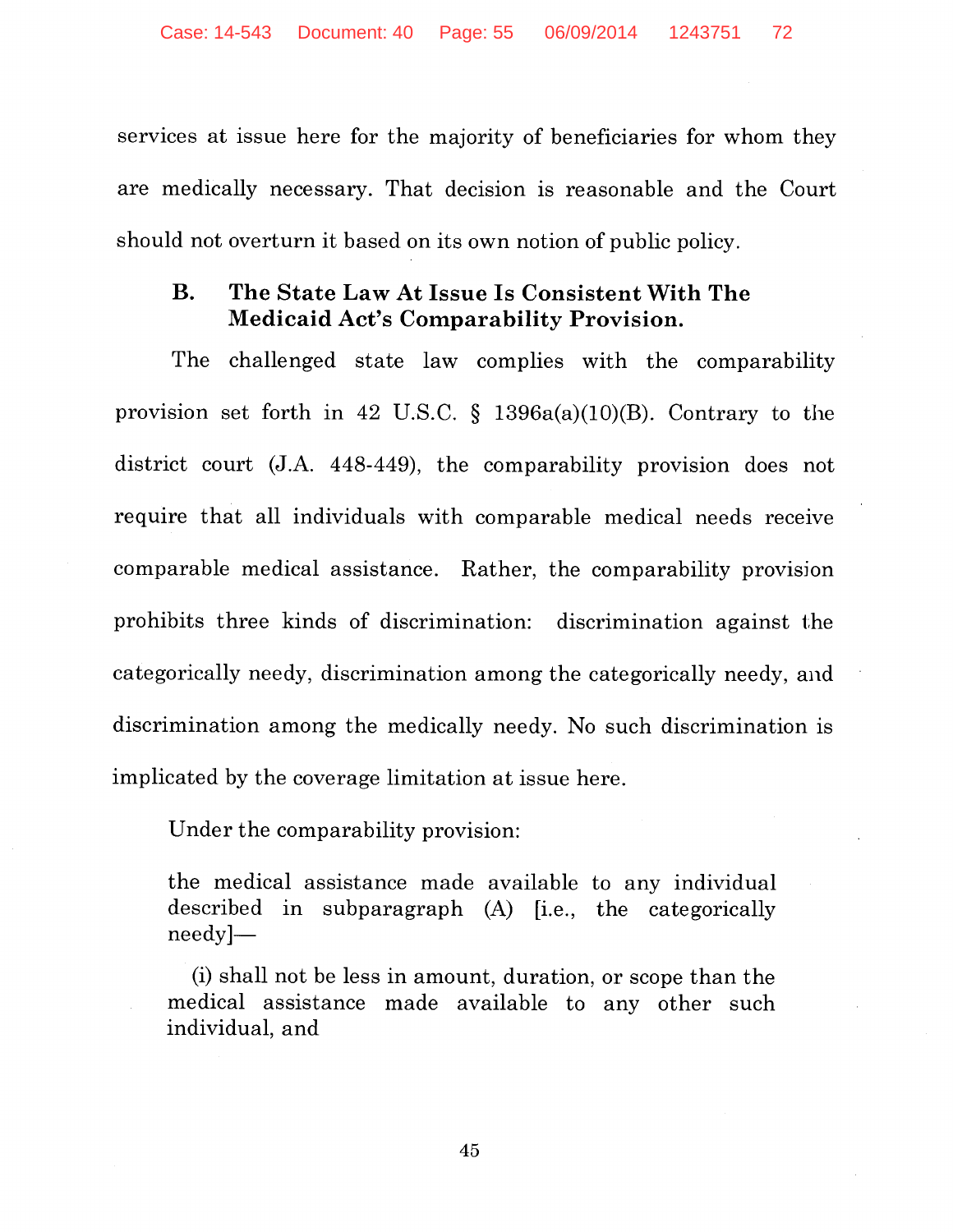(ii) shall not be less in amount, duration, or scope than the medical assistance made available to individuals not described in subparagraph (A) [i.e., the medically needy]

42 U.S.C.  $\S$  1396a(a)(10)(B).

CMS has explained the comparability provision in 42 C.F.R. § 440.240, which provides:

Except as limited in  $\S$  440.250-

(a) The plan must provide that the services available to any categorically needy beneficiary under the plan are not less in amount, duration, and scope than those services available to a medically needy beneficiary; and

(b) The' plan must provide that the services available to any individual in the following groups are equal in amount, duration, and scope for all beneficiaries within the group:

(1) The categorically needy.

(2) A covered medically needy group.

As this Court has explained, these comparability provisions "guarantee[] that if a state elects to provide Medicaid to the medically needy, it must also provide it to the categorically needy and that it may not provide more assistance to the former group than to the latter." *Rodriguez by Rodriguez v. City of New York,* 197 F.3d at 615 (citing *Camacho v. Perales,* 786 F.2d 32, 39 (2d Cir. [1986]). "Moreover, states may not provide benefits to some categorically needy individuals but not to others." *Id.* The comparability mandate thus "prevents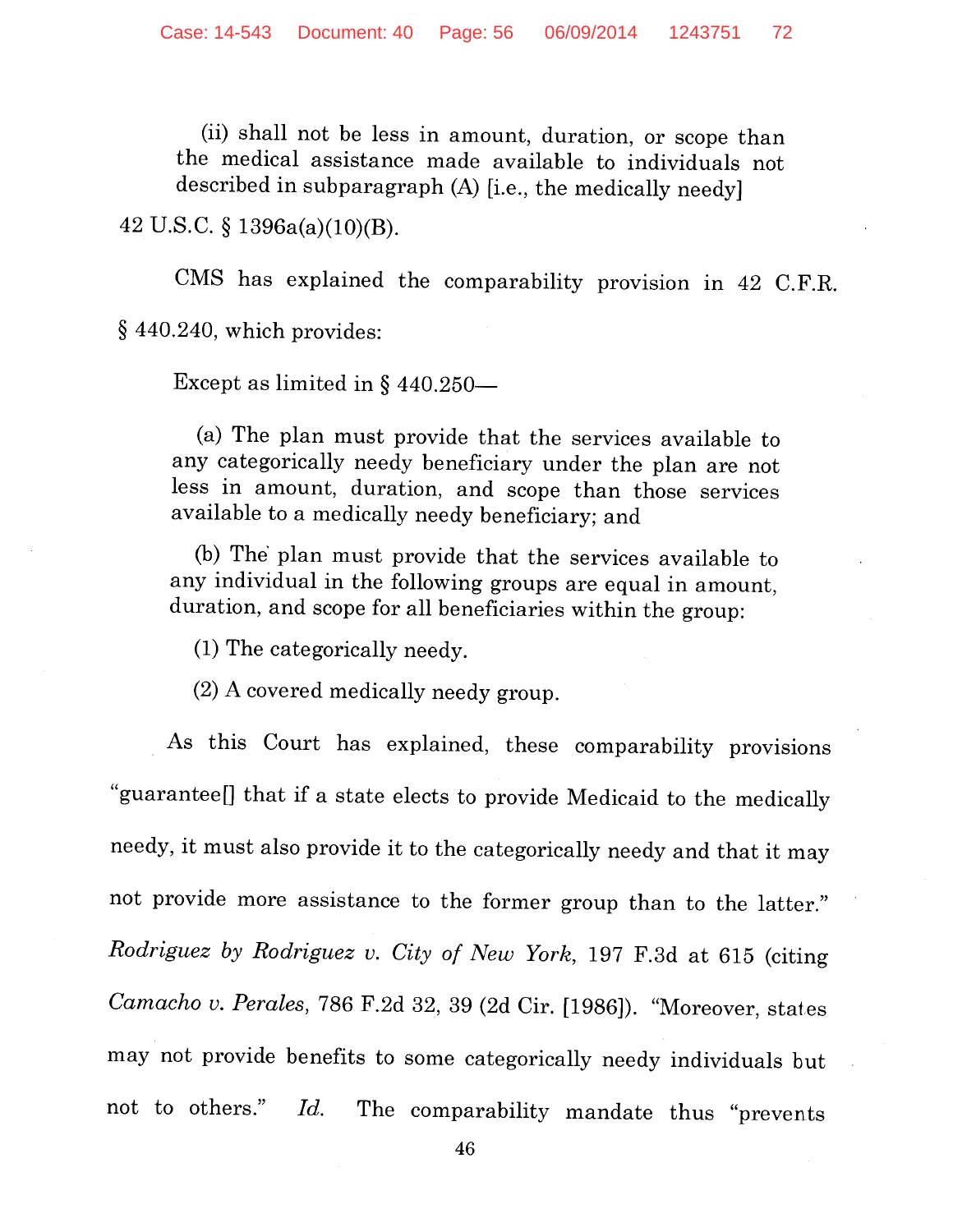discrimination against or among the categorically needy." *Lankford,*  451 F.3d at 505; *Schott v. Olszewski,* 401 F.3d 682, 686 (6th Cir. 2005) (holding that states must "provide comparable medical assistance to all Medicaid recipients within each classification, so long as the medically needy do not receive greater benefits than the categorically needy (although the reverse is permitted)").

The state law challenged here does not discriminate against the categorically needy, nor does it discriminate among the categorically needy or among the medically needy. The law is neutral on its face. It applies to all Medicaid recipients regardless of their status as categorically needy or medically needy. It does not extend greater Medicaid coverage to any categorically needy recipient than it extends to any other categorically needy recipient. Nor does it extend greater Medicaid coverage to any medically needy recipient than it extends to any categorically needy recipient.

Although the challenged state law provides orthopedic footwear and compression stockings for certain medical diagnoses but not others, that differential treatment does not violate the comparability mandate. The comparability provision does not require that all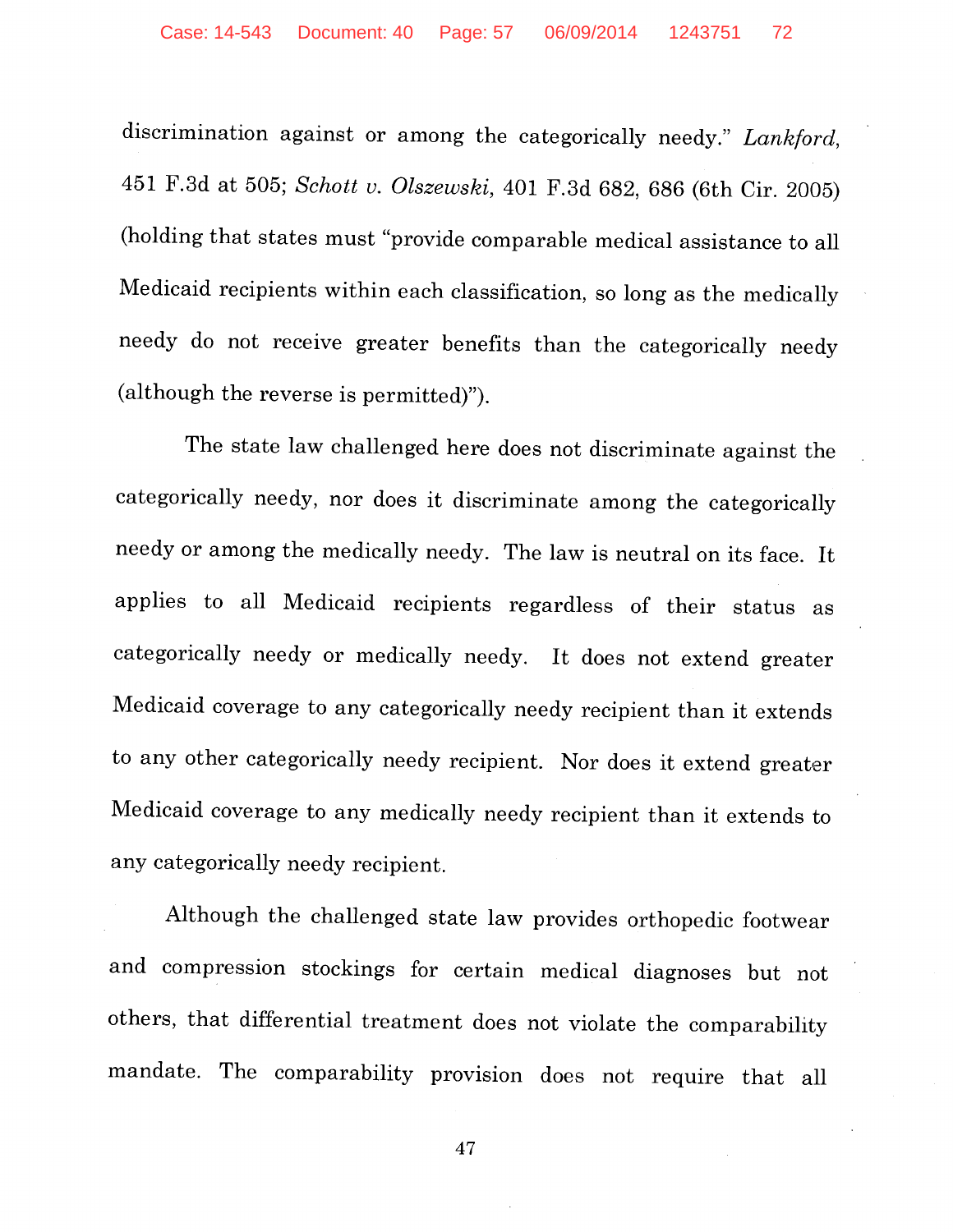individuals with comparable medical needs receive comparable medical assistance. It mandates only comparability between and among federally recognized "categories" of recipients-the categorically needy and the medically needy-and within these categories, certain recognized groups. The categorically needy include, among other groups, recipients of Supplemental Security Income (SSI) benefits and qualified pregnant women and children. *See* 42 U.S.C.  $§ 1396a(a)(10)(A)(i)$ . The challenged state law does not discriminate between any of these groups. It does not, for example, provide more Medicaid benefits to SSI beneficiaries than to qualified pregnant women or children.

Similarly, the challenged state law does not give more Medicaid benefits to any covered group of medically needy individuals than to any other group of medically needy individuals. For example, the challenged law does not give more benefits to medically needy persons who are over 65 years of age than it gives to medically needy persons who are blind. Because the comparability provision does not mandate comparable treatment between other ad hoc categories that a litigant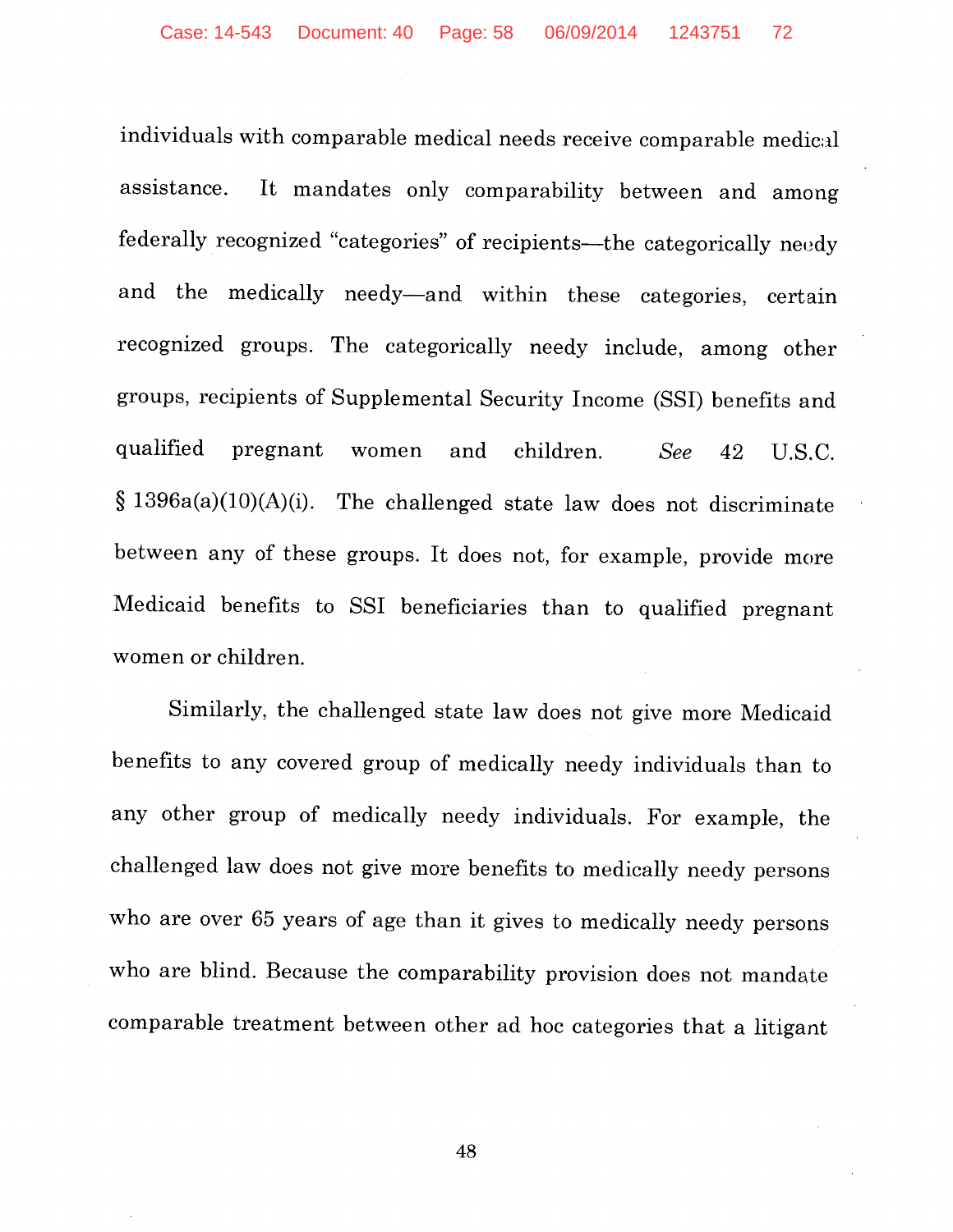may seek to fashion, the state limitation at issue here does not run afoul of that provision.

## **C. The Enactment Of The State Law At Issue Did Not Violate The Medicaid Act's Due Process Provision.**

Likewise without merit is the district court's conclusion that New York's challenged coverage limitation violates the Medicaid Act's due process provision. States participating in Medicaid must grant "an opportunity for a fair hearing before the State agency to any individual whose claim for medical assistance under the plan is denied or is not acted upon with reasonable promptness." 42 U.S.C. § 1396a(a)(3); *see also Shakhnes v. Berlin,* 689 F.3d at 254-55 (holding that § 1396a(a)(3) is privately enforceable under section 1983). But the hearing right conferred by this provision does not apply to a generally applicable statutory limitation such as that at issue here.

Federal regulations provide that the state Medicaid agency "need not grant a hearing if the sole issue is a Federal or State law requiring an automatic change adversely affecting some or all recipients." 42 C.F.R. § 431.220(b). This rule makes sense. When a state changes its law in a way that, without factual dispute, adversely affects a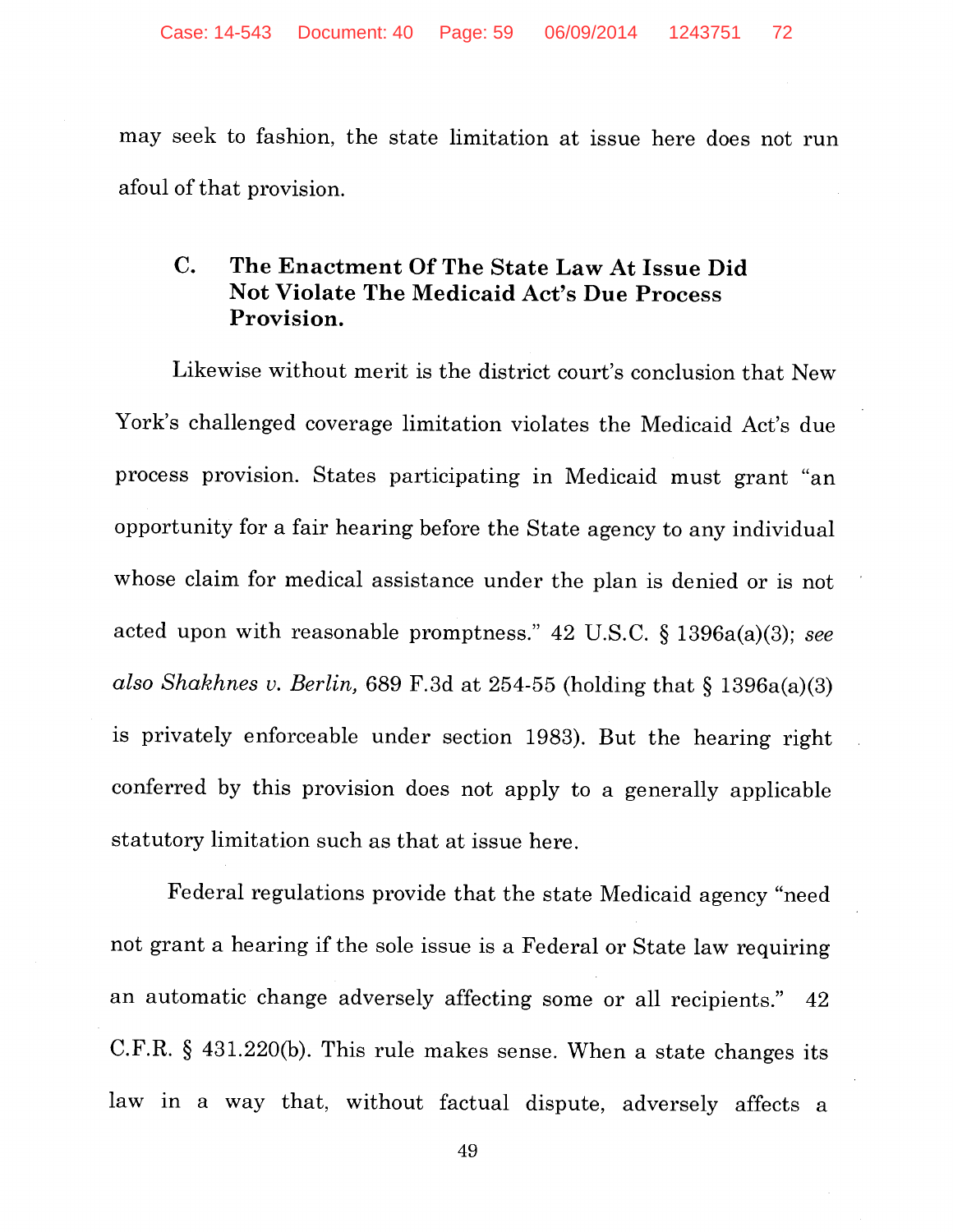beneficiary's benefits, the beneficiary is free to challenge the law in court. But no purpose would be served by requiring the state to provide a hearing at the administrative level. Because the state's Medicaid agency would be bound by the state law at issue, it would be unable to provide relief. Courts thus routinely hold that no hearing is required in such cases. *See, e.g., Rosen u. Goetz,* 410 F.3d 919, 926 (6th Cir. 2005).

In this case, as the district court affirmatively acknowledged (J.A. 450), plaintiffs failed to show that they had been denied a hearing on any factual matter pertaining to their coverage. Indeed, the district court recognized that plaintiffs' challenge was a purely legal challenge, a challenge to the legality of the state law and regulation limiting coverage for orthopedic shoes and compression stockings. The district court nonetheless concluded that plaintiffs established a claim under the Medicaid Act's due process provision because New York failed to notify plaintiffs in advance of the termination of their coverage, and thus violated the regulatory notice provisions set forth in 42 C.F.R. §§ 431.206 and 431.210 (J.A. 451-453). This was error.

The regulatory notice provisions entitle Medicaid recipients to written notice "[a]t the time of any action affecting [a Medicaid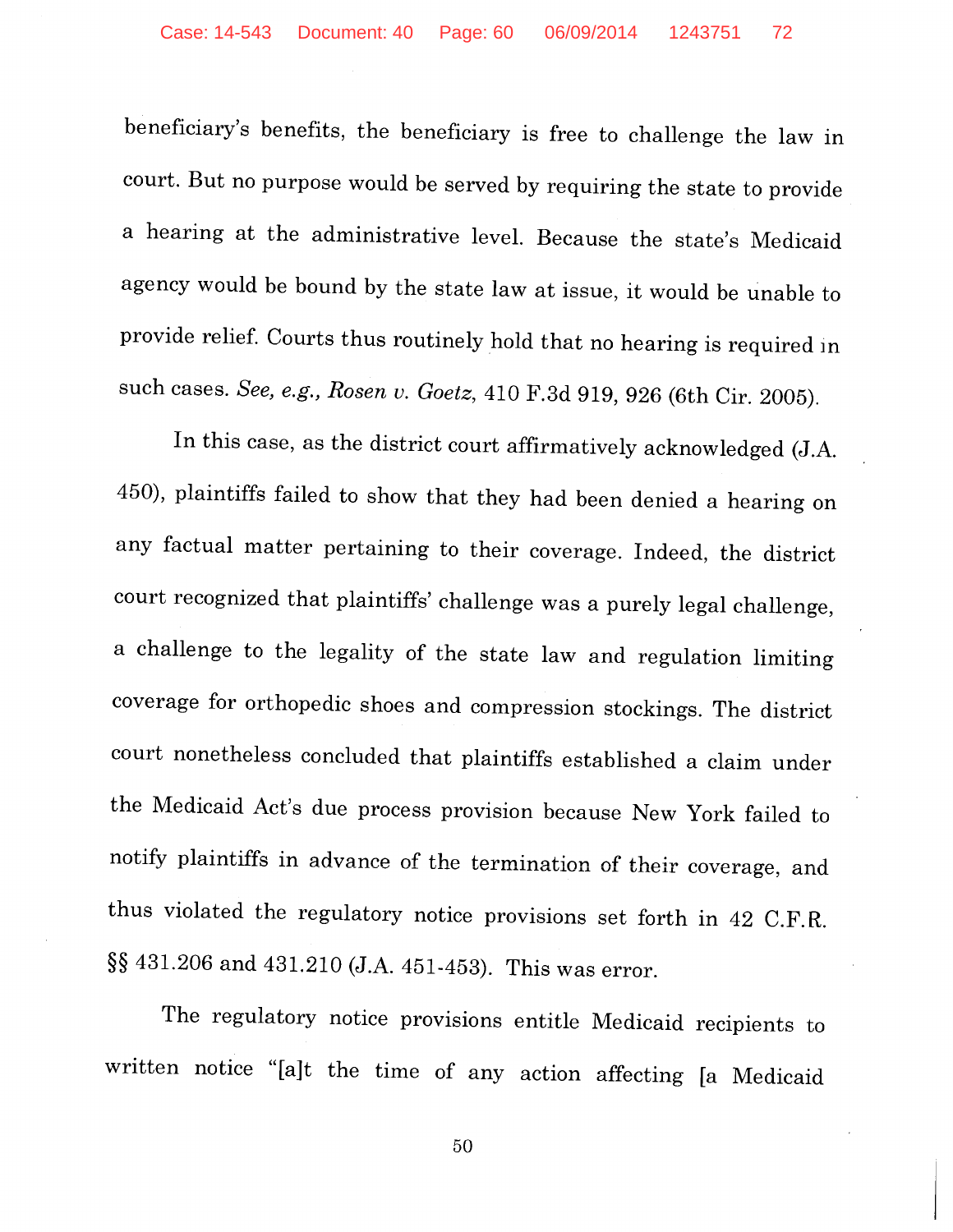recipient's] claim." 42 C.F.R. § 431.206(b), (c)(2). The notice must contain a statement setting forth the action the state intends to take, the reasons for the action, the specific regulations supporting the action, the individual's right to a hearing, and an explanation of the circumstances under which coverage will be continued if a hearing is requested. 42 C.F.R. § 431.210.

Either these regulatory notice provisions are not implicated here for the same reason the statutory hearing requirement is not implicated, or any failure to comply with them was harmless. The purpose of the regulatory notice provisions is to notify affected individuals of their right to a hearing and the circumstances under which coverage will be continued if a hearing is requested. *See* 42 C.F.R. § 431.210. But as the district court correctly found, plaintiffs did not have a right to a hearing, because state law had eliminated their entitlement to the benefits and there were no factual issues to resolve at an administrative hearing. Plaintiffs thus had no right to notice under the regulatory notice provisions.

Alternatively, any technical violation of the regulatory notice provision was harmless. The decision in *Atkins v. Parker*, 472 U.S. 115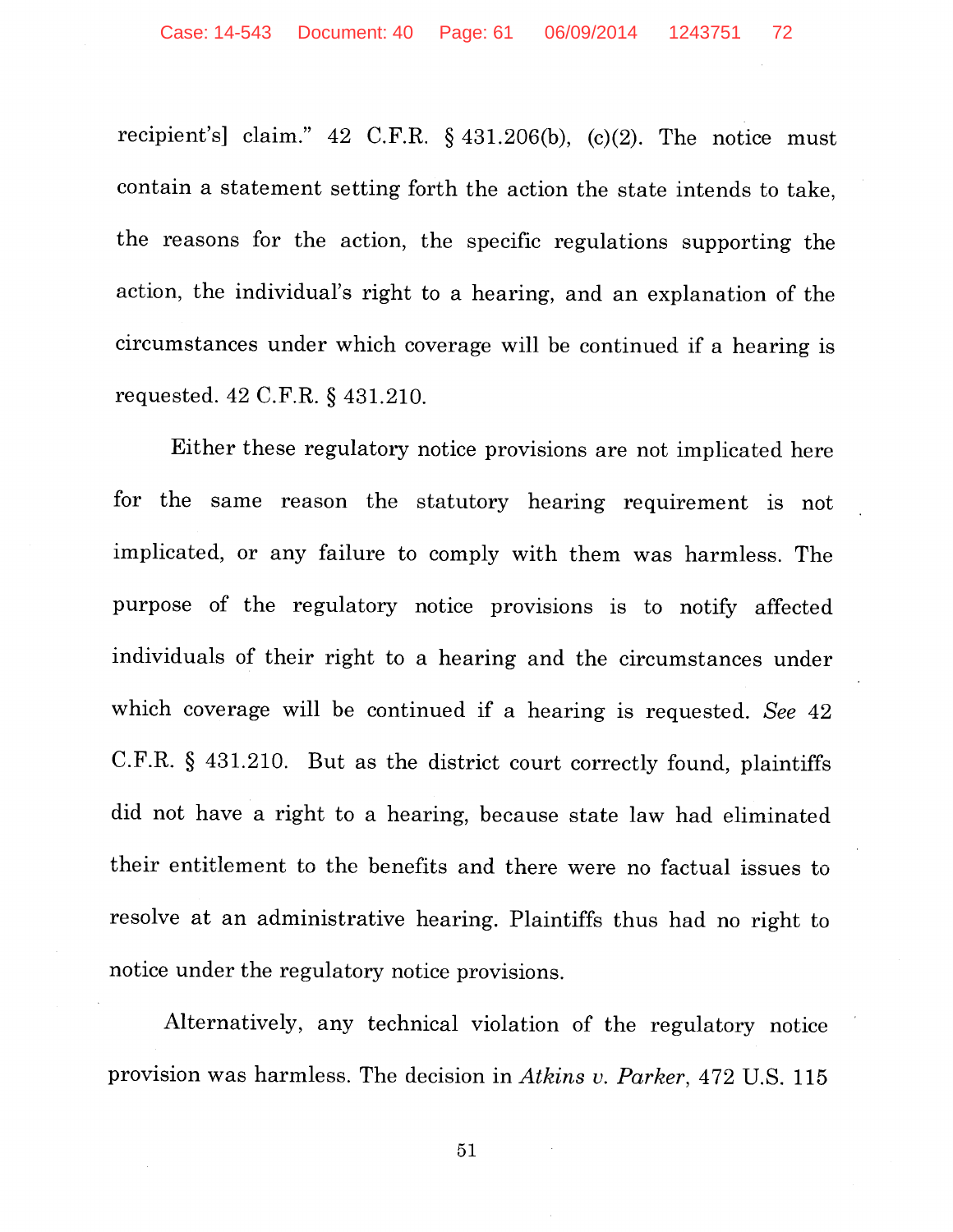(1985), is instructive here. *Atkins* involved a constitutional due process challenge to the adequacy of general notices issued to food stamp beneficiaries advising of a change in law that generally reduced benefits. In rejecting the challenge, the Court explained that general, rather than individualized, notice satisfied any due process concerns because it "would prompt an appropriate inquiry if it is not fully understood." *Id.* at 130-31. The Court further observed that where the reduction in benefits is the result of a "legislatively mandated substantive change in the scope of [an] entire program," id. at 129, the legislative determination itself provides adequate notice of the reduction. *Id.* at 130.

Similarly here, New York's amendment to the Social Services Law and the subsequent promulgation of formal regulations implementing that amendment provided plaintiffs with ample notice of the new limitations on coverage for orthopedic footwear and compression stockings. In their papers below, plaintiffs did not demonstrate how the absence of individualized notices harmed them. They did not suggest, for example, that the State's failure to provide them with individualized notice of the change in state law caused them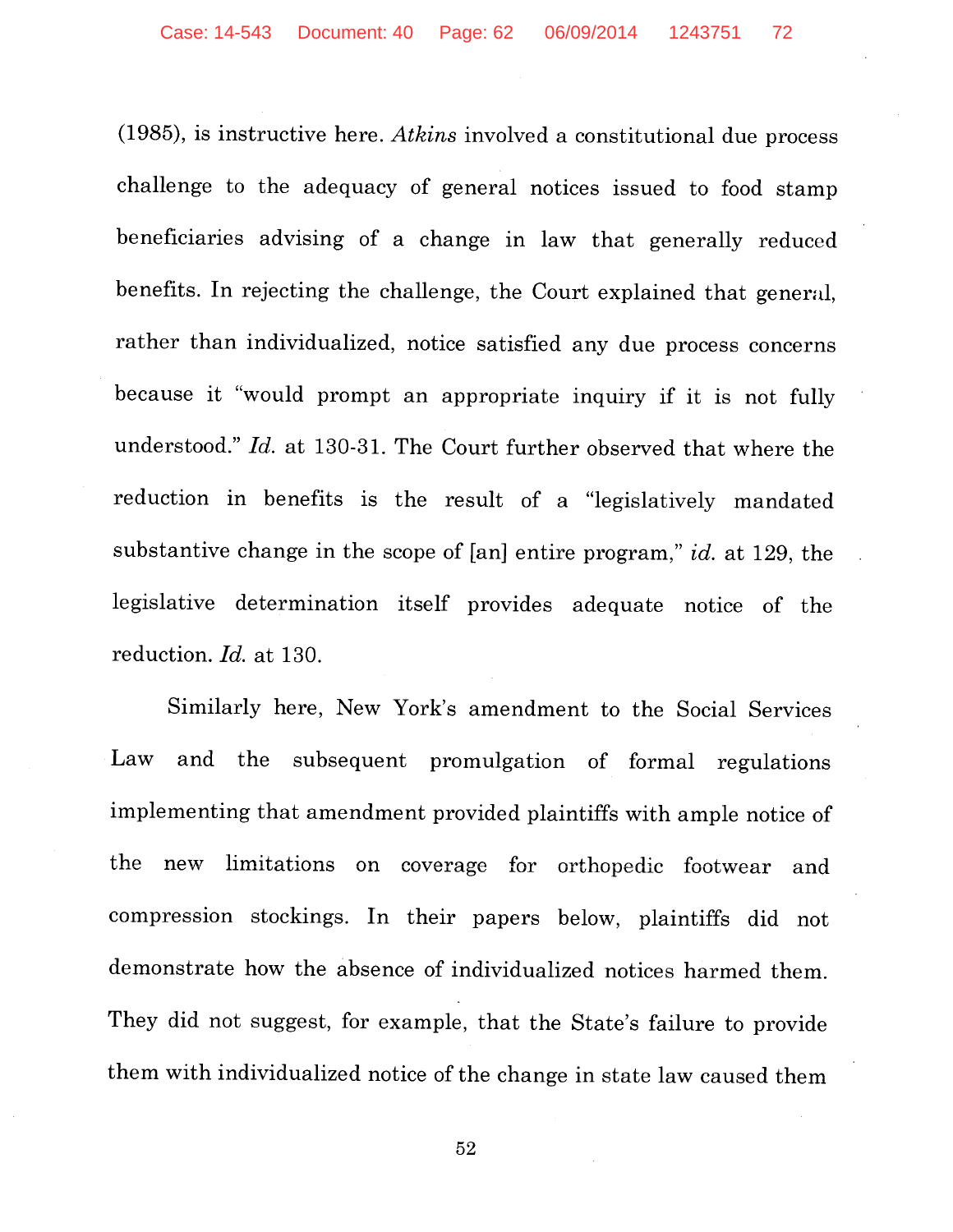to fail to take action to protect their interests. To the contrary, despite the lack of individualized notice, plaintiffs brought this timely action to challenge the legality of the new state law. Accordingly, even if the regulatory notice provisions are implicated here, the failure to provide individual notice under the circumstances was harmless. *See Portland Cement Ass'n v. EPA,* 665 F.3d 177, 192 (D.C. Cir. 2011) (holding that error in notice during agency rule-making did not require invalidation of rule where the error was harmless); *Shinseki v. Sanders,* 556 U.S. 396 (2009) (approving of harmless error analysis for inadequate notices in context of veteran's disability benefits proceedings).

Finally, even assuming that a lack of notice caused plaintiffs tangible harm, any violation of the regulatory notice requirements would not warrant altogether invalidating the state limitation at issue here. It would require only the postponed enforcement of the new limitation until after plaintiffs have received any notice due.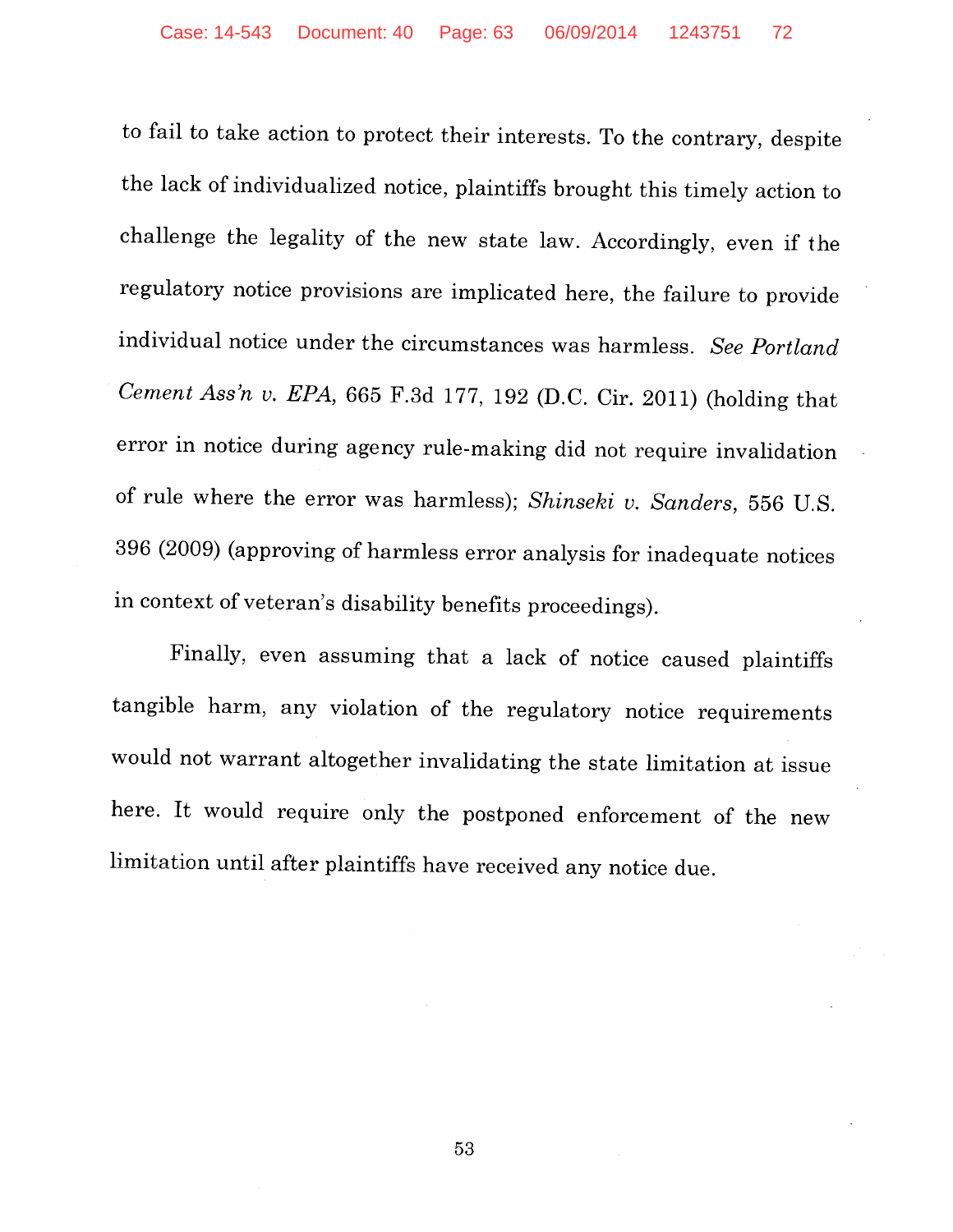### POINT III

## PLAINTIFFS FAILED To ESTABLISH A VIOLATION OF THE AMERICANS WITH DISABILITIES ACT OR SECTION 504 OF THE REHABILITATION ACT

New York's decision to provide Medicaid funding for orthopedic footwear and compression stockings for some diagnoses but not others violates neither the integration mandate nor the prohibition against disability discrimination provided in Title II of the ADA and section 504 of the Rehabilitation Act.

## A. The State Law At Issue Does Not Violate The Integration Mandate.

The district court reasoned that New York's limitation on Medicaid funding for orthopedic shoes and compression stockings violates the integration mandate of Title II of the ADA and Section 504 of the Rehabilitation Act because it places plaintiffs at risk of developing even more serious medical conditions that could require hospitalization or admission to a nursing facility. This reasoning is flawed. A state's decision not to fund an optional Medicaid service does not violate the integration mandate. To hold otherwise would transform an optional Medicaid service into a mandatory Medicaid service.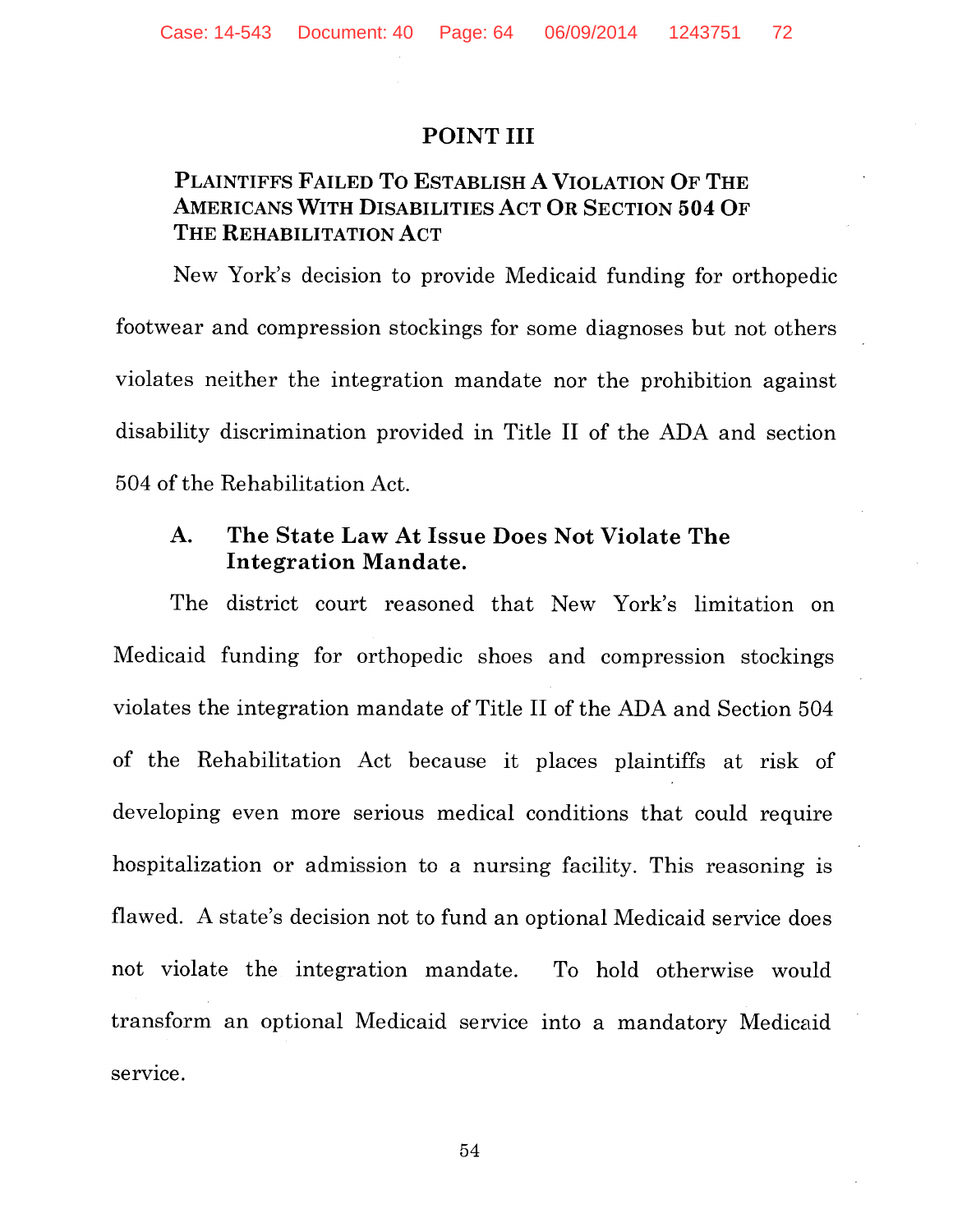Title II of the ADA provides that "no qualified individual with a disability shall, by reason of such disability, be excluded from participation in or be denied the benefits of the services, programs, or activities of a public entity, or be subjected to discrimination by any such entity." 42 U.S.C. § 12132. Although the ADA "does not require a public entity to provide to individuals with disabilities ... services of a personal nature including assistance in eating, toileting, or dressing," 28 C.F.R. § 35.135, a state that decides to provide these services must do so "in the most integrated setting appropriate to the needs of qualified individuals with disabilities," *id.* § 35.130(d). Pursuant to federal regulations, the "most integrated settings" are those that "enable[ ] individuals with disabilities to interact with nondisabled persons to the fullest extent possible." 28 C.F.R. pt. 35, app. B. Section 504 of the Rehabilitation Act imposes essentially the same integration requirements. See Henrietta D. v. Bloomberg, 331 F.3d 261, 272 (2d Cir. 2003).

*Olmstead v. L.C. ex rel. Zimring,* 527 U.S. 581 (1999), examined whether the ADA "may require placement of persons with mental disabilities in community settings rather than in institutions," and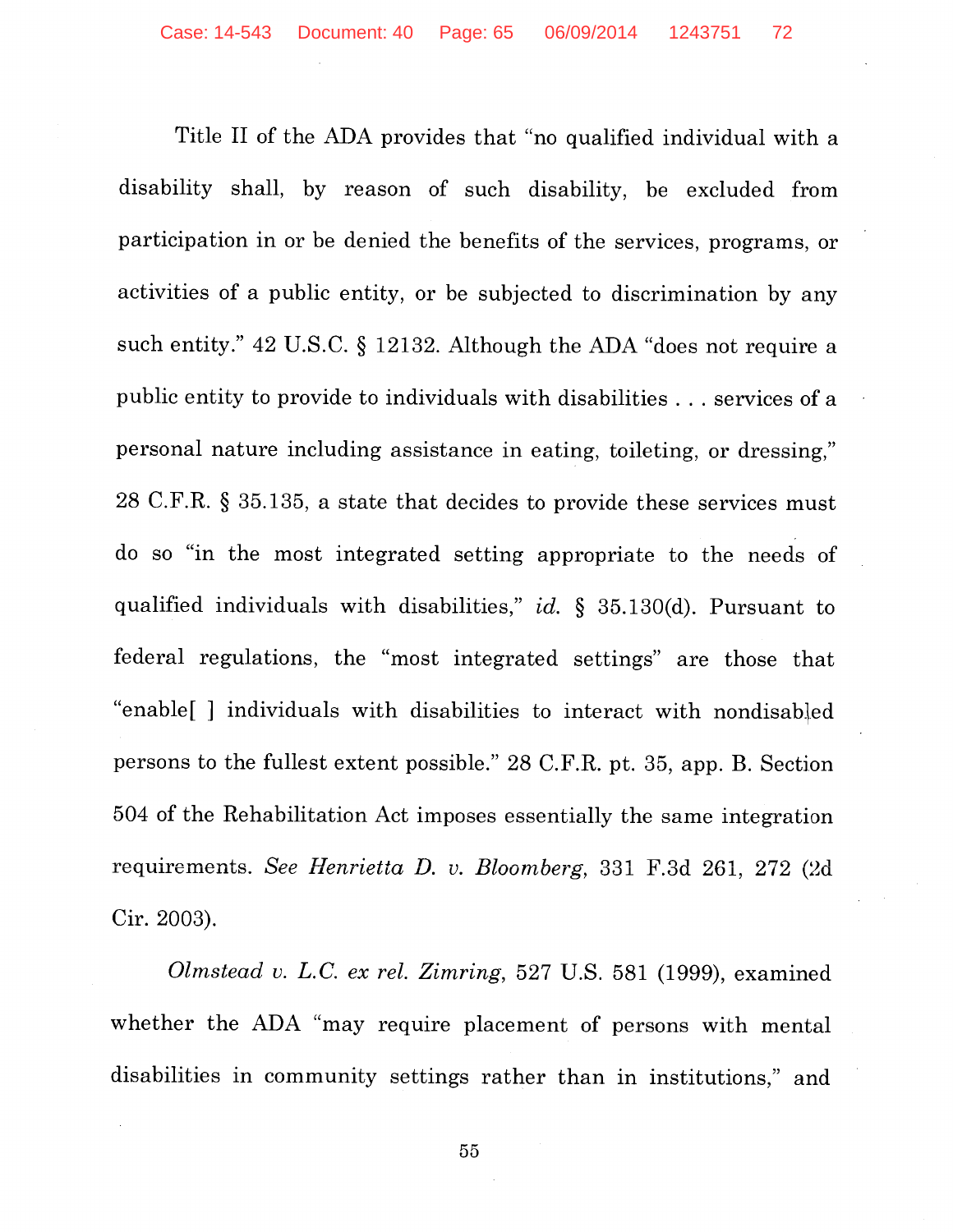answered with "a qualified yes." *Id.* at 587. The Supreme Court held that such action is required "when the State's treatment professionals have determined that community placement is appropriate, the transfer from institutional care to a less restrictive setting is not opposed by the affected individual, and the placement can be reasonably accommodated, taking into account the resources available to the State and the needs of others with mental disabilities." *Id.* 

That is as far as the Court went. Nothing in *Olmstead,* the ADA or the Rehabilitation Act requires New York to provide optional Medicaid services in order to prevent plaintiffs from entering an institution. "In *Olmstead,* the parties disputed only-and the Court addressed *only-where* Georgia should provide treatment, not *whether*  it must provide it." *Rodriguez v. City of New York,* 197 F.3d at 619. The *Olmstead* Court emphasized that it was not holding that "the ADA imposes on the states a standard of care for whatever medical services they render, or that the ADA requires states to provide a certain level of benefits to individuals with disabilities." *Olmstead,* 527 U.S. at 603 n. 14.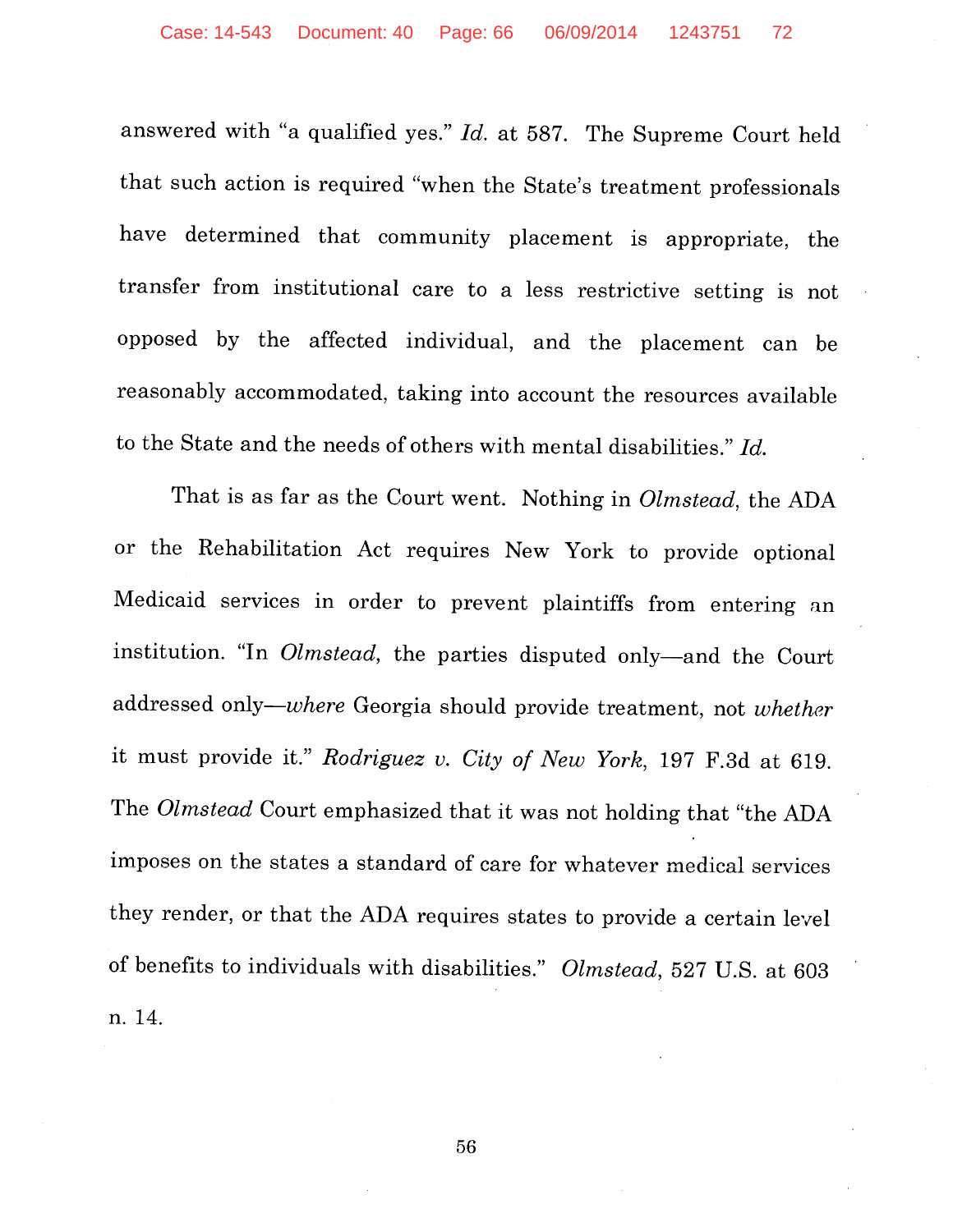Although plaintiffs complain that New York funds orthopedic footwear and compression stockings for some diagnoses but not others, that differential treatment does not violate the integration mandate. If New York would not violate the integration mandate by declining to extend Medicaid coverage to an optional service for all diagnoses, even the most seriously debilitating ones, then it does not violate the integration mandate by declining to extend Medicaid coverage to that optional service for only some diagnoses.

Even if plaintiffs could state a claim under the integration mandate, their claim would be premature. In *Amundson ex rel. Amundson v. Wis. Dep't of Health Servs.,* 721 F.3d 871, 872 (7th Cir. 2013), plaintiffs challenged Wisconsin's reduction in subsidies for disabled persons living in group homes, claiming that the funding cuts might force them into institutions housing only the disabled. The Seventh Circuit held that this claim was not ripe because "[n]one of the plaintiffs has been placed in an institution," *id.* at 873, and thus "there [was] no legal injury." *Id.* at 874. This Court should adopt the Seventh Circuit's reasoning.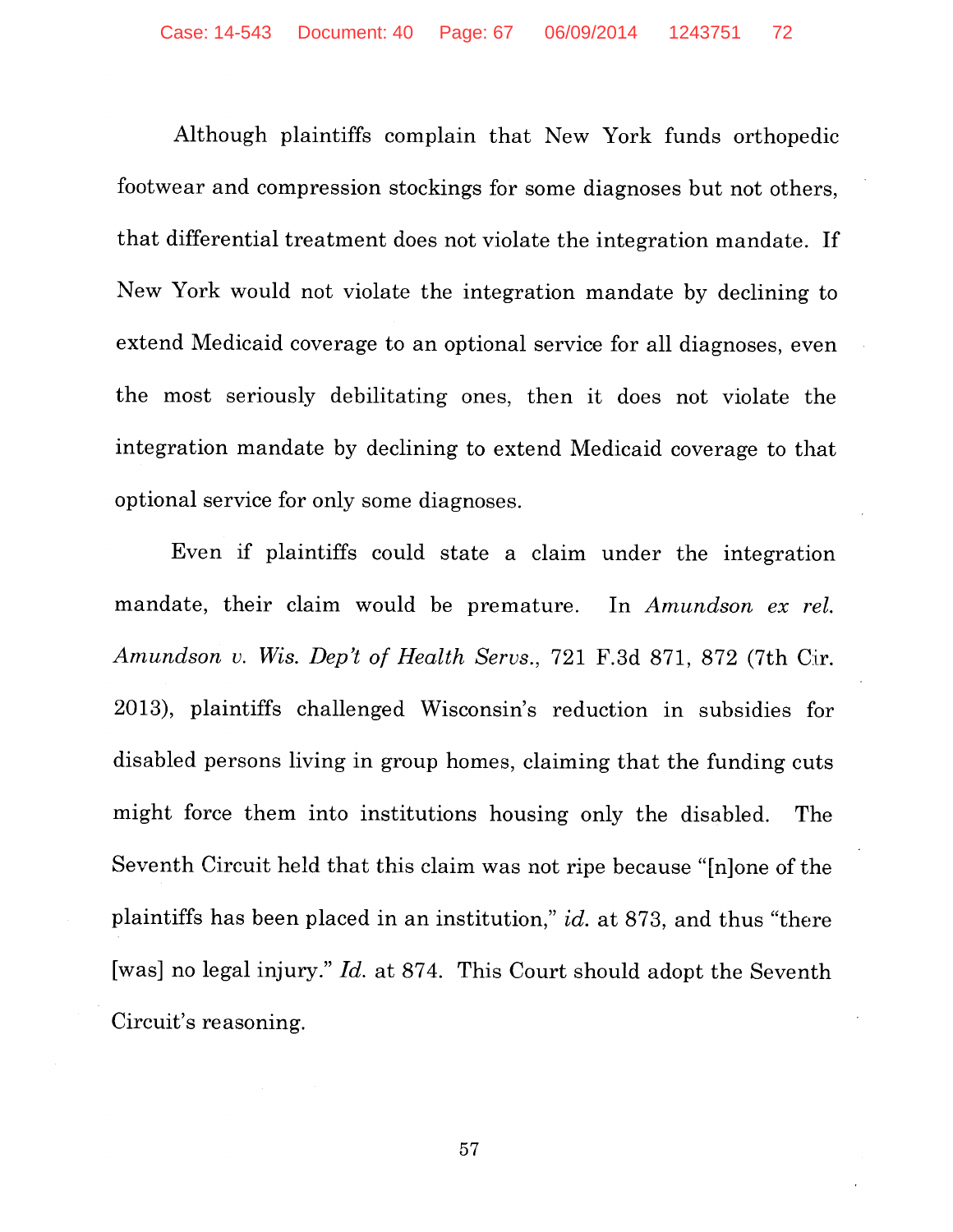In nonetheless finding that New York's law violates the integration mandate, the district court relied on *Pashby v. Dalia,* 709 F.3d 307 (4th Cir. 2013) (J.A. 458 n.40). That reliance was misplaced. *Pashy* involved a North Carolina law that imposed stricter eligibility requirements for in-home personal care services, an optional Medicaid service, than those imposed for personal care services in adult homes. By doing so, the law effectively required Medicaid recipients to go to adult homes in order to obtain coverage for personal care services. A sharply divided Fourth Circuit panel concluded that plaintiffs established a likelihood of success on their claim that the law violated the ADA's integration mandate. *Id.* at 322.

*Pashby* does not stand for the proposition that the ADA requires states to provide optional Medicaid services in order to prevent the institutionalization of disabled persons. Rather, because North Carolina elected to provide personal care services to disabled individuals, it was required to administer those services "in the most integrated setting appropriate." 28 CFR § 35.130(d). The majority held that North Carolina's more stringent eligibility requirements for inhome personal care services as compared to personal care services in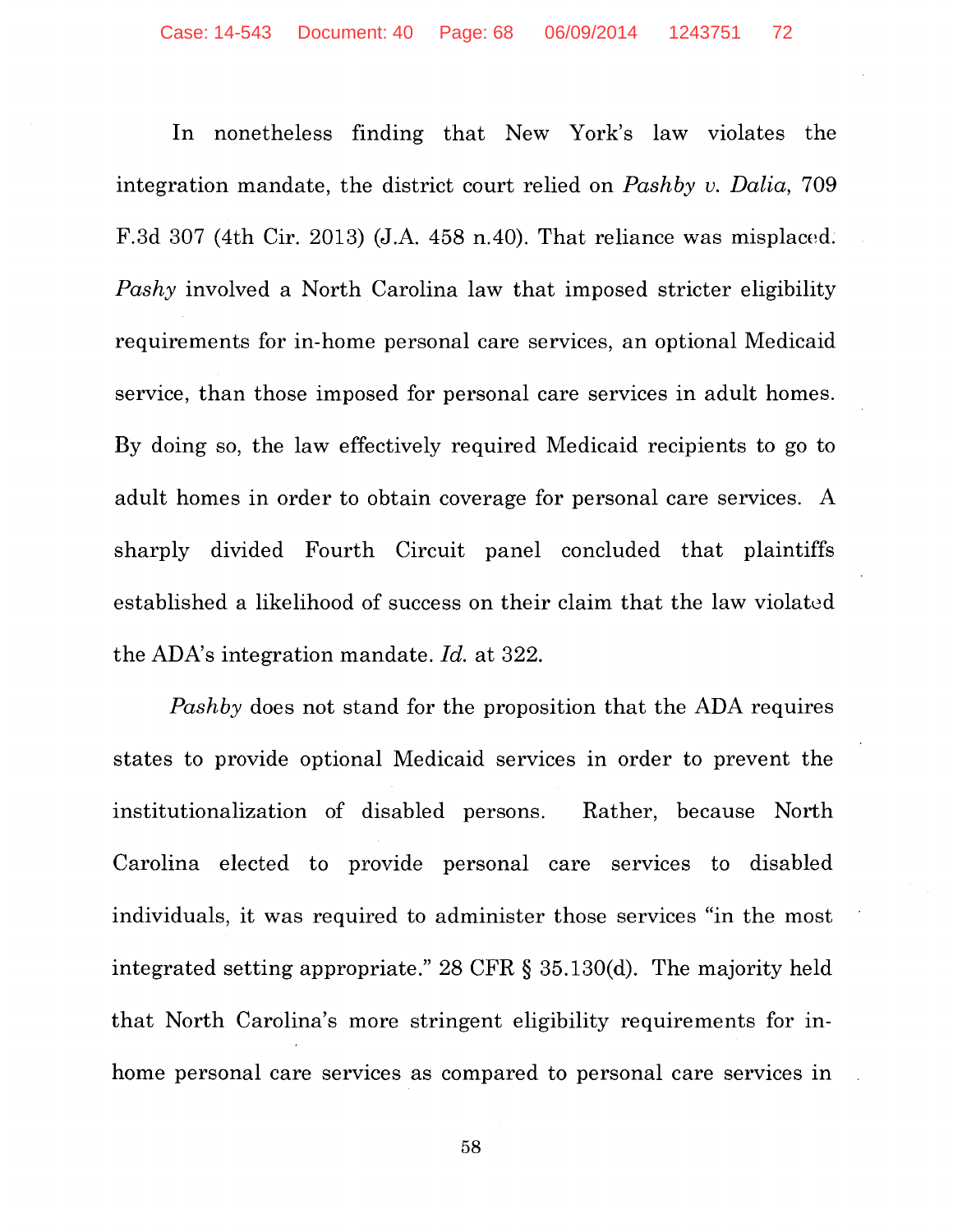adult homes might violate this integration mandate and result in unnecessary institutionalization.

New York does not, through the imposition of eligibility criteria for a service, effectively require plaintiffs to enter institutions in order to obtain coverage for the optional services at issue. New York has for legitimate fiscal reasons elected to reduce rather than altogether eliminate coverage for an optional service by extending coverage to those serious medical conditions that most frequently make the service medically necessary. That coverage decision does not violate the integration mandate.

## **B. The State Law At Issue Does Not Discriminate On The Basis Of Disability.**

Nor is there merit to the district court's conclusion that New York's decision to provide Medicaid coverage for orthopedic footwear and compression stockings for certain diagnoses but not for others constitutes disability-based discrimination. New York's law does not discriminate against the disabled. New York has simply chosen for legitimate fiscal reasons to address certain illnesses but not others because it found that, in many cases, Medicaid funds were being used for marginal medical needs. There is no evidence that New York's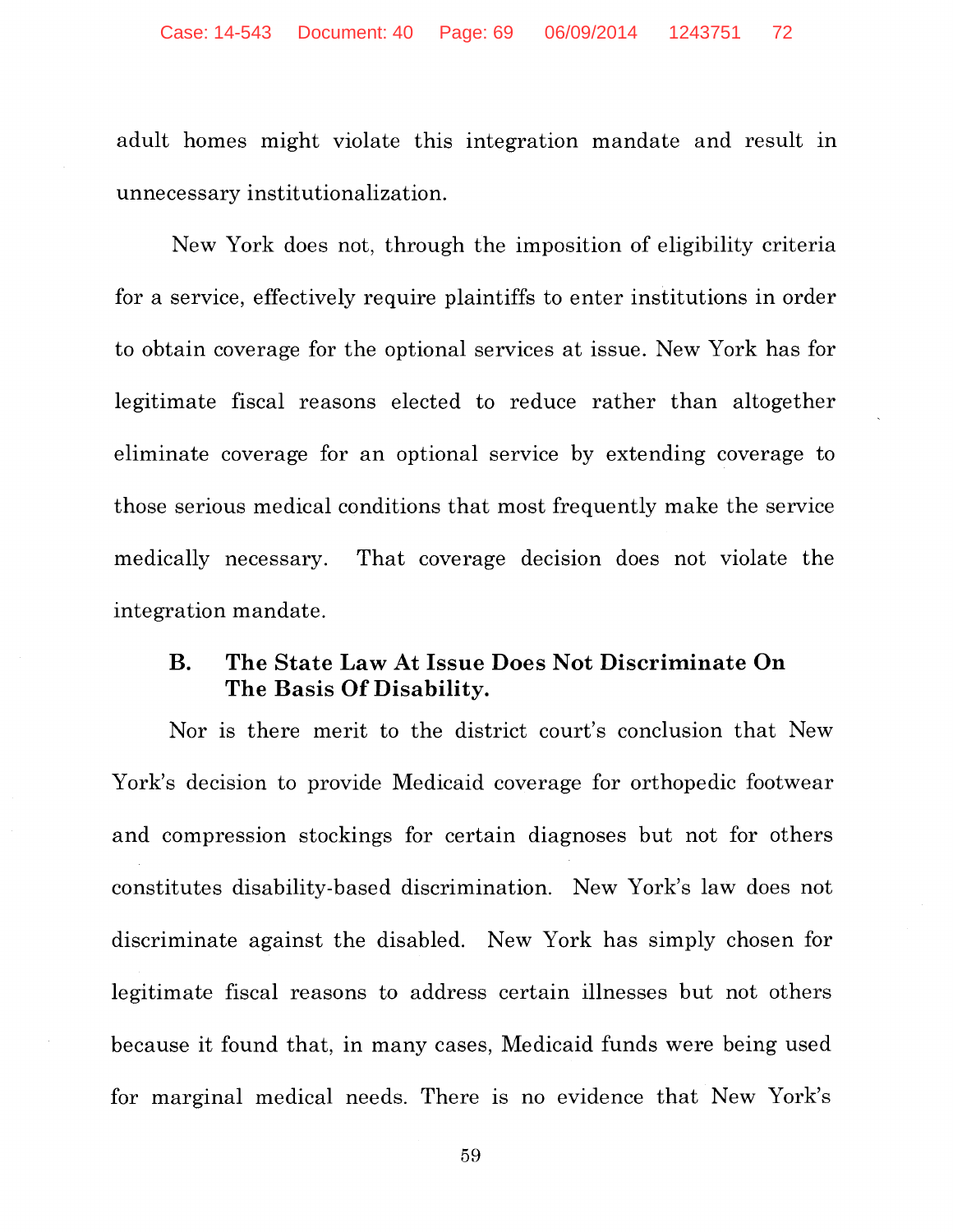coverage decision for these optional services was motivated by animus against persons with a particular illness, like AIDs. Simply stated, "the ADA does not prevent a state from providing an optional service to a category of disabled people even where it does not extend the services to all categories of disabled people." *Hines v. Sheehan,* 1995 U.S. Dist. Lexis 11031 at \*6 (D. Maine 1995). Nothing in the ADA or the Rehabilitation Act "requires that any benefit extended to one category of handicapped persons also be extended to all other categories of handicapped persons." *Traynor v. Turnage,* 485 U.S. 535, 549 (1988); *see* 28 C.F.R. § 35.130(c) ("Nothing in this part prohibits a public entity from providing benefits, services or advantages to ... a particular class of individuals with disabilities beyond those required by this part.").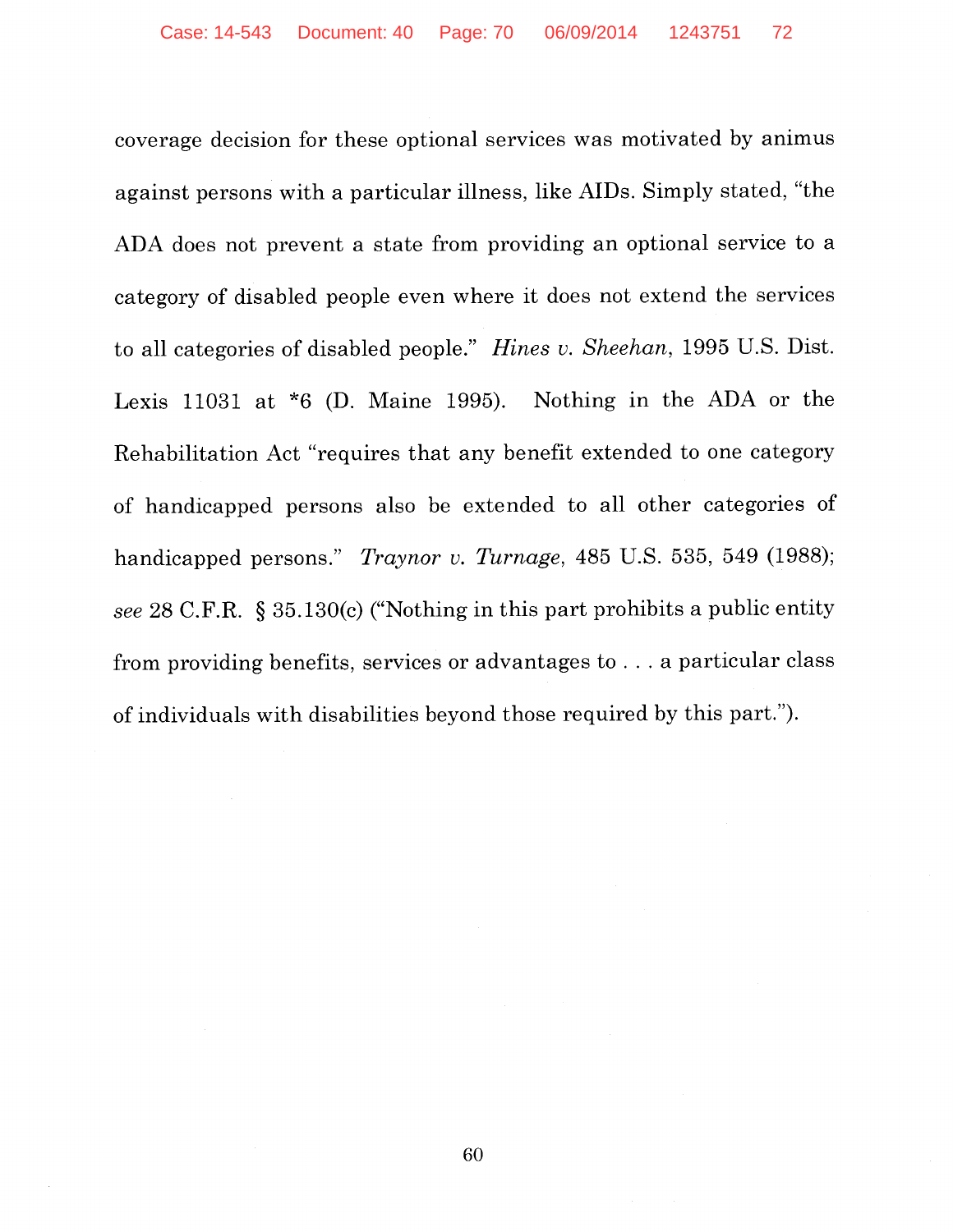## **CONCLUSION**

This Court should vacate the permanent injunction and the district court's judgment and remit the matter with instructions to dismiss the action.

Dated: Albany, New York June 9, 2014

Respectfully submitted,

ERIC T. SCHNEIDERMAN *Attorney General of the State of New York* 

Attorney for Appellant<br>By:  $\frac{1}{\sqrt{4\pi}}\sqrt{\frac{2}{\sqrt{4\pi}}}$ 

VICTOR PALADINO Assistant Solicitor General

Office of the Attorney General The Capitol Albany, New York 12224 (518) 473-4321

BARBARAD. UNDERWOOD *Solicitor General*  ANDREA OSER *Deputy Solicitor General*  VICTOR PALADINO *Assistant Solicitor General of Counsel*